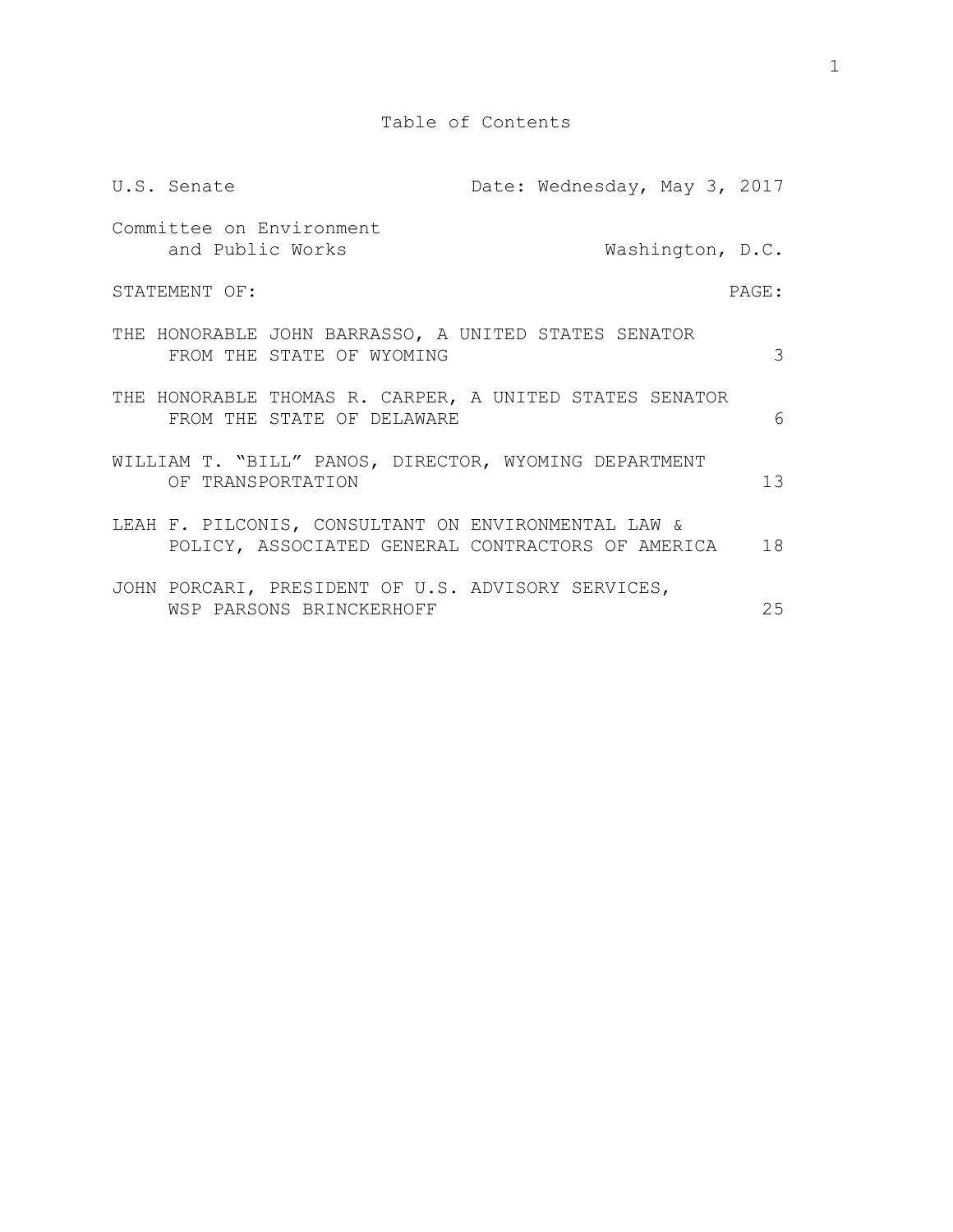HEARING ON INFRASTRUCTURE PROJECT STREAMLINING AND EFFICIENCY: ACHIEVING FASTER, BETTER, AND CHEAPER RESULTS

Wednesday, May 3, 2017

United States Senate

Committee on Environment and Public Works

Washington, D.C.

The committee met, pursuant to notice, at 10:04 a.m. in room 406, Dirksen Senate Office Building, the Honorable John Barrasso [chairman of the committee] presiding.

Present: Senators Barrasso, Carper, Inhofe, Capito, Boozman, Wicker, Fischer, Moran, Rounds, Ernst, Sullivan, Cardin, Whitehouse, Gillibrand, Booker, Duckworth, and Harris.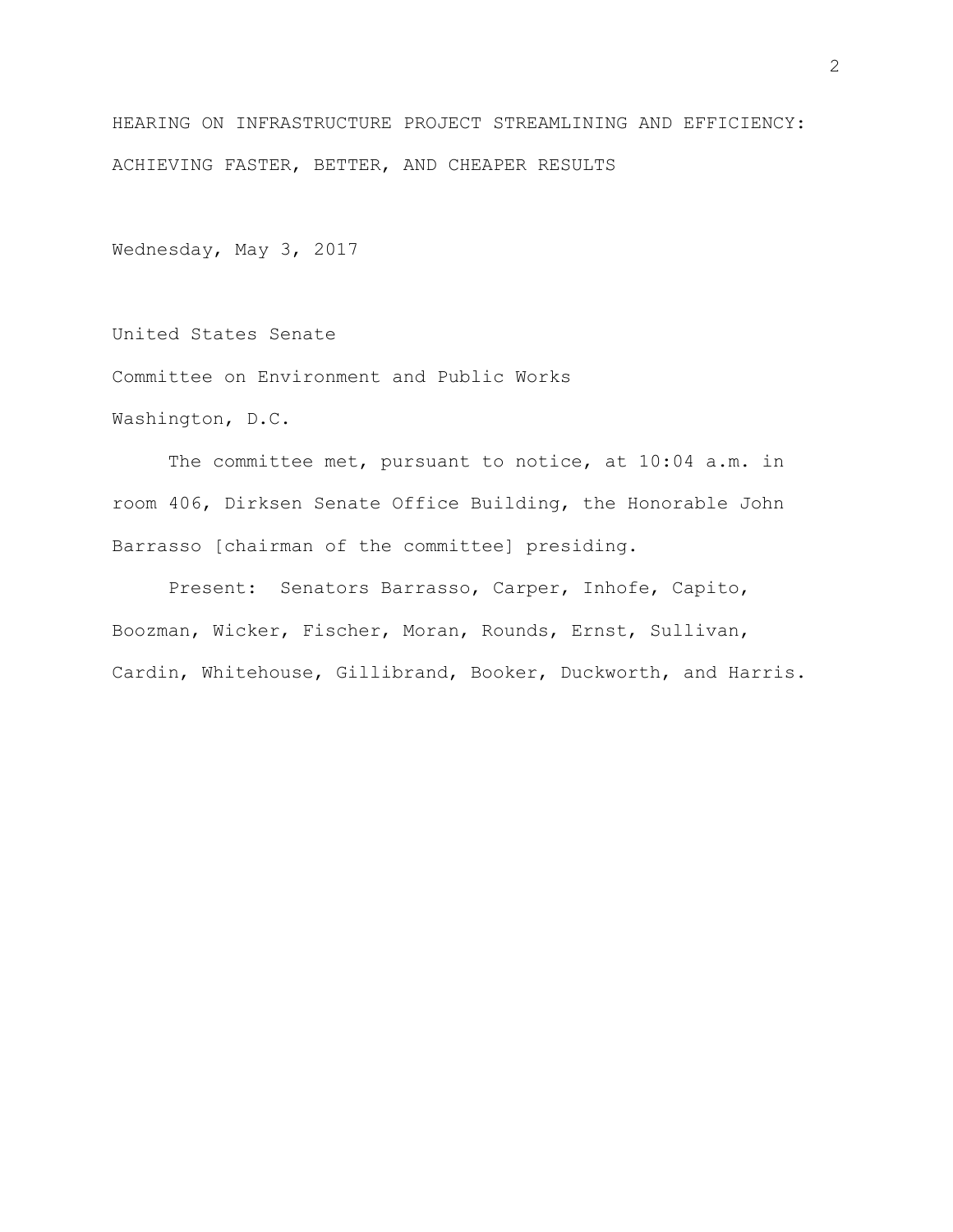STATEMENT OF THE HONORABLE JOHN BARRASSO, A UNITED STATES SENATOR FROM THE STATE OF WYOMING

Senator Barrasso. Good morning. I call this hearing to order.

Infrastructure is a shared bipartisan priority of all of the members of this Committee. It is also a major priority for the President. The largest hurdles to starting roadwork is getting the needed government approvals. The costs and delays of regulatory red tape can be staggering.

Washington needs to be smarter about these rules and more aware of the effects that they have in communities. We need to find ways to get projects started faster, build roads better, and make costs cheaper.

Simplifying these processes will allow for construction companies to start hiring and for workers to begin building faster; it is a common-sense way to boost our economy and upgrade our public works. If we find ways to streamline review processes, mindful of environmental protection and other public interests, then we can initiate projects more promptly.

More efficient and streamlined regulation can enable transportation departments to focus on efforts to improve safety, personal mobility, and facilitate economic growth. Less time and money and staff effort would need to be dedicated to regulatory compliance.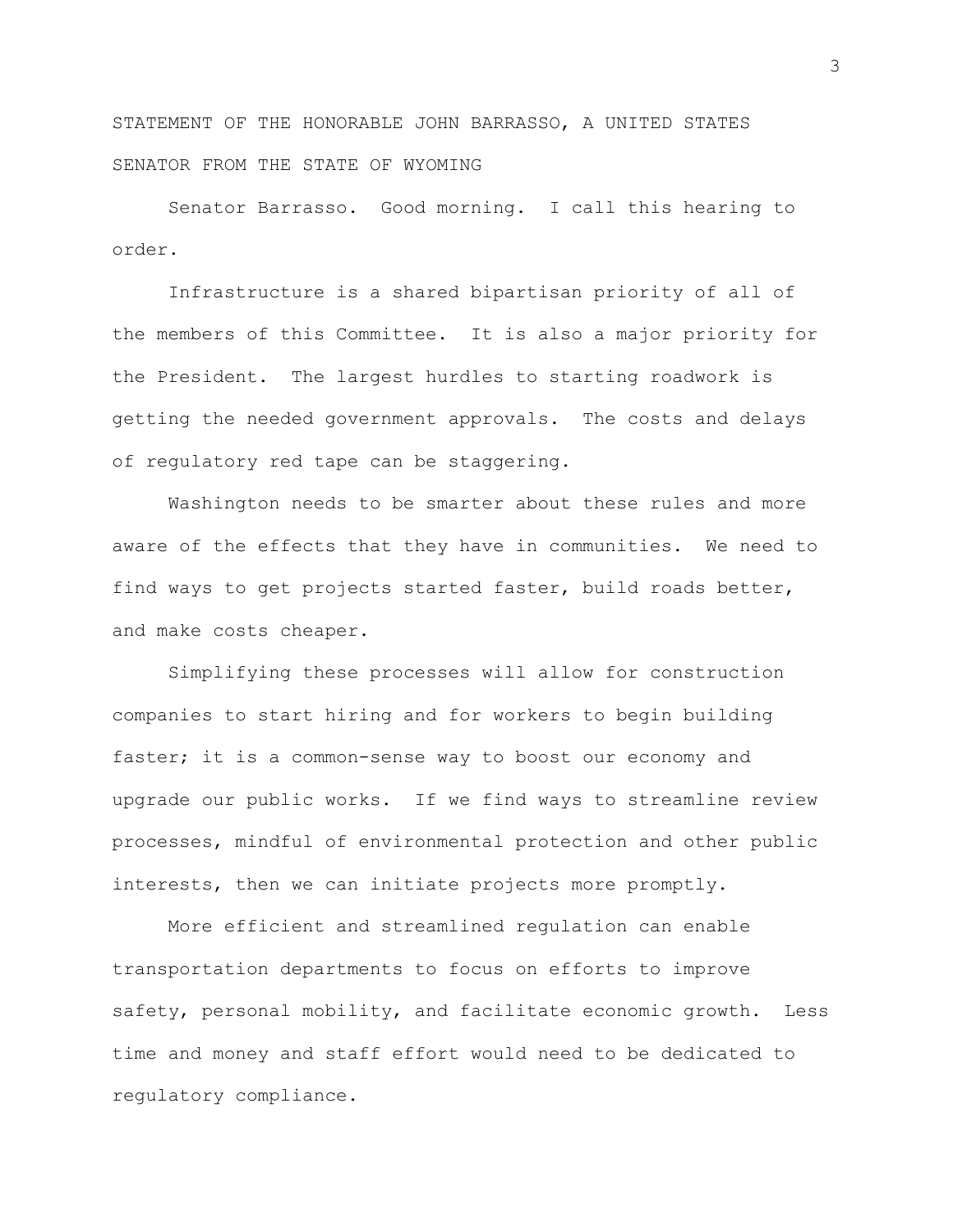When we find opportunities to streamline regulation, it enables the State Department of Transportation or other regulated entities to focus more closely on delivering transportation projects and programs and do a better job on them.

Now, there are many reasons to provide more relief to State Departments of Transportation. For example, I have concerns with subjecting rural States to the same rules as more densely populated States. The idea that we would need to have Wyoming or Alaska, South Dakota, Oklahoma do transportation traffic congestion studies on roads that are infrequently traveled is a waste of valuable time and taxpayer resources. Most importantly, these requirements meant for more urban areas impact a rural State's ability to complete projects.

I also have concerns about barriers that exist at the Federal level that might interfere with applications of technologies that can accelerate project delivery at lower costs. Modifying these requirements to allow technological innovations that can save valuable taxpayer money and speed project construction is just common sense.

We also should remember that in most cases regulation in the highway program by the U.S. Department of Transportation is regulation of State governments. A citizen could ask whether it is really necessary to have one government regulate another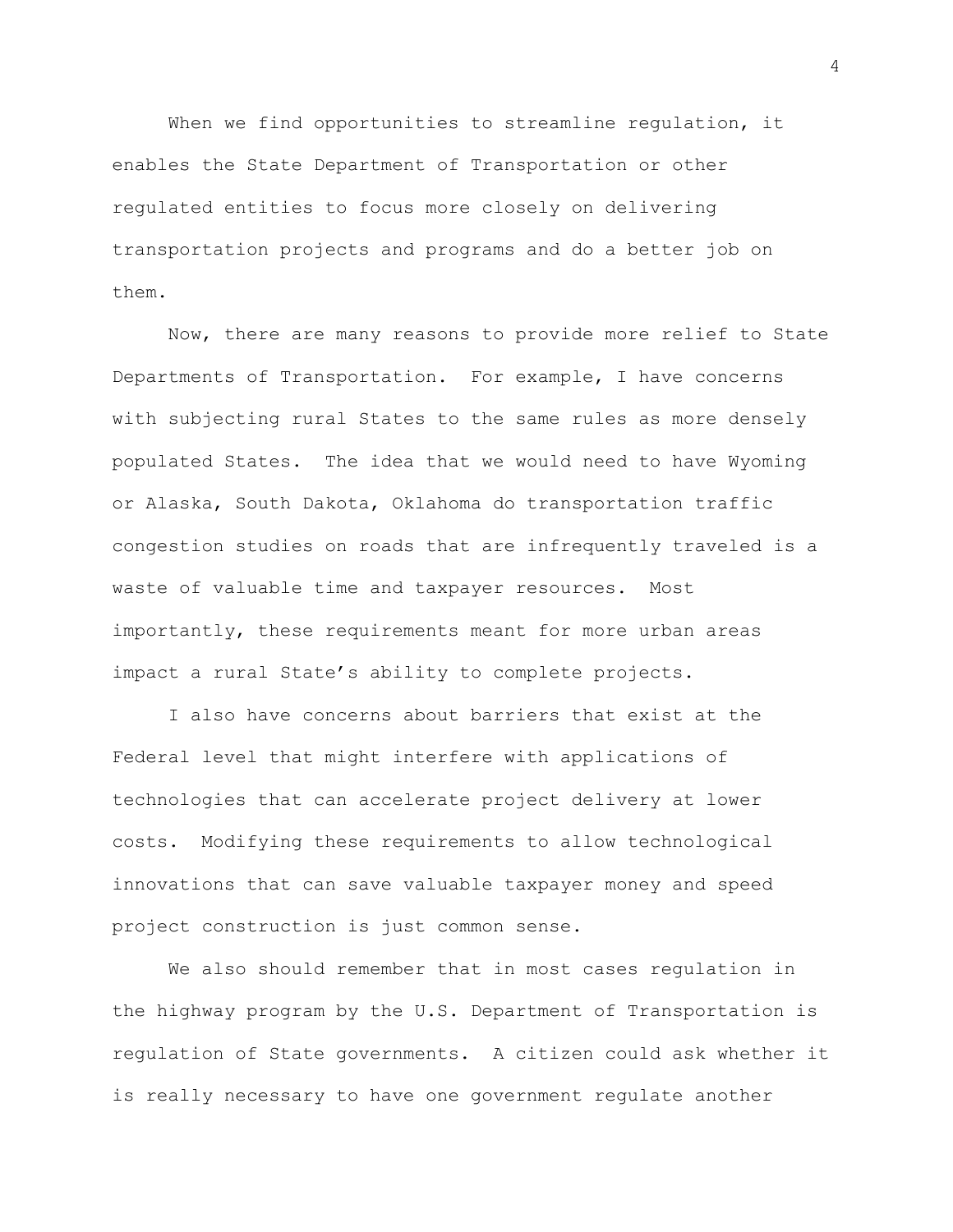government. State Departments of Transportation are public sector entities; they are concerned with safety and environmental protection, and they deserve respect.

The Wyoming Department of Transportation Director Panos' diverse experience makes his participation today particularly helpful to the Committee. He has served as an environmental regulator, as a construction program executive, and now as our State Transportation Agency CEO. He has seen these issues from many perspectives and, as the Director's testimony notes, it is important to move the projects associated with additional funding through the review process promptly, responsibly, and get them built. I agree, and I think it can be done responsibly.

So I urge my colleagues to work with me in a bipartisan way to find these solutions.

With that, I would now turn to the Ranking Member for his testimony. Senator Carper.

[The prepared statement of Senator Barrasso follows:]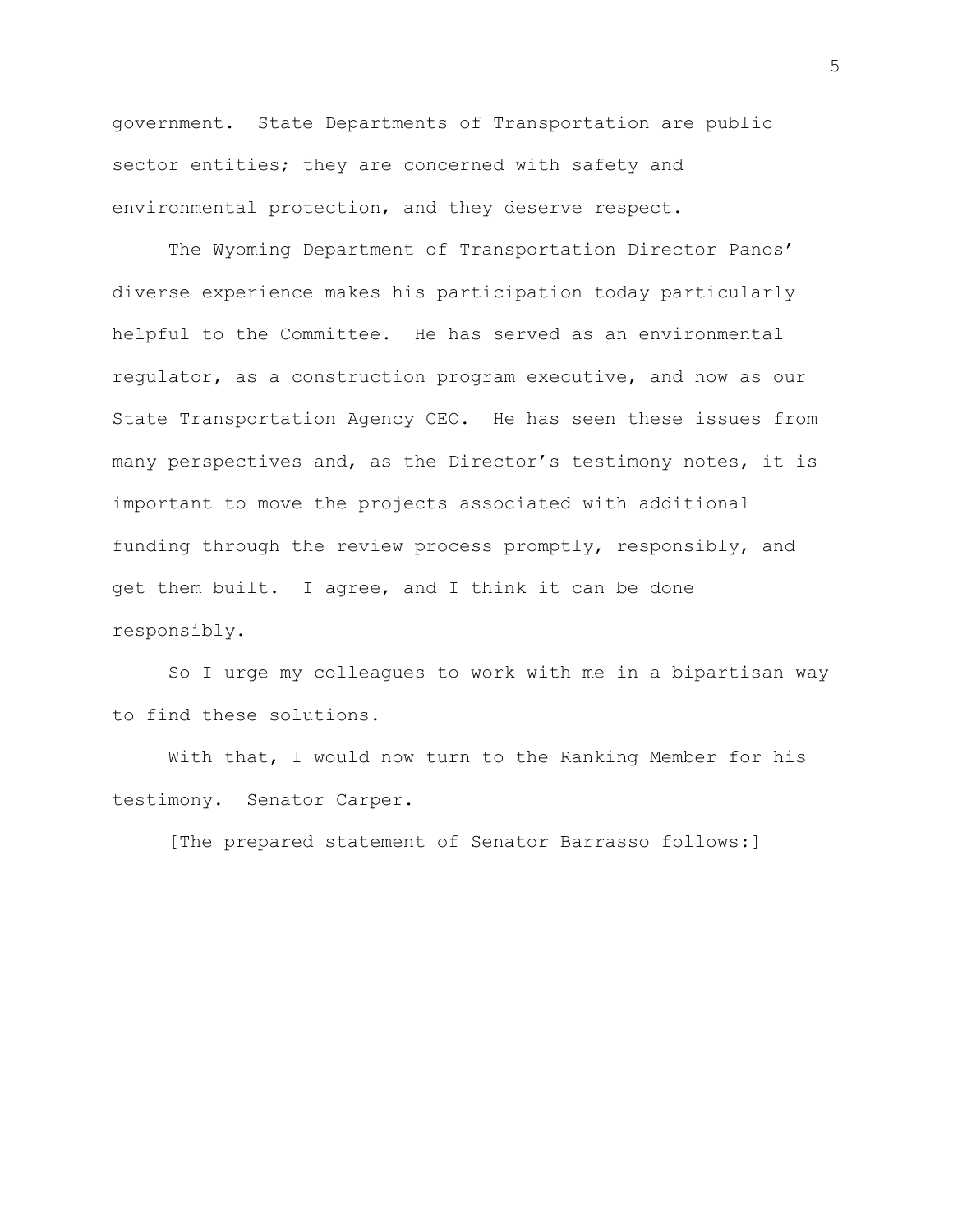STATEMENT OF THE HONORABLE THOMAS R. CARPER, A UNITED STATES SENATOR FROM THE STATE OF DELAWARE

Senator Carper. Thanks, Mr. Chairman.

Welcome to our witnesses, at least one who has been before us. A couple have been before us before and one of them I was just telling about, Senator Inhofe, the work that has been done on the omnibus budget bill involving Diesel Emission Reduction Act, and instead of seeing it eliminated or greatly diminished, it is actually going to be increased a little bit. And I know that is something you and George Voinovich and I have worked on a lot, and we appreciate your help as well, Leah.

I am glad to be here with all of you today. This hearing's title asks whether we are able to build transportation projects faster, better, and cheaper, and that has a nice ring to it. I certainly agree with the intent. I suspect we all do. But I want to add maybe one other adjective to that list, and it is smarter.

I am sure we all remember stuff that our parents used to say to us growing up. I certainly do. My dad always wondered if any of it was actually getting through. But among the things he was always saying to my sister and me, when we would do our chores and not do them well, he would say, if a job is worth doing, it is worth doing well. That is what he would say. If a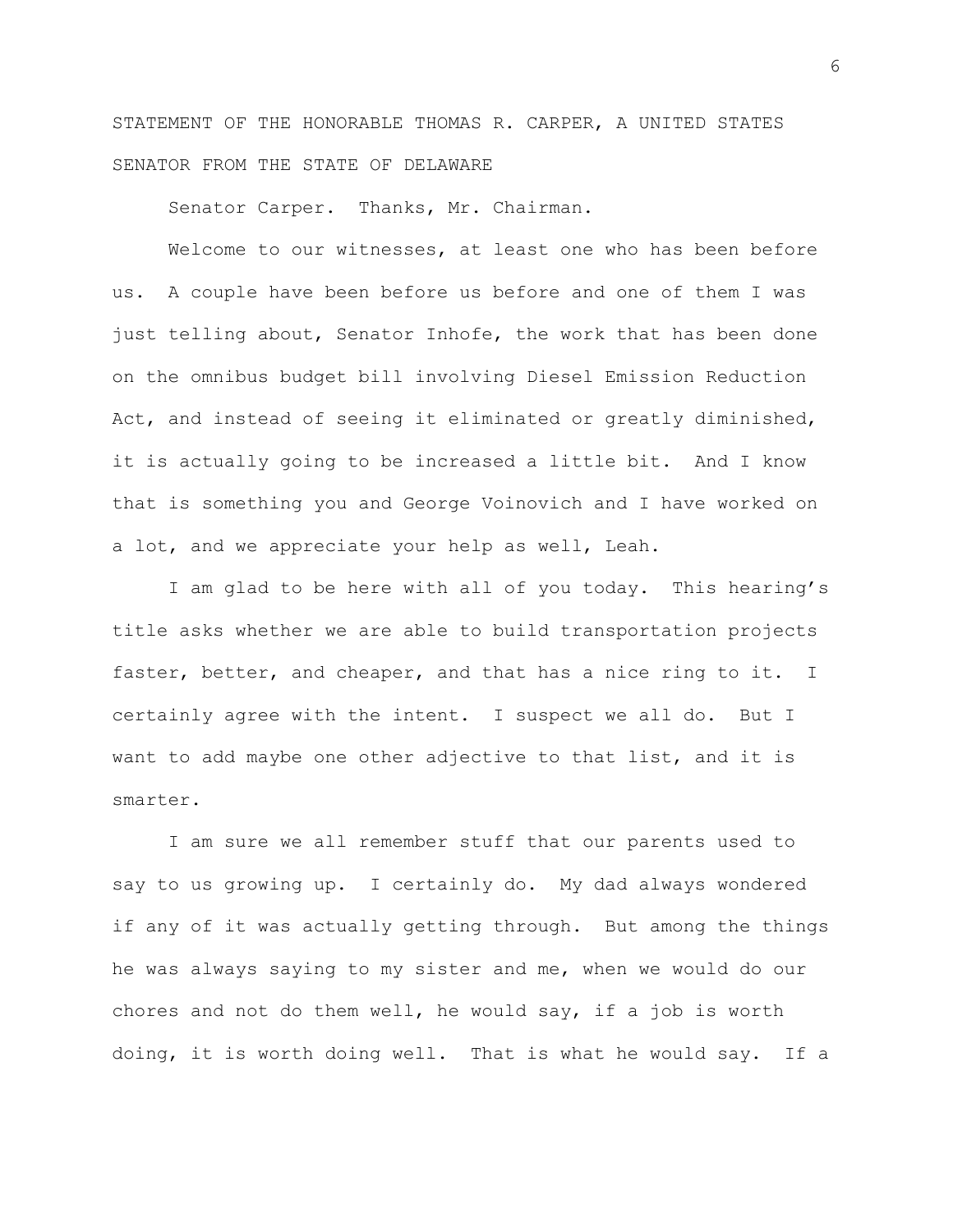job is worth doing, it is worth doing well. And he said that a lot. We must not have done our chores so well.

But out of that I took the idea, I take the idea that everything I do I can do better. I think the same is true of all of us. That includes all Federal programs. We can do them all better, including the ones we have partnerships with the States.

The other thing my dad used to say a lot to my sister and me, he used to say, just use some common sense. He said that a lot too, not so nicely. We must not have had any common sense. But he said it a whole lot.

And I am thinking of those two things, if it isn't perfect, make it better, and just use some common sense, today as we approach this hearing.

When it comes to streamlining legislation, being smarter also means understanding how things are working now and allowing the existing streamlining measures to be well on their way to implementation before we enact new ones that are likely to delay the benefits of earlier streamlining measures that are still being implemented.

It is a little bit like you are moving into a house. Maybe it is a fixer-upper. It needs a lot of work and the house needs to be painted. And you have the option you can move your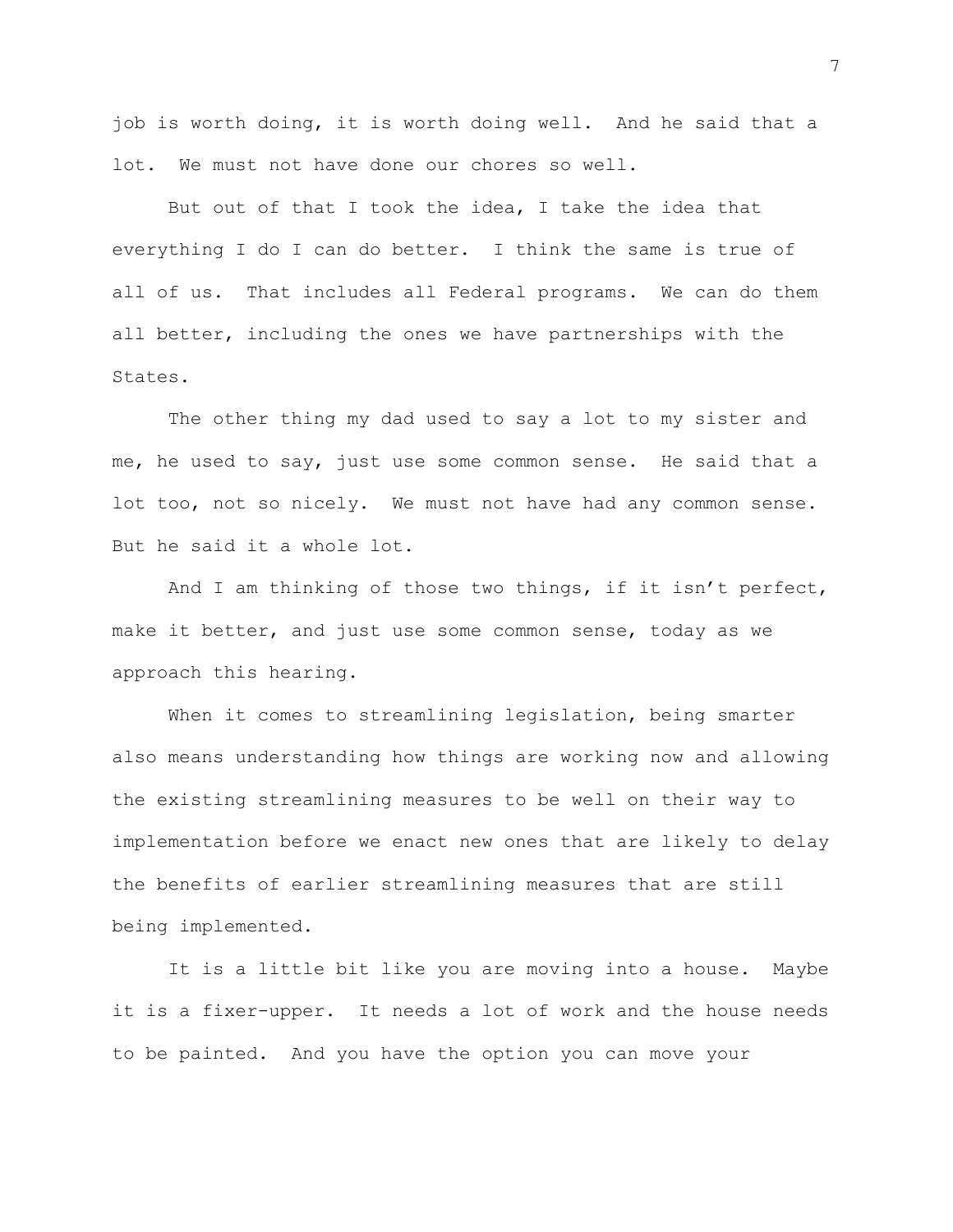furniture in before painting or you can wait, paint the house, and then move in the furniture.

It is the same kind of situation. I just want us to keep that in mind as we approach today's hearing.

But as we know one tool designed to help public agencies make smarter decisions is the National Environmental Policy Act, NEPA. When it works as intended, NEPA ensures that Federal decision-makers are better informed through project analysis and community engagement. When the NEPA process is well coordinated, it can improve project outcomes, it can reduce costs, and identify conflicts early enough to resolve them without delay.

Unfortunately, there are times when coordination isn't done well and projects are delayed without good reason. That is why I supported the 22 streamlining provisions that passed in MAP-21 in 2012. And again I turned to Jim Inhofe. I know he did a lot of work and our staffs did a lot of work on that. Eighteen additional streamlining provisions were included in the FAST Act in 2015. Again, kudos to all who were involved.

But I believe that it is smart to improve coordination between agencies. I think it is smart to avoid duplication and to focus agency reviews and public input on the projects with the most significant impacts.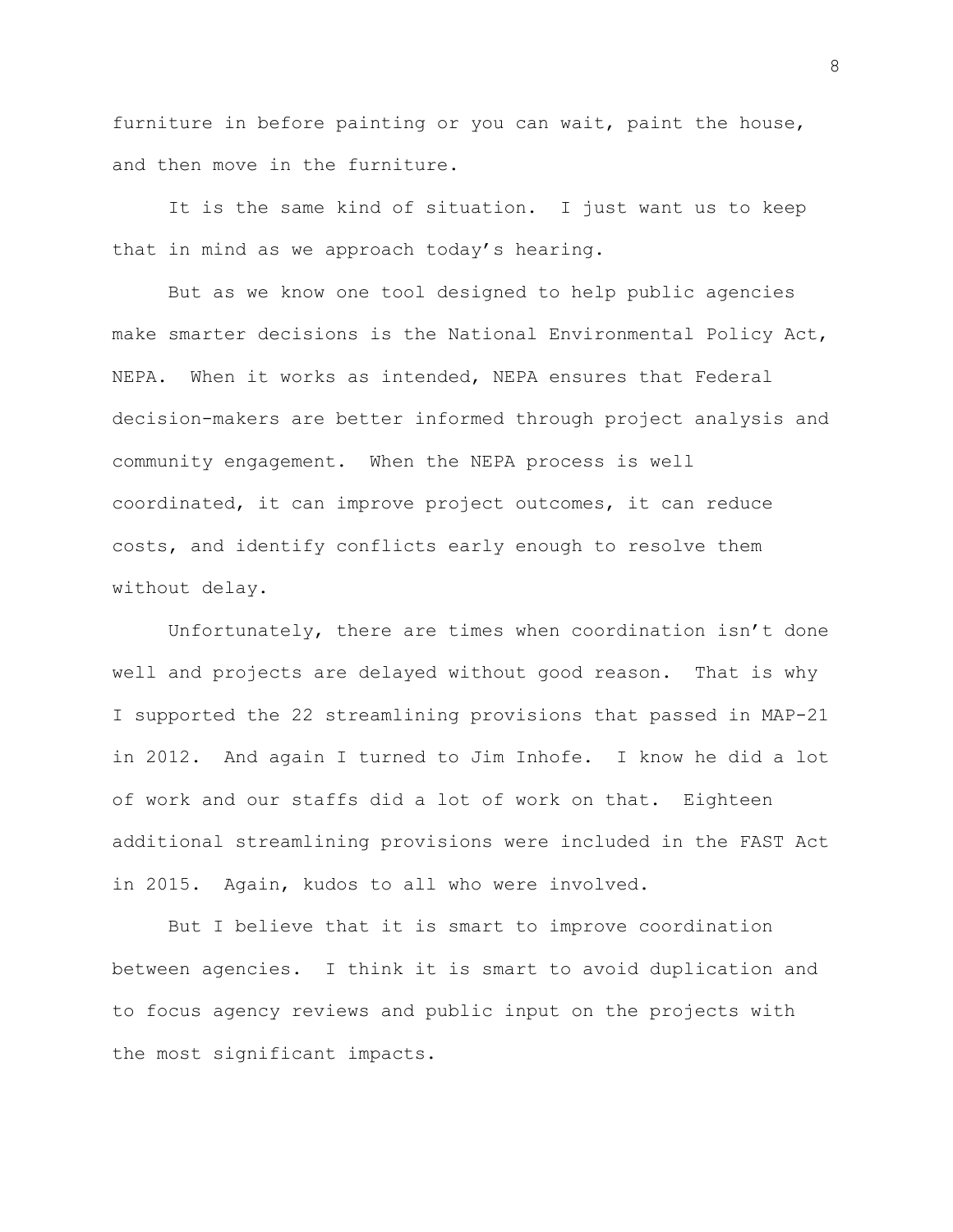I continue to believe that measures intended in the past two bills have real promise to improve timelines and outcomes. But we will only see those benefits if we give them an opportunity to be fully implemented by USDOT and actively used by our States, Native American Tribes, and community partners.

For that reason, one of our Committee's top priorities right now should be, I think, oversight to make sure that the existing streamlining measures that we have adopted in the last five years are being fully implemented and effectively implemented as a good part of our job.

Moreover, adopting new measures at this juncture could well perform a disservice, if we are not careful, to project delivery by delaying implementation of the new authorities for MAP-21 and FAST Act. I don't think we want to do that, so we have to be smart about it.

A new report released in March by USDOT's Office of Inspector General states that there are real risks in enacting new streamlining measures before the old ones are implemented. The IG report says that streamlining measures Congress adopted in the FAST Act may have perversely delayed the benefits from the MAP-21 streamlining provisions, which had to be revised in order to incorporate the FAST Act changes.

In other words, we are already seeing some counterproductive effects of adopting additional streamlining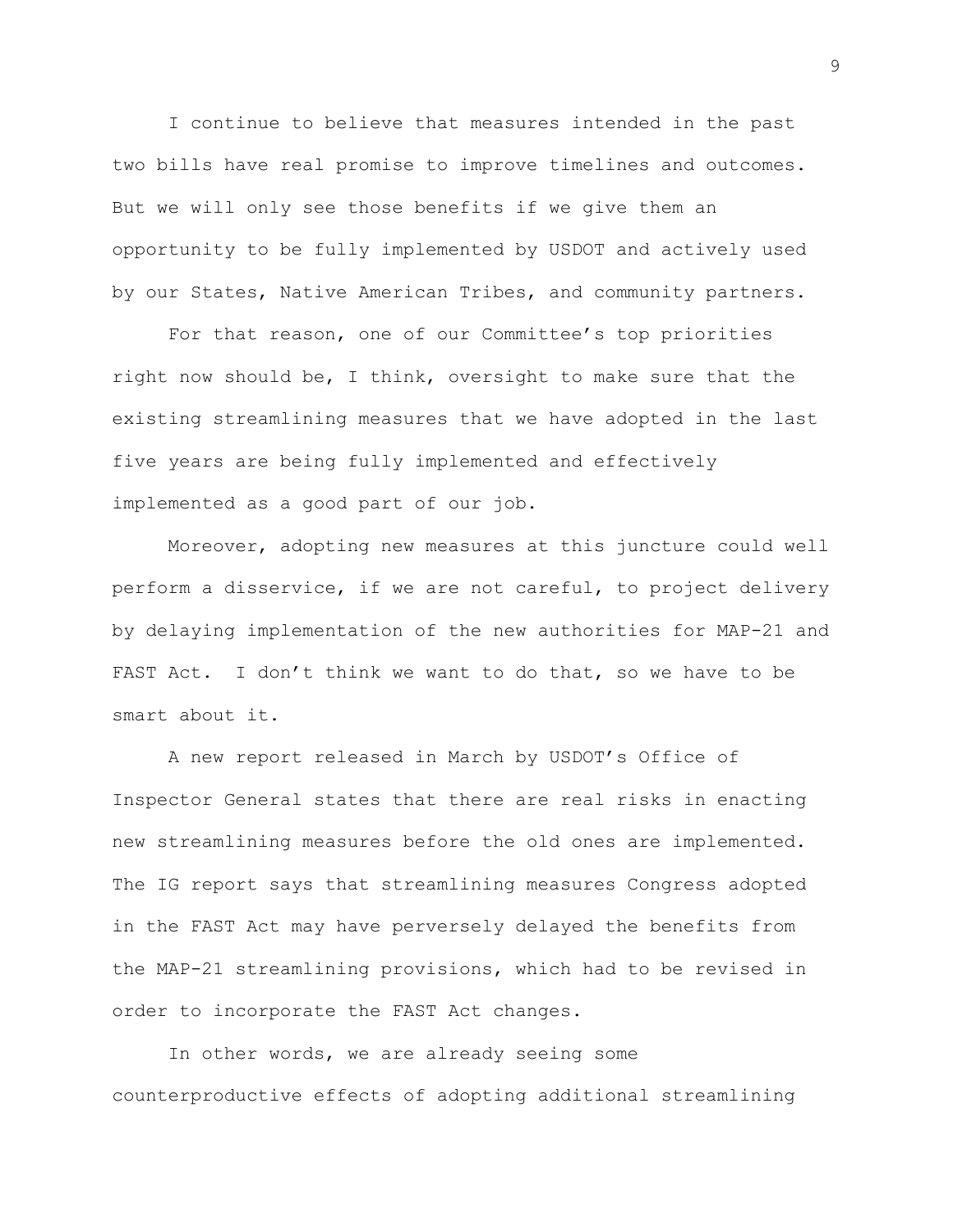measures. We must act carefully to avoid doing so yet again. In my father's words, let's just use some common sense.

Finally, we also need to be clear on two critical points when it comes to transportation project delivery and delays. First, 90 percent of highway projects are already categorically excluded from extensive environmental analysis under NEPA. I was surprised to learn that. The environmental reviews for those projects are completed in a month, on average. About 4 percent of the remaining highway projects face the most extensive reviews, and they are large, complicated projects; they are not our vast majority of highway projects, though.

Second, although environmental permits and reviews take a lion's share of the blame for delays, multiple studies and reports have demonstrated that project delays more often result from causes that are unrelated to environmental laws. Last year, a report from the Treasury Department found a lack of public funding is by far the most common factor hindering the completion of transportation projects. We will not solve our underlying funding shortage by cutting environmental reviews alone.

The best way to ensure a timely completion of environmental permits and reviews is by bringing all the agencies together to coordinate early. However, funding constraints at the Federal permitting agencies, such as EPA and U.S. Fish and Wildlife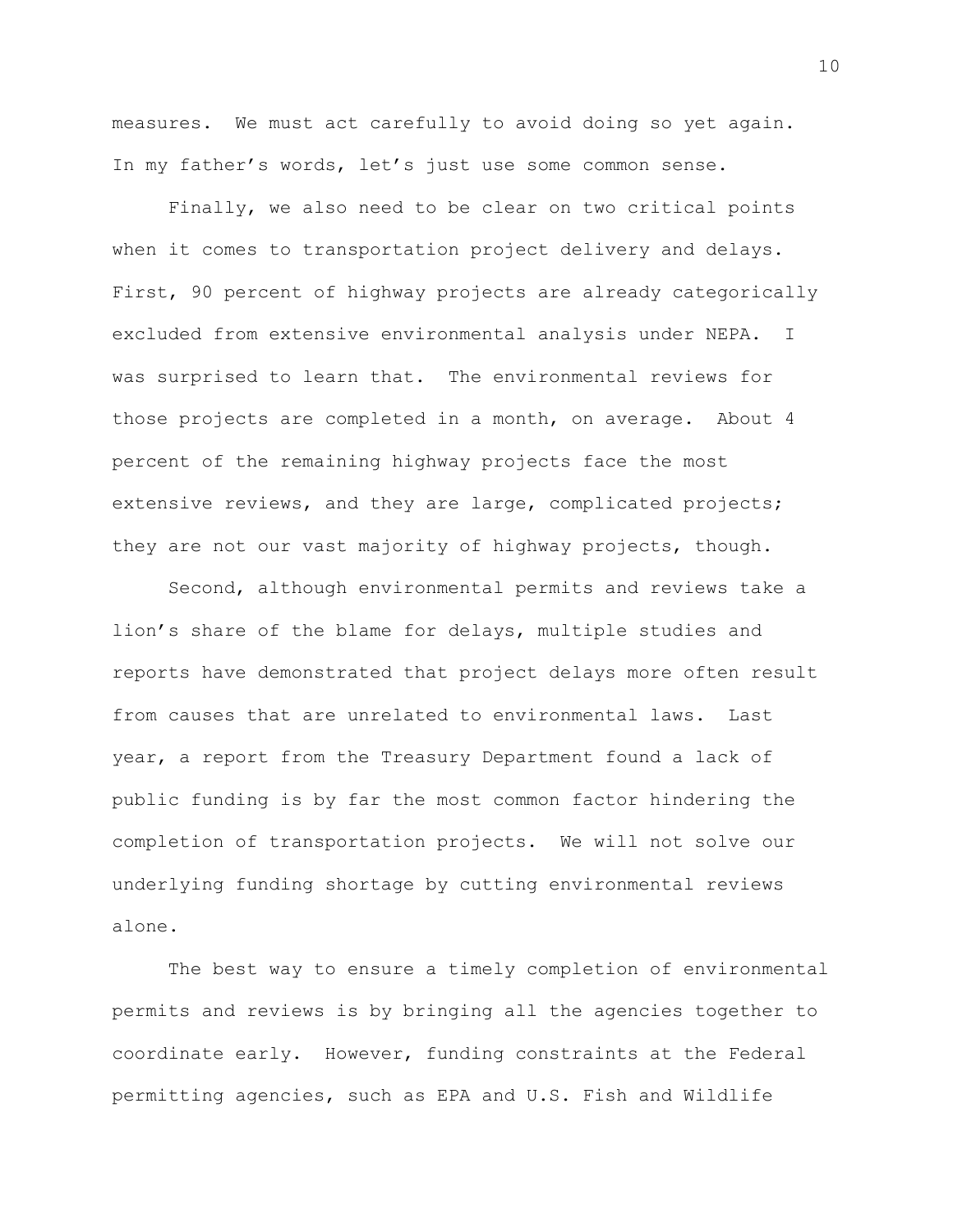Service, do not enable them to engage early in all projects. Let's keep that in mind. Unfortunately, the fiscal year 2018 cuts proposed to EPA and the Department of Interior budgets would only exacerbate permitting delays if we adopt them.

I will also be open to looking for ways to make the government more effectively, to improve transparency and accountability, and avoid unnecessary duplication or delays. Completing projects more quickly brings the benefits of that project to a community more quickly, whether it is less time wasted in traffic, fewer fatalities, or new access to jobs, housing, and other destinations.

We also know that projects can have real impacts on communities and the environment. Congress must ensure that any revisions to the way we review projects are going to result in smarter processes and better outcomes that will not impede the progress we have made to date.

That it is. All right, thank you all for being here. It is great to be with us. Let's have a wonderful hearing. Thank you.

Thanks, Mr. Chairman.

[The prepared statement of Senator Carper follows:]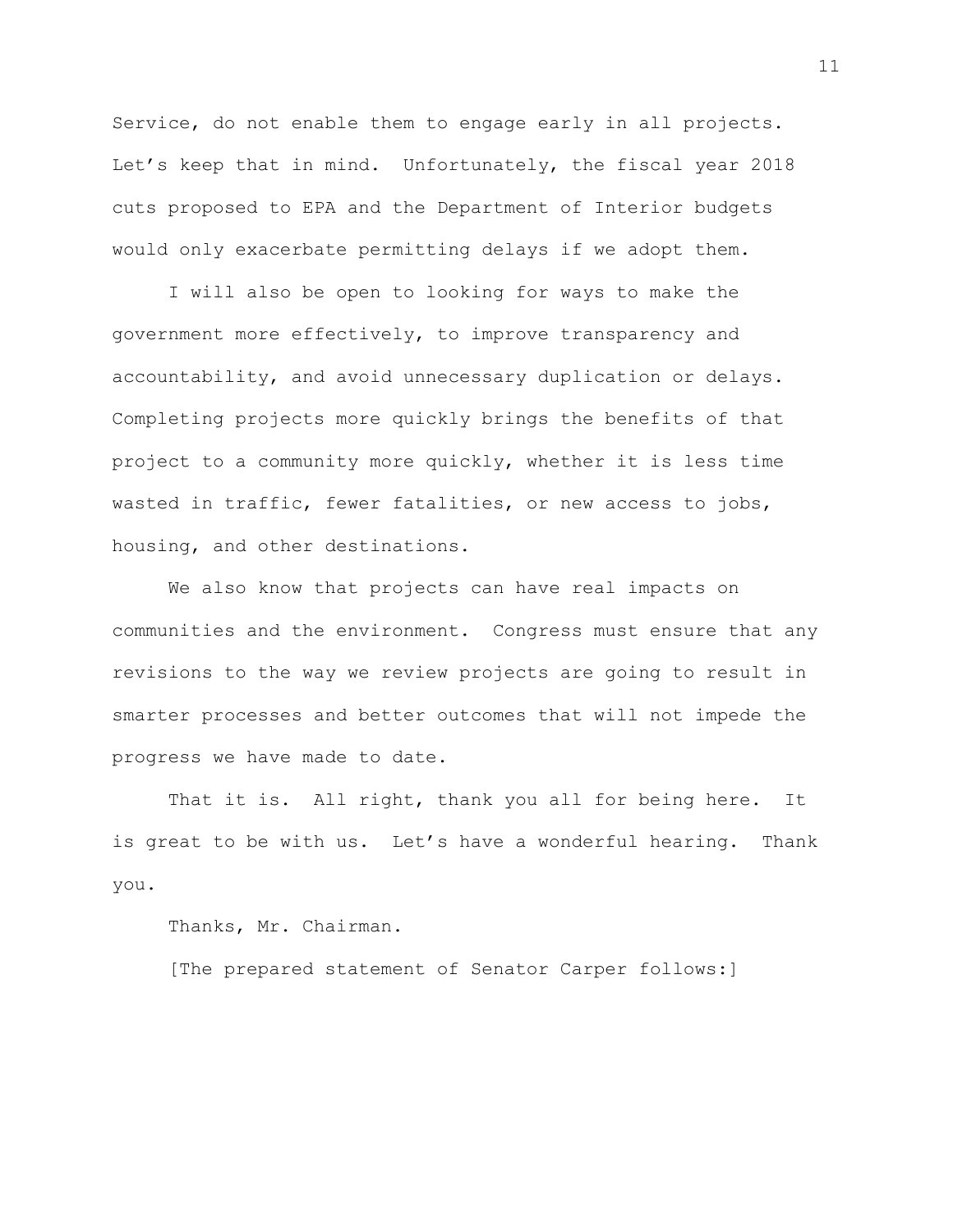Senator Barrasso. Thank you very much, Senator Carper.

We will now hear from our witnesses, and we will start with Bill Panos, who is the Director of the Wyoming Department of Transportation.

Welcome back to the Committee. Look forward to your testimony.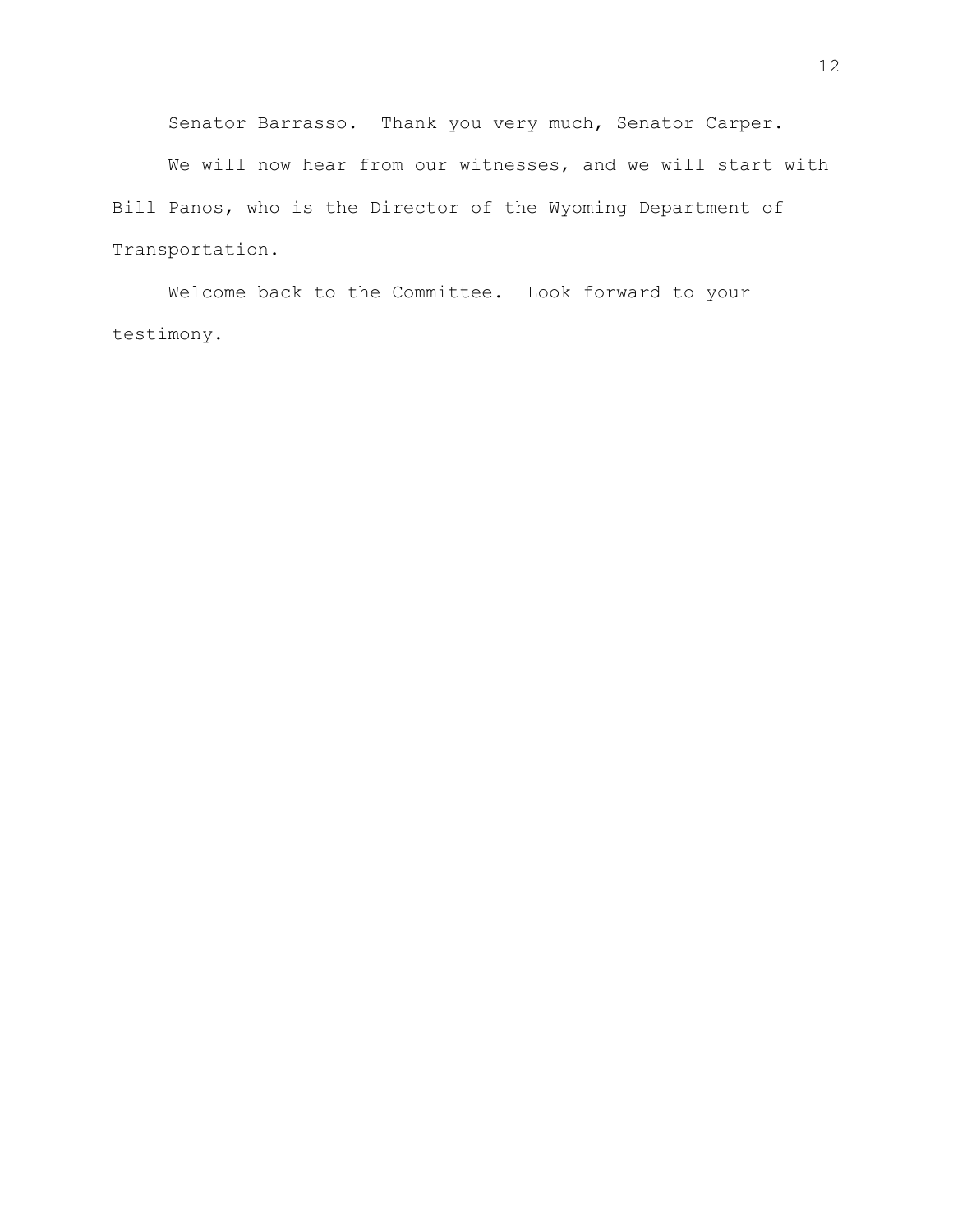STATEMENT OF WILLIAM T. "BILL" PANOS, DIRECTOR, WYOMING DEPARTMENT OF TRANSPORTATION

Mr. Panos. Thank you, Mr. Chairman. Chairman Barrasso, Senator Carper, members of the Committee, I am Bill Panos, the Director and Chief Executive Officer of the Wyoming Department of Transportation.

Today, infrastructure investment is on the national agenda. Yet, delivering the best possible transportation infrastructure requires more than money. We also must use each dollar efficiently.

There are ways to reform Federal requirements so that transportation dollars can be put to work more efficiently, while protecting the environment and other public interests.

We can improve the project review process. We can also streamline other regulations. When regulation is not streamlined, personnel effort and scarce dollars have to be unnecessarily redirected from executing projects to regulatory compliance. That is a suboptimal result.

More specifically, we can improve scheduling for review of projects requiring an EIS. Today, Federal agencies can obtain more time for review by not concurring in the lead agency's proposed schedule. Congress should assume that the lead agency will give fair consideration to the scheduling views of other agencies and let the lead agency set the schedule.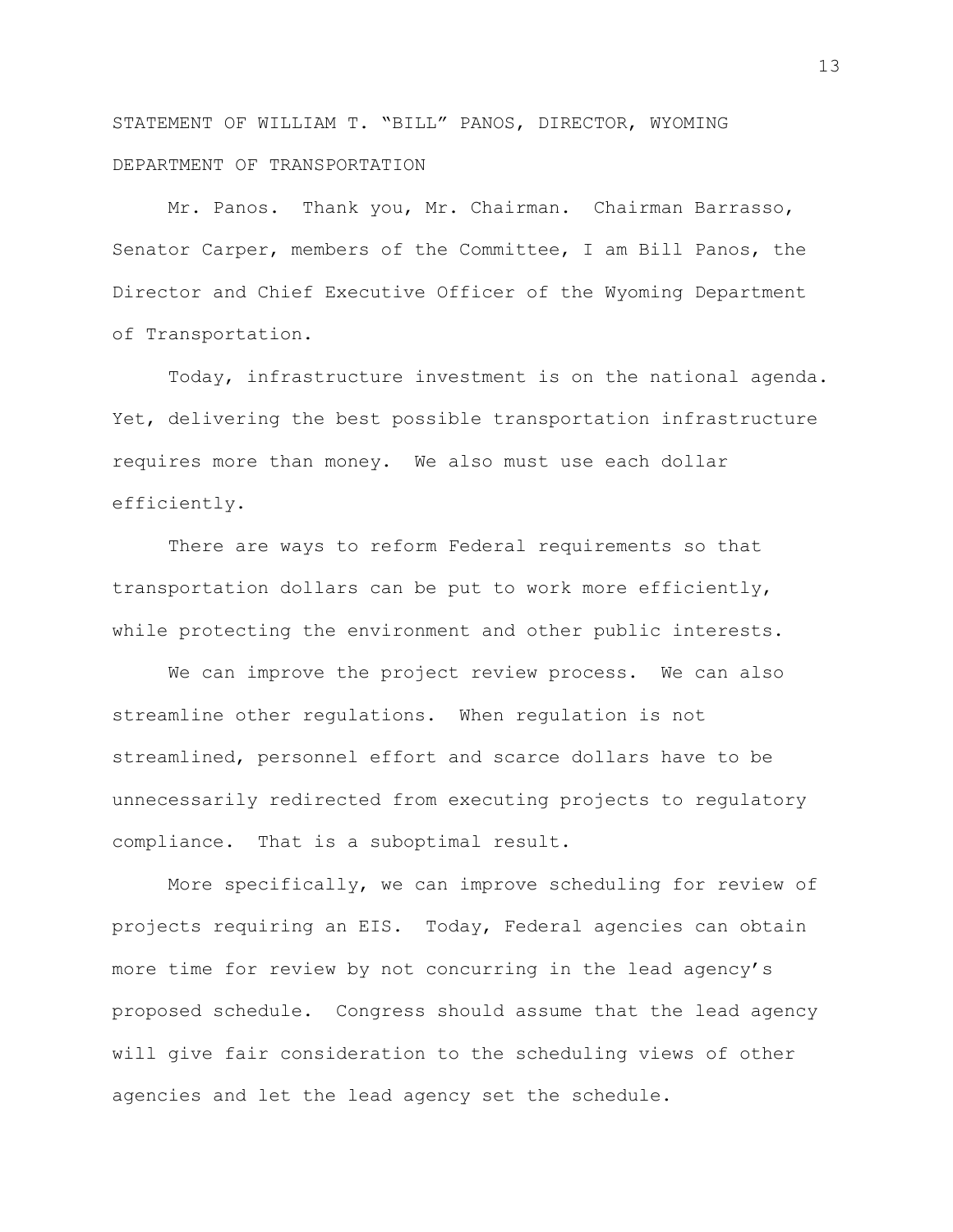Turning to smaller infrastructure projects, they generally receive categorical exclusion treatment for NEPA review. This expedited approach helps States use funds more promptly. We would welcome additions to the classes of projects receiving categorical exclusion treatment.

Let me add that smaller projects can also be delayed by requirements other than NEPA review. For example, a State DOT may have to wait months for a determination that no 404 permits are needed for a project within an existing operational rightof-way. This is frustrating, especially when there is no water in the project area. We suggest that for cases like that a time limit should be placed on responses from other agencies.

Turning to other regulation, rural States should be excused from requirements intended to address urban traffic congestion. For example, in the proposed rulemaking notice for the System Performance and Congestion Management Rule, the first reason provided by FHWA for the proposal was congestion reduction. Rural States do not experience anything resembling the congestion in heavily populated areas.

However, under that Rule, States must develop computerized applications and report on millions of traffic data points. For example, Wyoming would report to USDOT the number of vehicles on the road halfway between Cody and Casper at 10 a.m. on a Monday. USDOT does not need this information from States like Wyoming.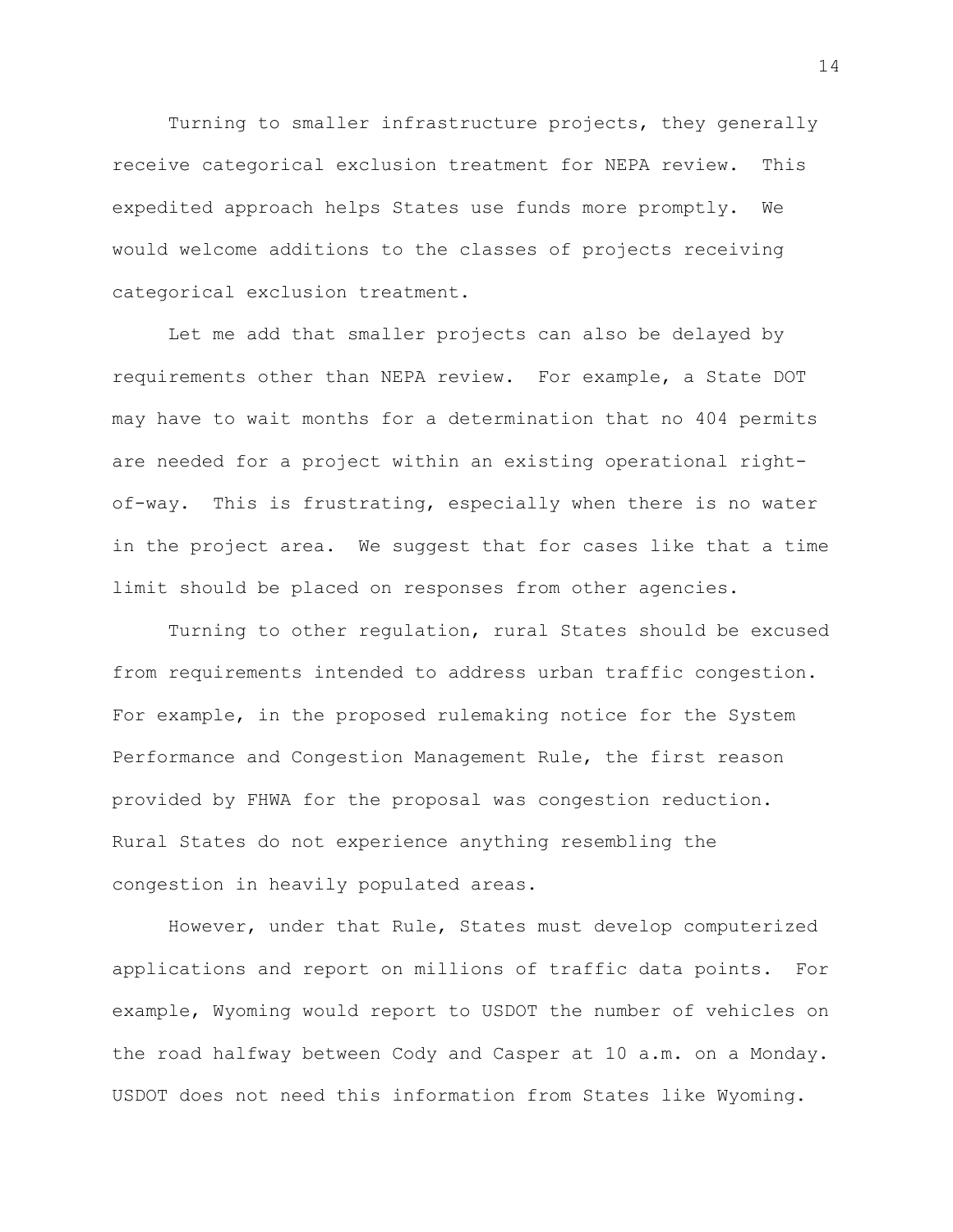But it will take time and money for us to comply. That will detract from our efforts to advance basic transportation improvements, including those intended for safety.

We also have concerns with stewardship agreements between FHWA and State DOTs. These agreements, once brief, now routinely exceed 50 pages. Most texts in these agreements is standardized and the subject matter extends beyond the provision that give rise to these agreements. For example, a State assumes DOT responsibilities for project design, plan, specifications, and other similar matters. Yet, these agreements require advanced notice or approval of changes in many State DOT practices. This includes those for which the State supposedly assumed USDOT responsibilities. Statute does not require these advanced approvals. Yet, today States have to accept these terms in stewardship agreements.

Instead, requirements for these agreements should be established through rulemaking. USDOT should have to include in a proposed rulemaking notice justification for requirements that are not in statute. The provisions that survive the rulemaking process would then supersede the current provisions.

Before closing, I will briefly comment on infrastructure investment. The Nation benefits from Federal investment in surface transportation infrastructure in rural States like ours. Yet, public-private partnerships and other approaches that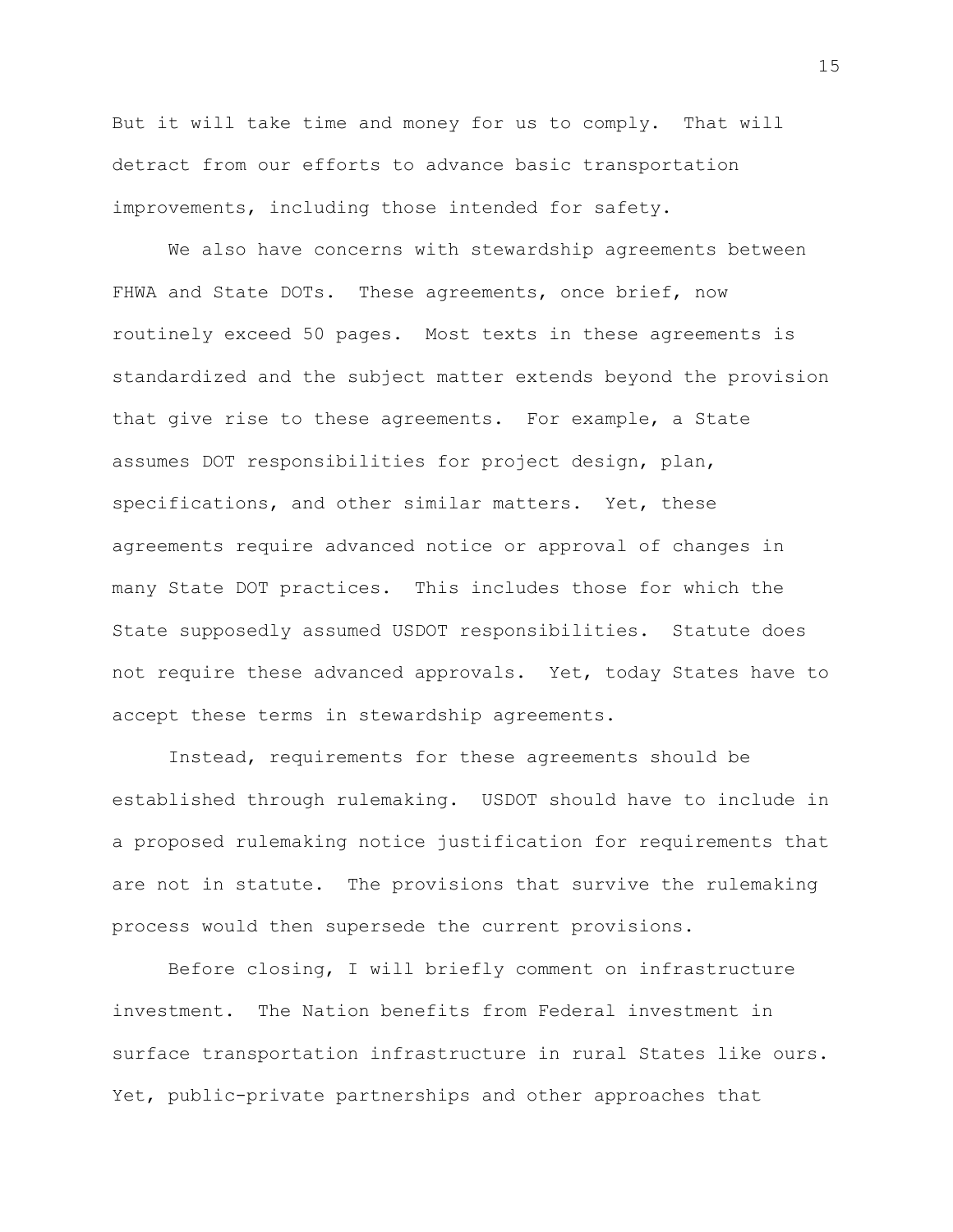depend on a positive revenue stream from a surface transportation project are not a solution for rural States.

Projects in rural States are unlikely to be able to generate revenues that attract investors; however, using the formula-based FAST Act approach to distributing funds would ensure that all States participate in the transportation portion of an infrastructure initiative. It would also help deliver the benefits of any increase in infrastructure investment to the public promptly.

In conclusion, as the Nation considers increasing transportation infrastructure investment, our statement offers ideas for streamlining transportation project and program regulation, while continuing to protect public interests. The public won't want additional investments in transportation to be slowed down by unproductive requirements, and we hope our suggestions are timely and helpful to the Committee.

Thanks for your consideration and for the opportunity to testify.

[The prepared statement of Mr. Panos follows:]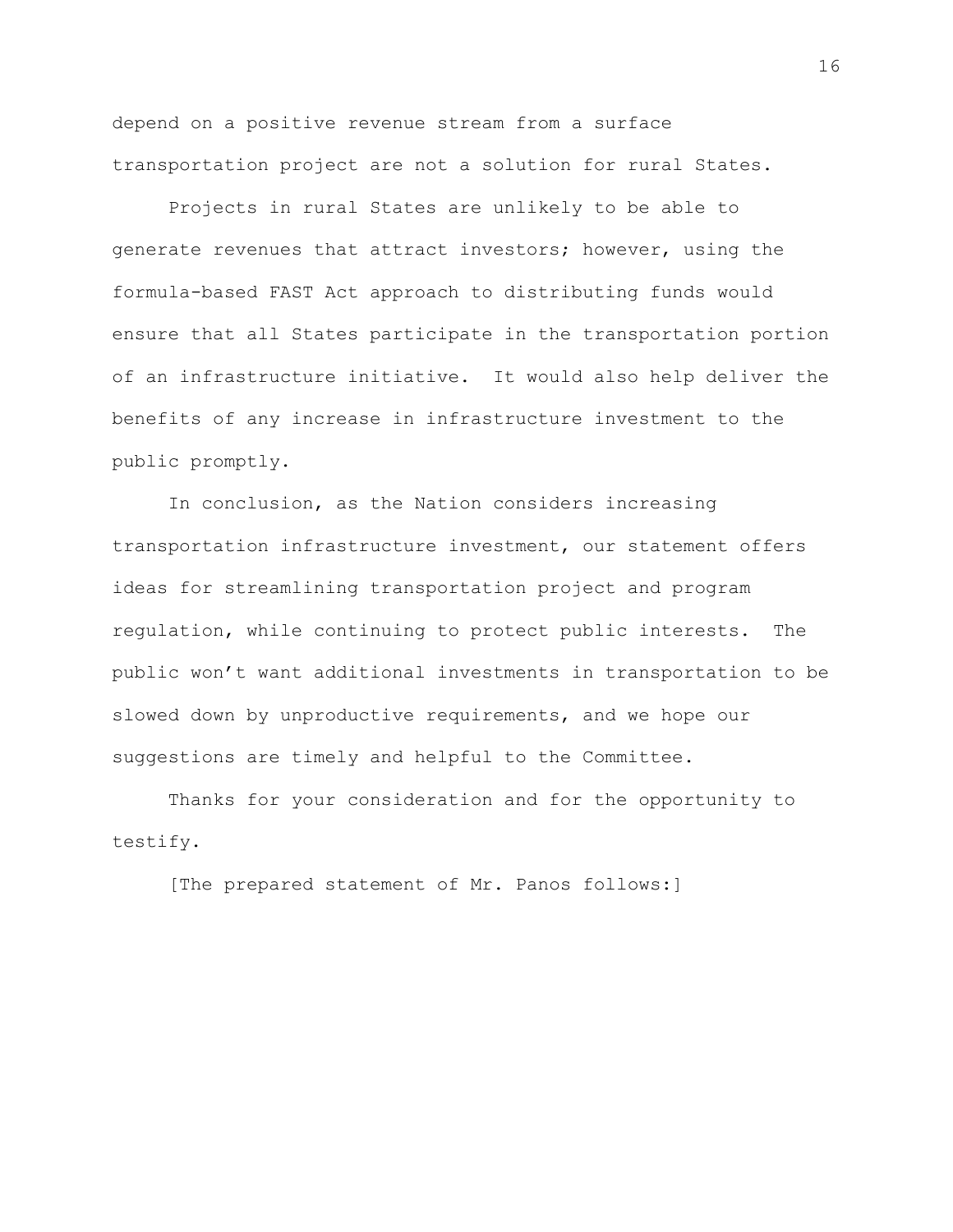Senator Barrasso. Well, thank you so very much, and I thought those comments were timely and were helpful, and we appreciate you being here, and we have some questions for after we get through the panel.

Mr. Panos. Thank you, sir.

Senator Barrasso. I would like to next turn to Leah Pilconis, who is the Consultant on Environmental Law & Policy on behalf of the Associated General Contractors of America.

Thanks so much for joining us today.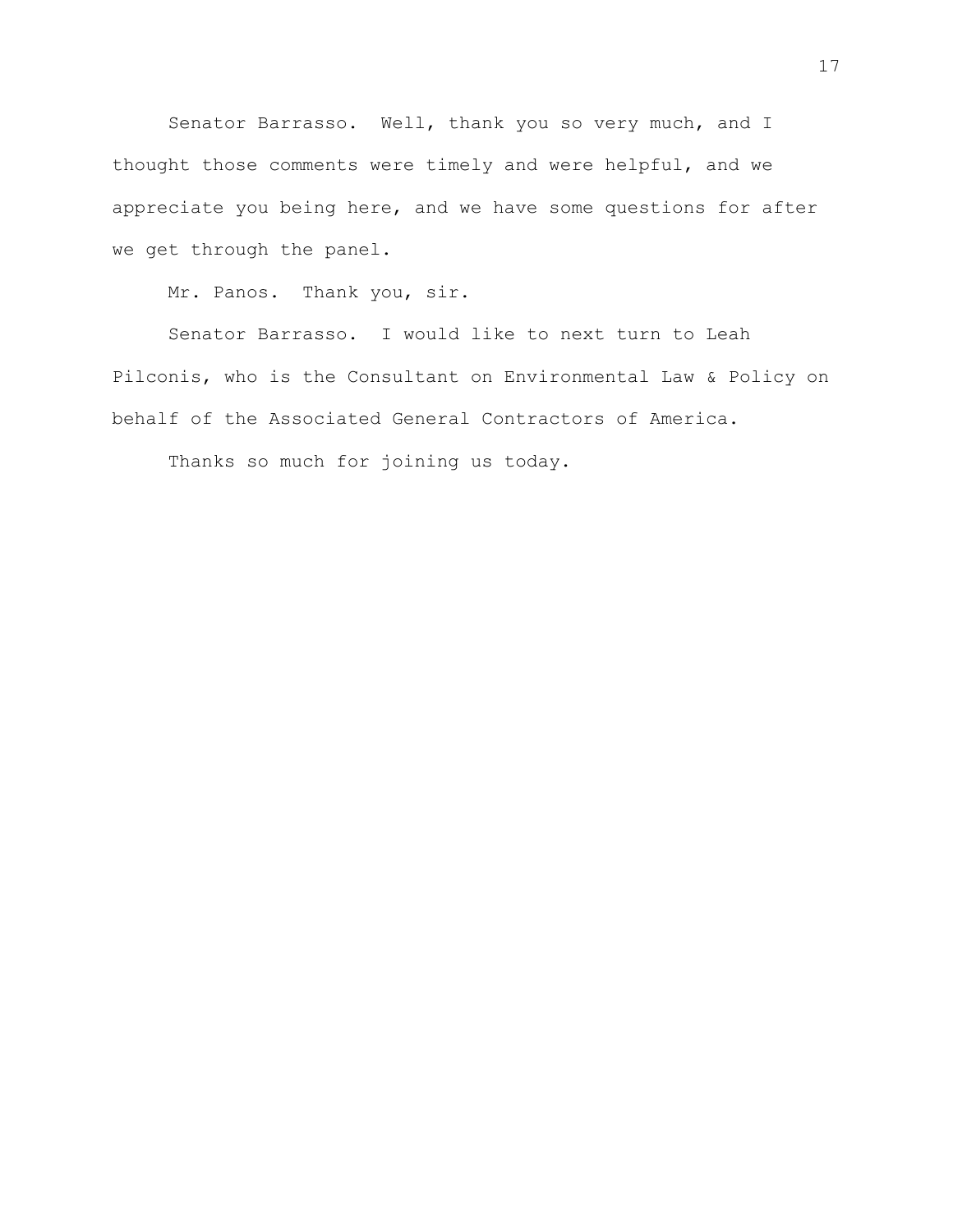STATEMENT OF LEAH F. PILCONIS, CONSULTANT ON ENVIRONMENTAL LAW & POLICY, ASSOCIATED GENERAL CONTRACTORS OF AMERICA

Ms. Pilconis. Thank you. Chairman Barrasso, Ranking Member Carper, and members of the Committee, thank you for inviting Associated General Contractors of America to testify here today. My name is Leah Pilconis, and I am AGC's Senior Environmental Law & Policy Advisor.

I have spent the last 16 and a half years establishing and leading AGC's environmental program. AGC members know firsthand how to build infrastructure in a safe, effective, and efficient manner, but funding has been insufficient to repair and replace it. Congress and the Administration must first and foremost increase funding for our Nation's infrastructure programs to ensure that we can address our increasingly dire infrastructure backlog.

In addition to increased funding, AGC has long been committed to simplifying the sequential and layered approach of the existing environmental permitting process. The chart behind me attempts to illustrate how complex it is. The chart identifies areas of duplication, as well as each of the potential procedural and legal chokepoints that can grind the process to a halt, or even restart it entirely.

AGC believes we can make the Federal environmental review process faster, better, and cheaper without sacrificing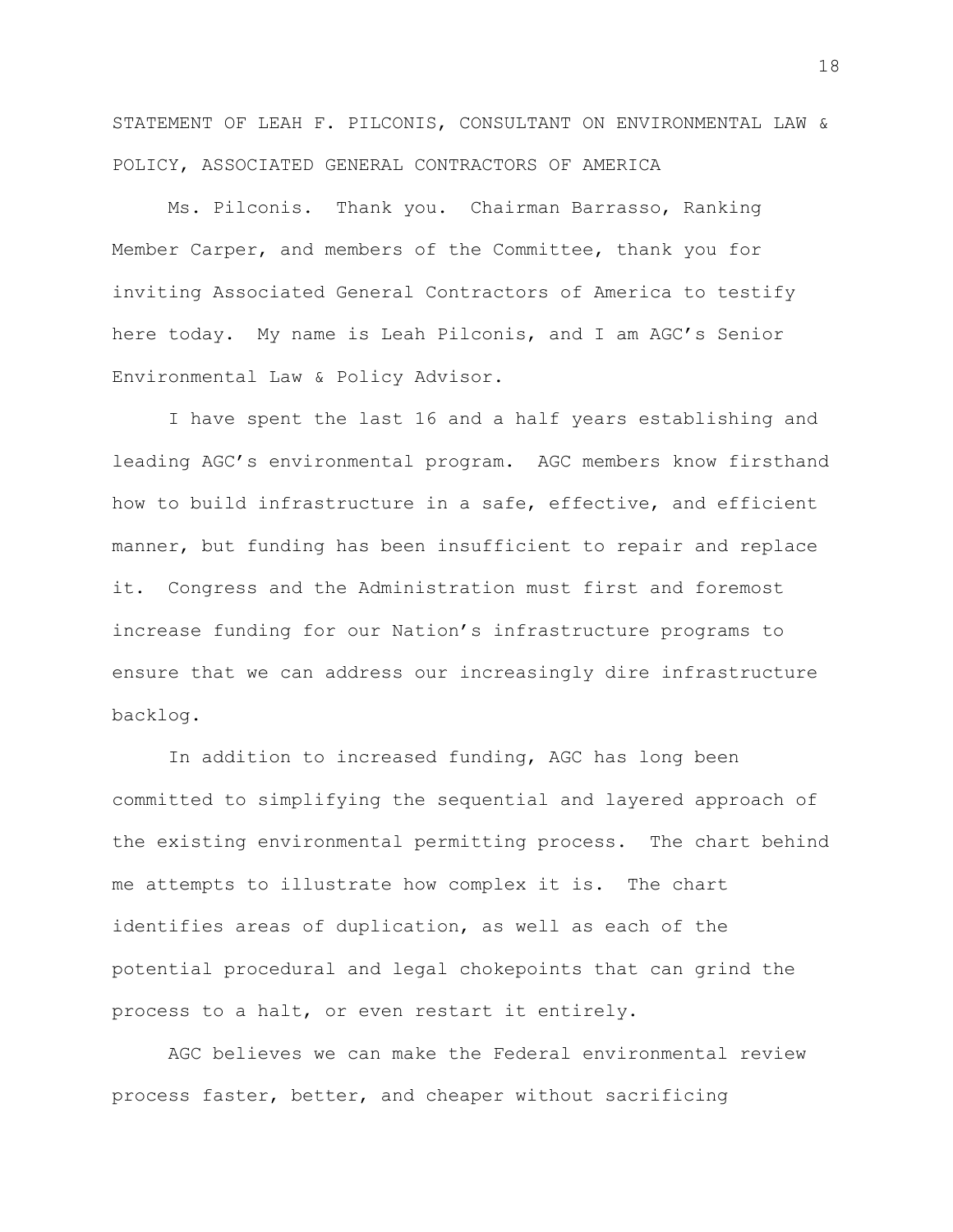environmental protections. AGC recommends expanding the meaningful reforms this Committee has helped to enact in MAP-21 and the FAST Act.

The current laws provide a mechanism to ensure that leading agencies engage in early outreach and meetings with participating agencies and stakeholders. But, importantly, there is no deadline for the Government to complete the NEPA review process from start to finish. And where current law does set deadlines for agency actions under NEPA or for issuing permits and permissions, those deadlines are missed because the list of exceptions is as long as the list of approvals you need to be in compliance with the 30-plus Federal environmental statutes.

MAP-21 goes so far as to impose penalties on Federal agencies that fail to meet deadlines. Even so, these deadlines aren't being met, and fines aren't being collected. It is not happening because the deciding agency can say the permit application was not complete or it is waiting on another entity to make a decision. And there is apparently a reluctance to elevate disputes.

The Government also is not conducting Federal and State permitting reviews concurrently, even though this is called for by MAP-21 and FAST-41. It is not happening because the laws say you don't have to do this or these things at the same time if it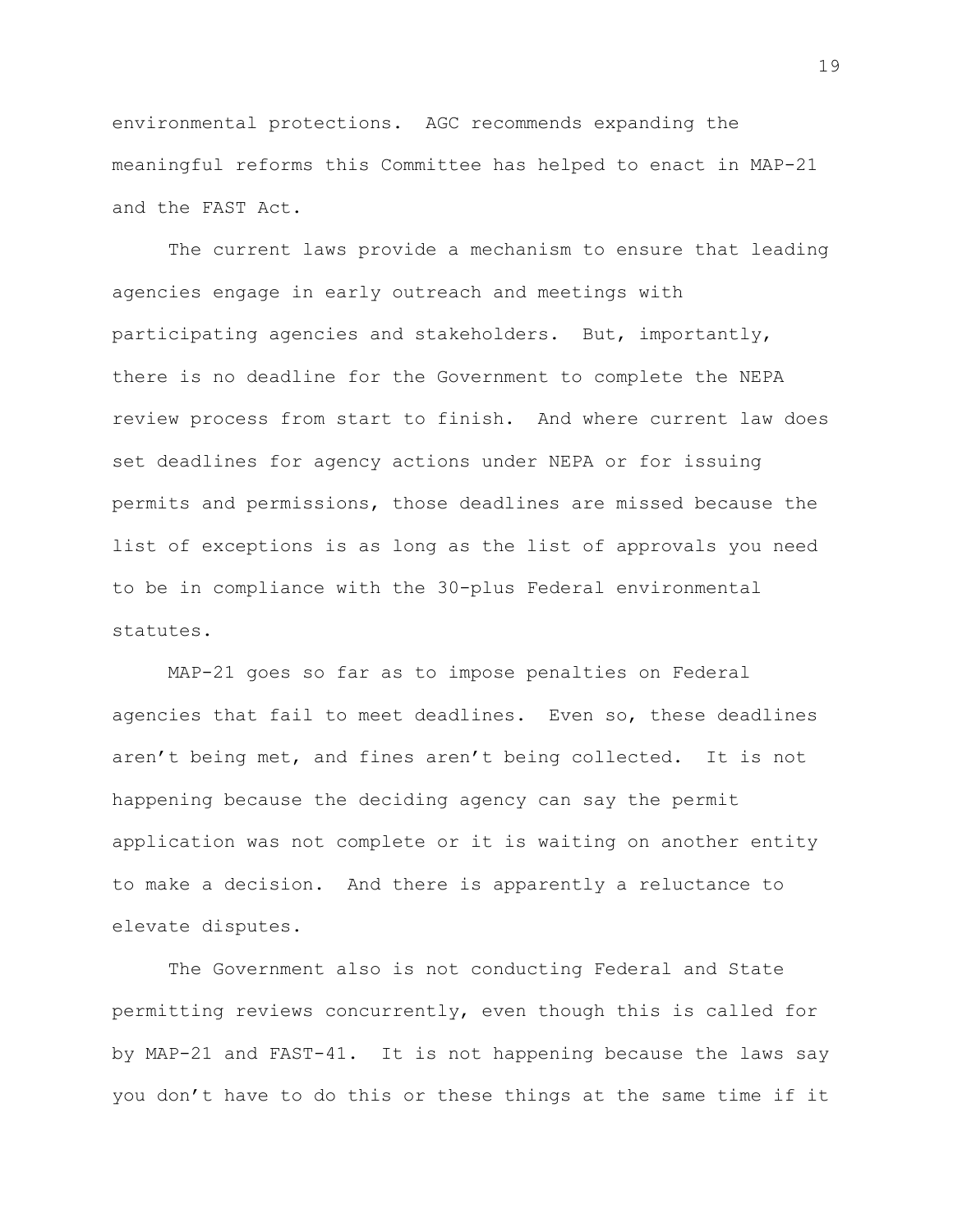would impact your ability to conduct any analysis or meet any obligation.

Congress should strengthen the time-limited schedules in current law to make them truly mandatory. There also should be a hard deadline for completing a NEPA review. In addition, AGC has identified three ripe, high-level opportunities or streamlining.

First, Congress should require a nationwide merger of the NEPA and the Clean Water Act Section 404 permitting processes. Congress should require the Corps to issue the 404 permit at the end of the NEPA process based on the information generated by NEPA.

Second, and more generally, the monitoring, mitigation, and other environmental planning work performed during the NEPA process included in the final EIS and Record of Decision must satisfy Federal environmental permitting requirements unless there is a material change in the project. Time and money is wasted on redoing project analyses and reviews, and on collecting duplicate information from permit applicants.

Agencies must break away from always preparing one-of-akind products from the ground up. Congress should strengthen the programmatic approaches in current law and require agencies to use the work previously prepared by other agencies for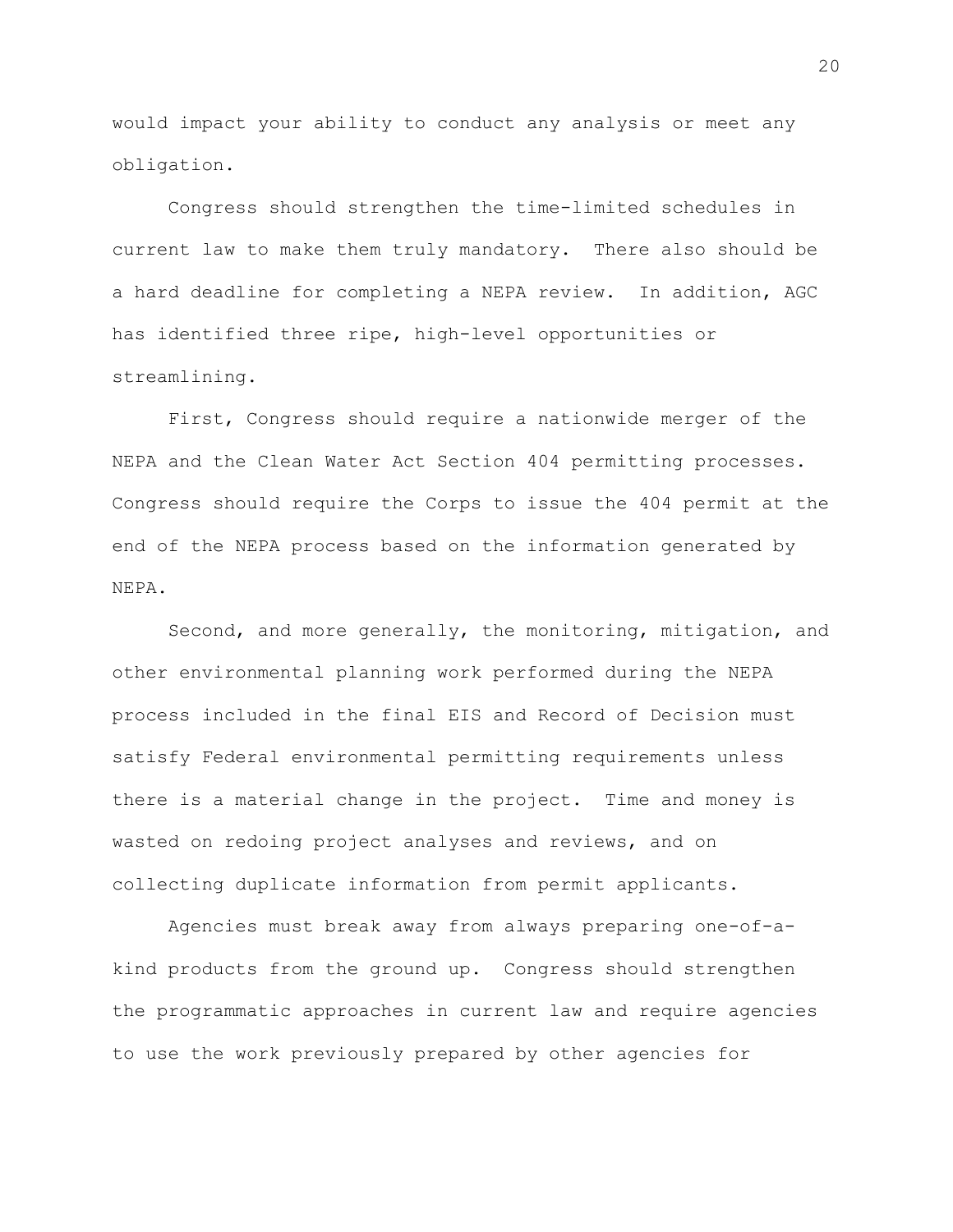similar type projects and for projects in the same region and/or impacting similar resources.

Third, Congress must consider a reasonable and measured approach to citizen suit reform to prevent misuse of environmental laws. These lawsuits can take years to resolve and delay or prevent the public from receiving and benefitting from cleaner water, safer roads and bridges, and a more reliable energy system.

Congress should clarify requirements for legal standing, require bonds to be posted by plaintiffs seeking to block activities, and require that enforcement of complex environmental rules be enforced only by trained staff of Government agencies.

Thank you again for the opportunity to testify on behalf of AGC. I look forward to answering your questions. [The prepared statement of Ms. Pilconis follows:]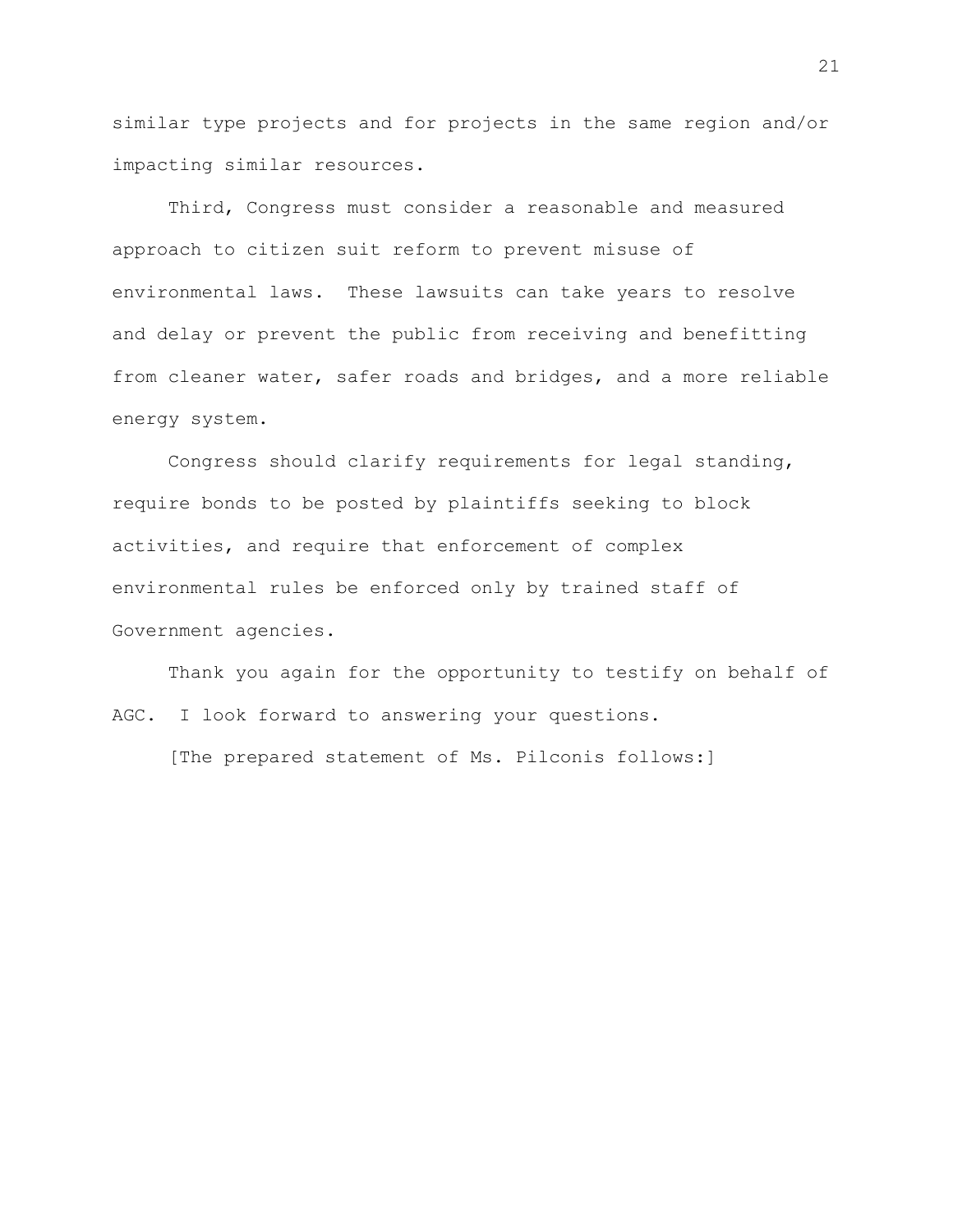Senator Barrasso. Well, thank you so much for being with us and for sharing your testimony.

I would like to next invite Senator Cardin to introduce our next guest and witness.

Senator Cardin. Well, thank you, Mr. Chairman. It is great to have John Porcari back before our Committee. I think most of the members of this Committee know he was the Deputy Secretary for the United States Department of Transportation from 2009 to 2013, so he is well known to our Committee.

We know him for two stints as Secretary of Transportation in Maryland. I point out that it is very relevant to today's hearing. He supervised the Woodrow Wilson Bridge construction, a multibillion dollar connection between Virginia and Maryland on I-95. He also was responsible for the ICC, Intercounty Connector, which alleviates traffic congestion in this region in Prince George's and Montgomery County. He also supervised the expansion of the BWI Thurgood Marshall Airport.

What I think is relevant, he understands the connections between highways, transit systems, roads, bridges, tunnels, ports, and airports, which I think is very vital for our work.

He now is the President of the U.S. Advisory Service at WSP Parsons Brinckeroff, a global engineering and professional services organization, and Interim Director of the Gateway Development Corporation.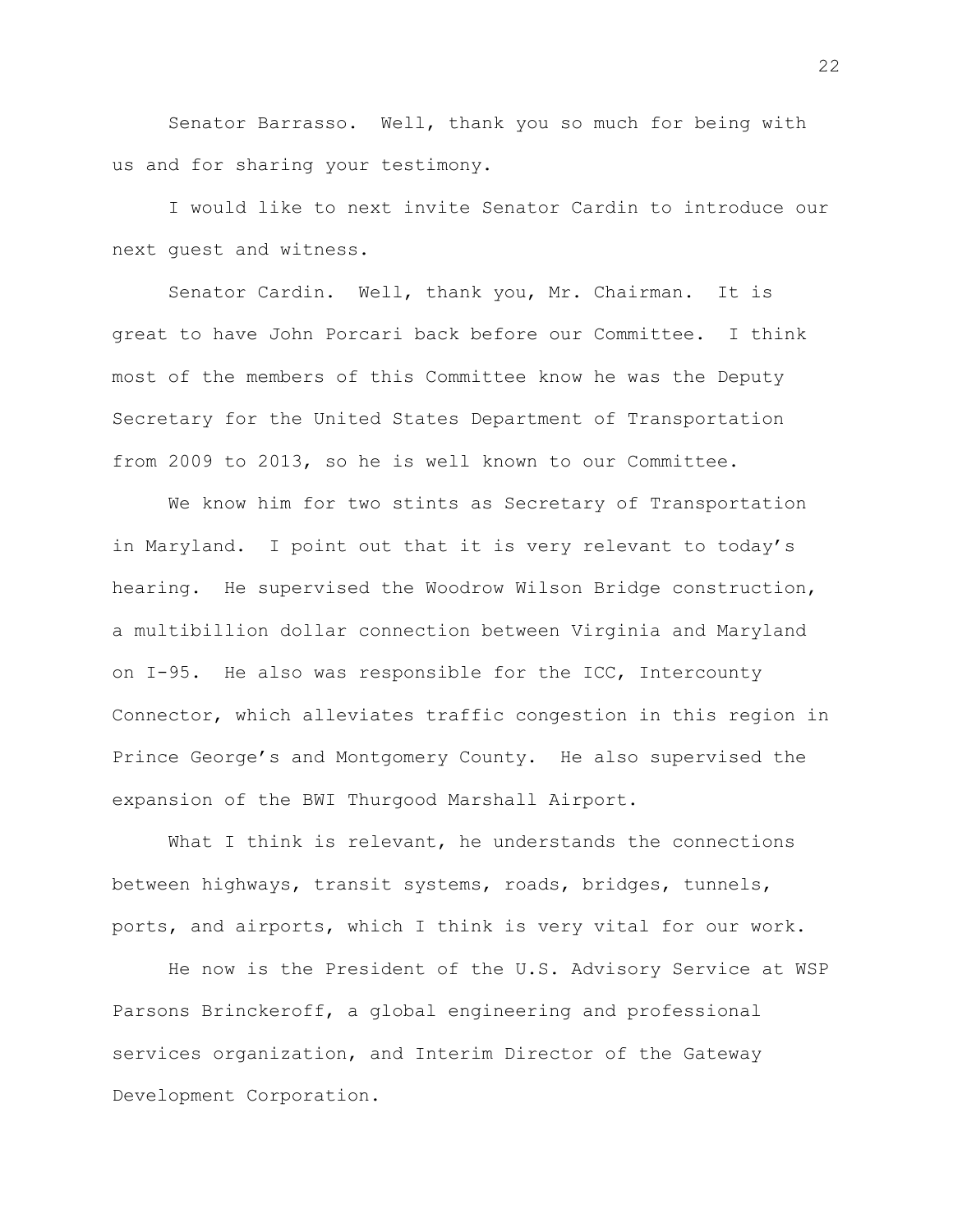Lastly, Mr. Chairman, if I might ask consent that the statement from Earth Justice and other groups be made part of our record.

Welcome, John. It is a pleasure to have you here. Senator Barrasso. Without objection. [The referenced information follows:]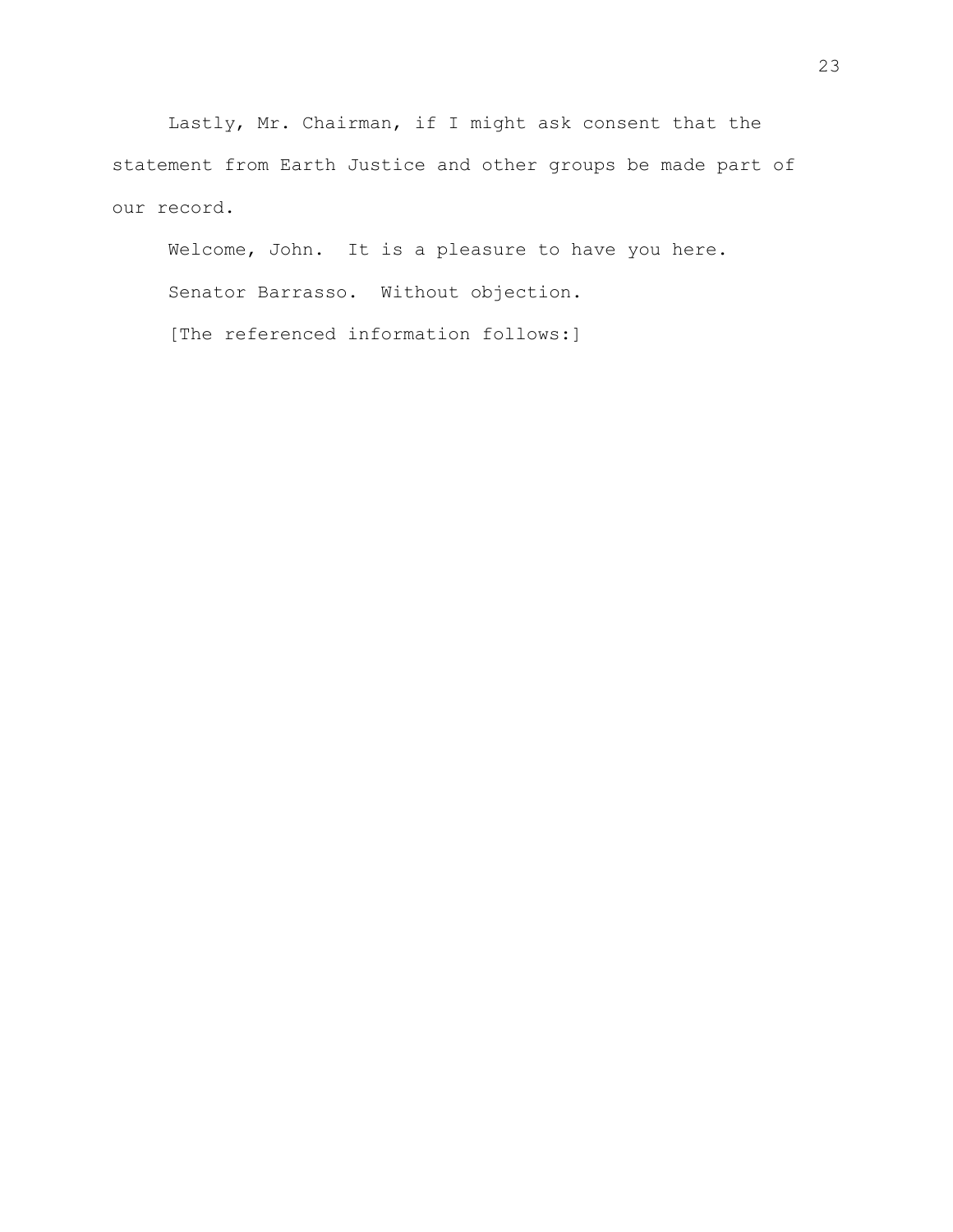Senator Barrasso. Mr. Porcari, welcome back to the Committee.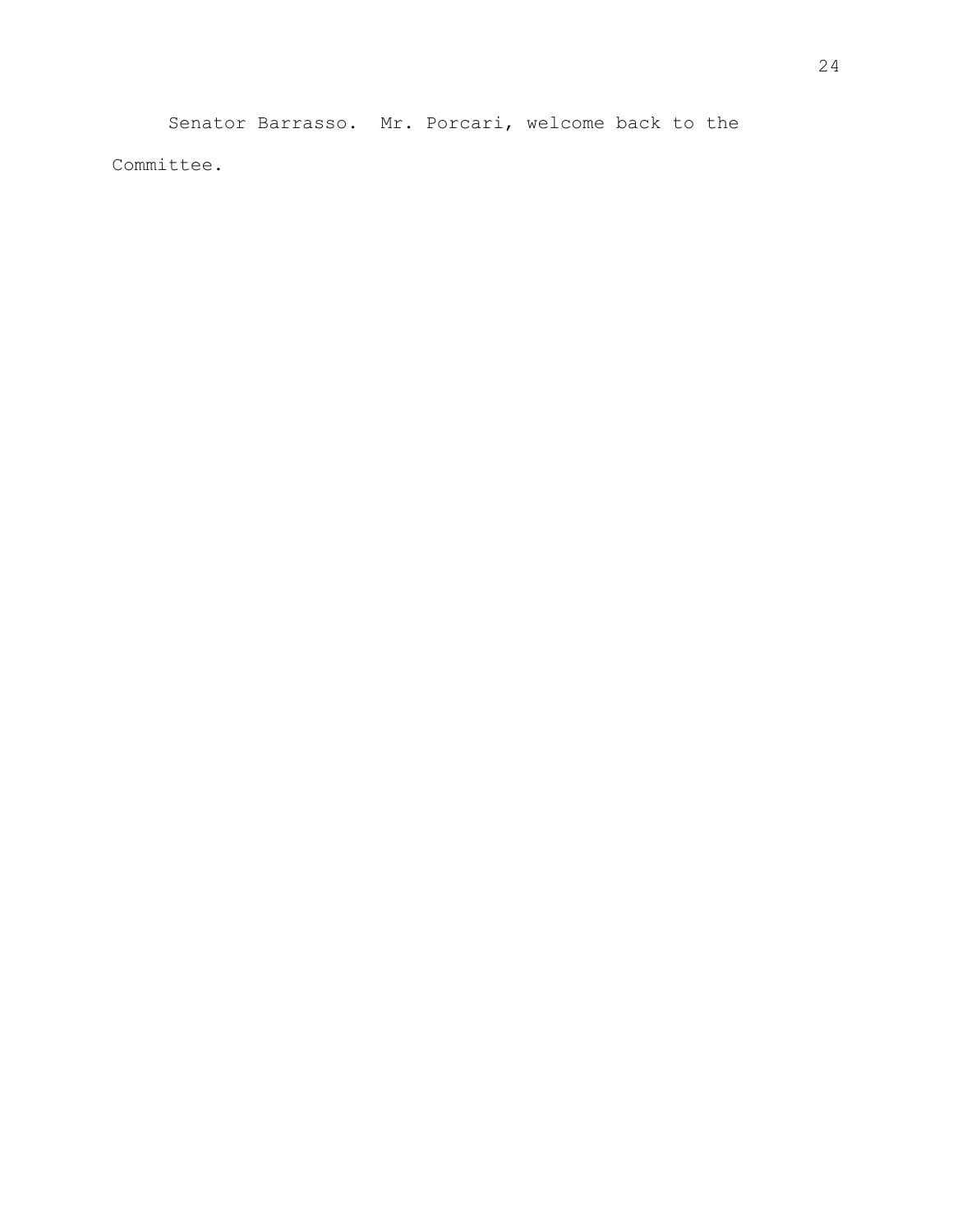STATEMENT OF JOHN PORCARI, PRESIDENT OF U.S. ADVISORY SERVICES, WSP PARSONS BRINCKERHOFF

Mr. Porcari. Thank you, Chairman Barrasso, Ranking Member Carper. And thank you, Senator Cardin. It is a pleasure to be here today, and I truly appreciate this Committee's continued leadership on this very important issue through the years.

My abbreviated verbal testimony is supplemented by a written testimony that I have submitted for the record.

And I have to say this is a topic that I feel very passionate about. As Senator Cardin points out, having twice served as a State DOT Secretary with responsibility for every mode of transportation, highway, bridge, transit, airport, and port projects, I have experienced firsthand the frustrations that are inherent in delivering large, complex infrastructure projects. And I brought those frustrations and hard lessons with me to my tenure as Deputy Secretary and Chief Operating Officer of USDOT.

Streamlining the approval processes and delivering better projects through a faster, more predictable process is a necessary precursor to fixing our Nation's broken infrastructure. It is clear that together we have made significant progress, but much more work remains to be done.

We have had two successive surface transportation reauthorizations, MAP-21 and the FAST Act, that have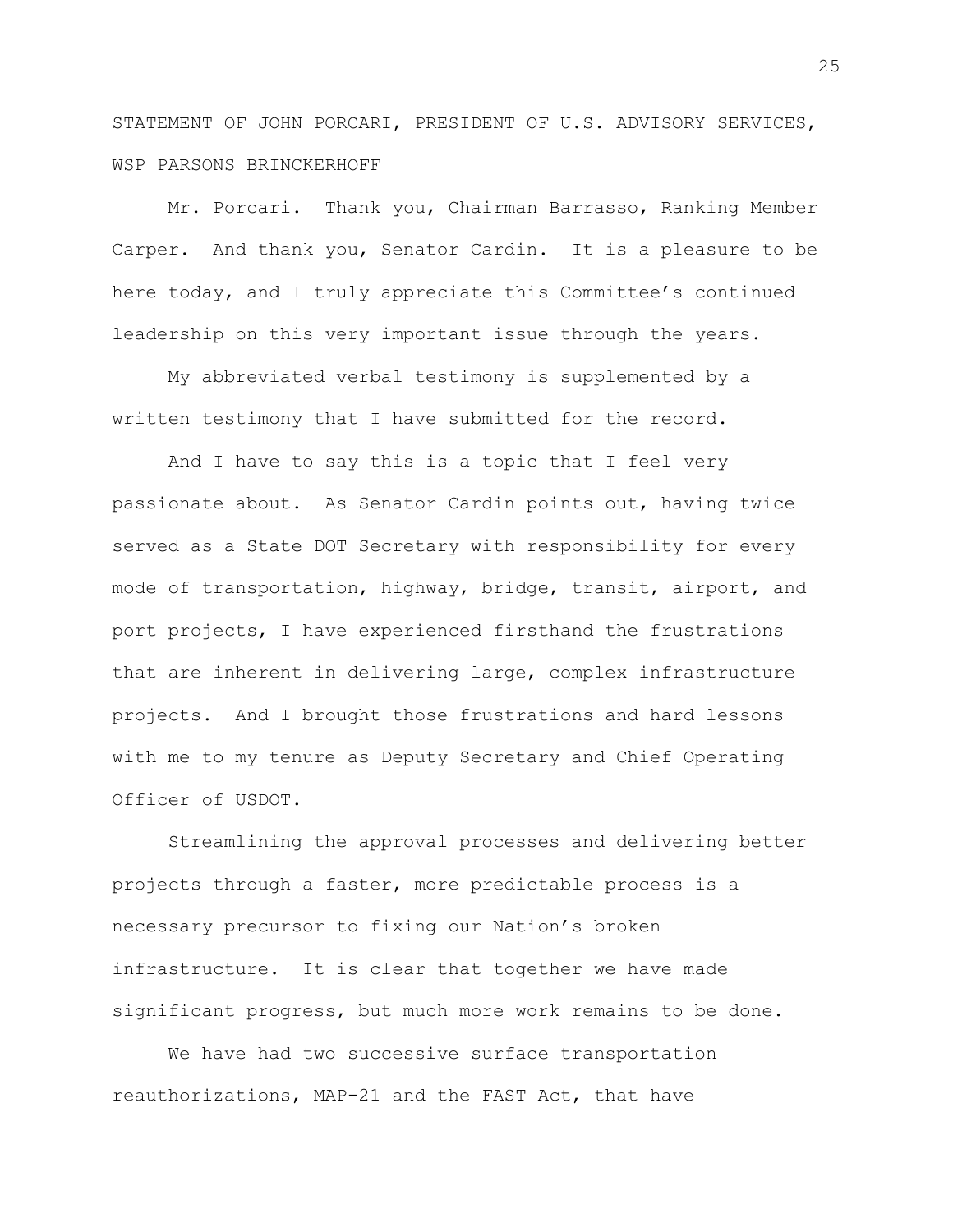incorporated significant streamlining provisions. Our common goal moving forward should be better outcomes in a faster, more predictable process.

With MAP-21, among other things, we have five new categorical exclusions, including a CATEX for emergency repairs that was used right after its adoption for the Skagit River Bridge collapse. It allowed us to combine the final environmental impact statement and Record of Decision. It allowed NEPA assignment for highway projects, and initially only the State of California took advantage of that for highway projects. Later, Ohio, Texas, Florida, and Utah did that as well.

That was followed by the FAST Act, which, in addition to bringing some consistency and predictability to the process, set deadlines requiring a schedule, and it applies to projects beyond transportation for the first time. So for infrastructure writ large, we have an opportunity to enact some of the process reforms that are out there.

It also, importantly, allowed funding for dedicated staff for highway, aviation, and transit projects in the reviewing agencies. I believe that is an underutilized tool that can be very effective, in particular for major projects. It also permitted concurrent review of a coordinated project plan.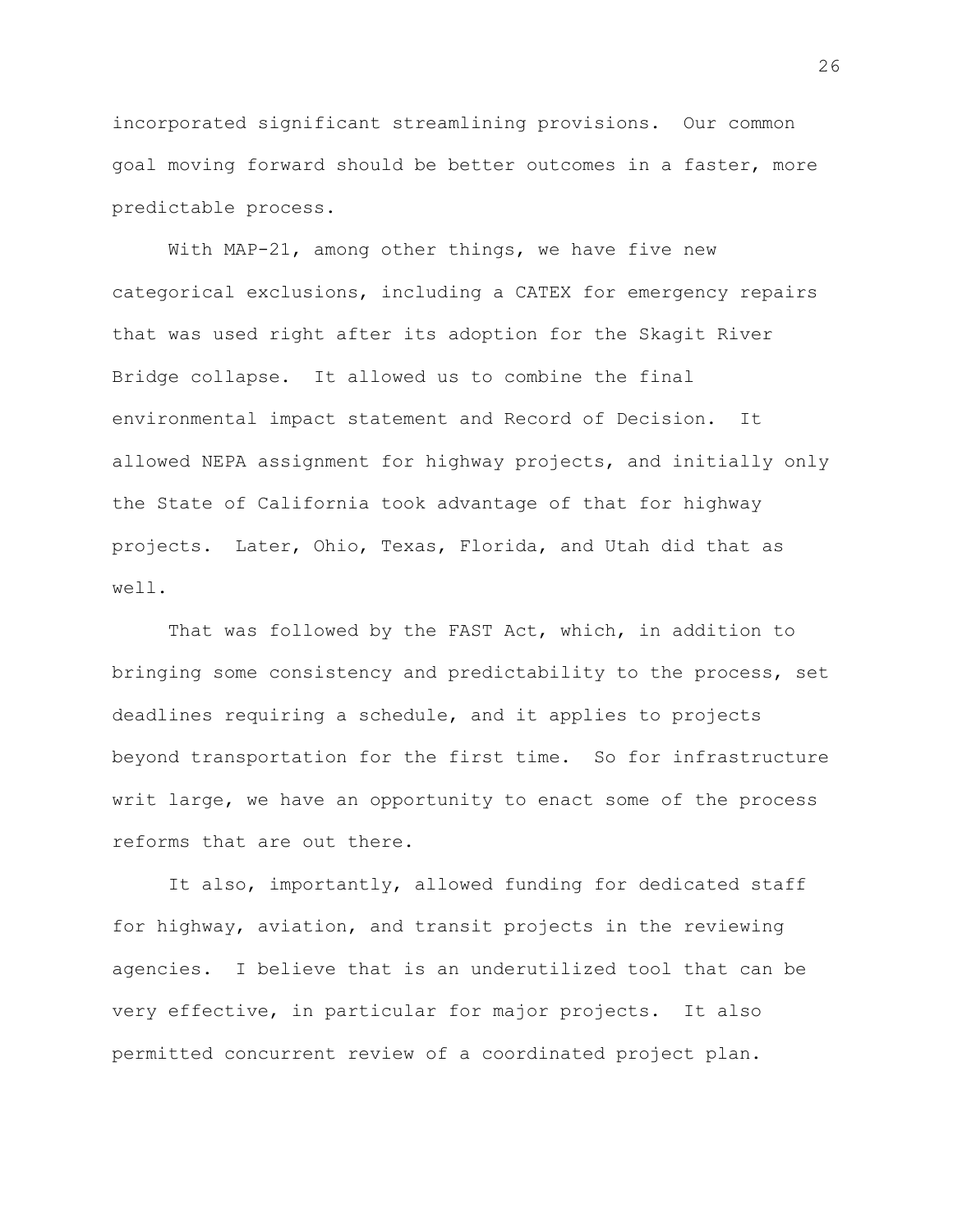And this played out in what I think of as a tale of two bridges. Both were complicated multibillion dollar replacement bridge projects. Both were urgently needed. The difference is one is nearing completion and the other is unbuilt.

The first one, the Tappan Zee Bridge replacement, the New York Bridge, received a Record of Decision in 13 months. We believe that is a record. It had all of its other Federal approvals by month 15. The governor, the cabinet secretaries for the President were all personally involved in making sure this project moved forward, and that is a critical success ingredient for major projects.

A rapid response team, which is the precursor to today's Permitting Improvement Council, was formed in response to this project to front-load the coordination to make it happen.

In contrast, the Columbia River Crossing, a major bridge replacement program for the States of Washington and Oregon, received NEPA approval, but not the Coast Guard bridge permit. It can't proceed without it. That was a major breakdown between two agencies. It required senior level intervention to get it back on track. That is the very definition of failure.

With later outstanding help from the Coast Guard, it resulted in a Memorandum of Understanding between DOT and the Coast Guard to allow the simultaneous issuance of a Record of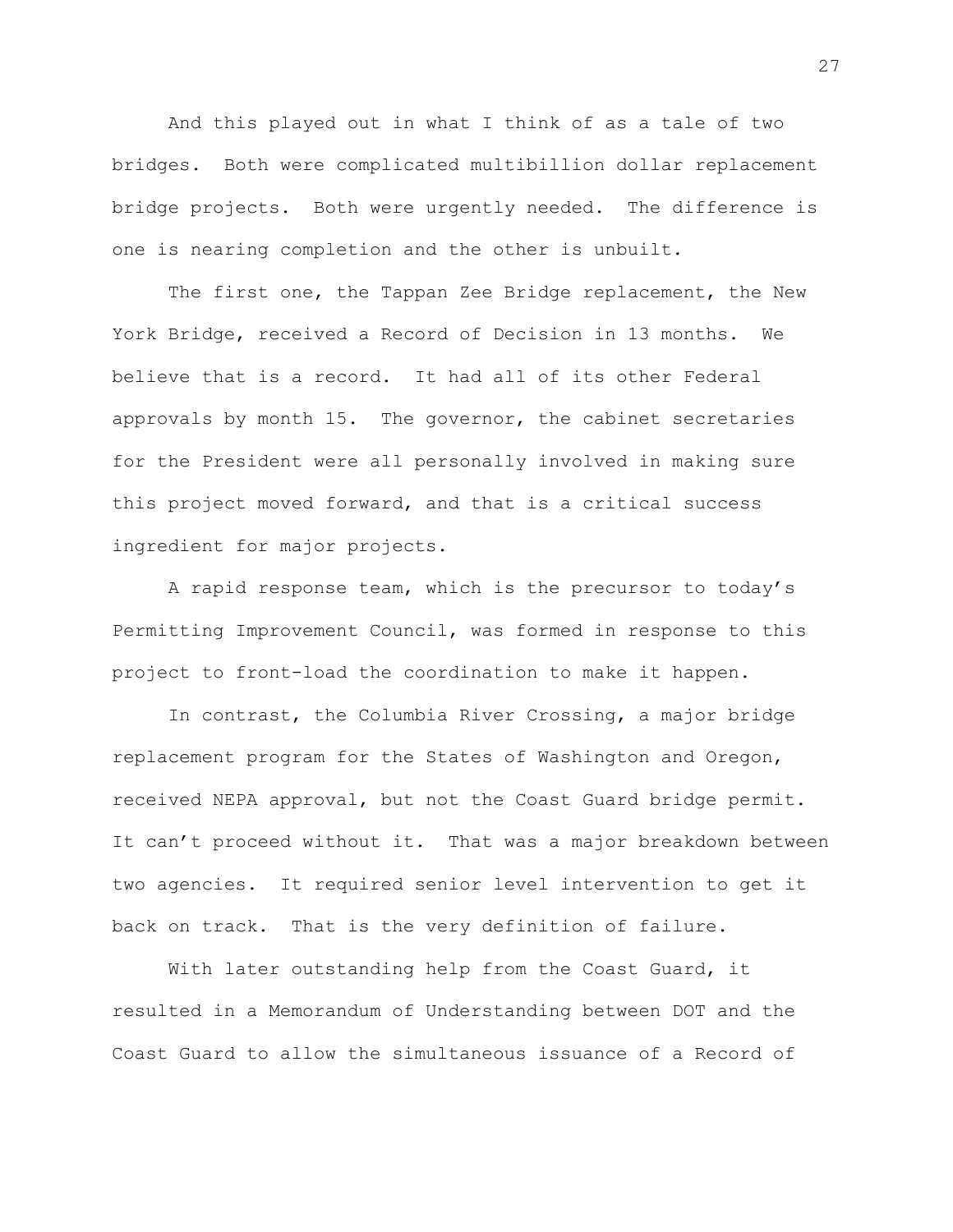Decision and the Coast Guard bridge permit. But it is clear that showed what should not happen.

So what were the lessons? First, it is not in legislation, but without passionate project advocates, external and internal, projects don't make it over the finish line. It is elected officials and project professionals alike that are committed to the project.

Front-loading the process, getting all the review agencies around the table at the very beginning of the process, really works. It forces everyone to acknowledge and understand the issues. Direct conflicts, and there are some, usually, between agencies get resolved and identified early.

What are the next steps? Let me suggest five things that we can build on that work. One is the Liaison Program, where you can fund dedicated staff at agencies. It has been proven to improve the review times and ensure better outcomes. It has expanded to include aviation and transit under the FAST Act. This is a cost-effective investment for major projects.

Second, NEPA assignment for highway and other projects to the States. As has been pointed out by the Chairman, we work under a federalist system. The States have the primary responsibility for delivering projects. The States are capable of doing this work. And where it has been delegated, with California, Texas, Florida, Utah, and Ohio, they have taken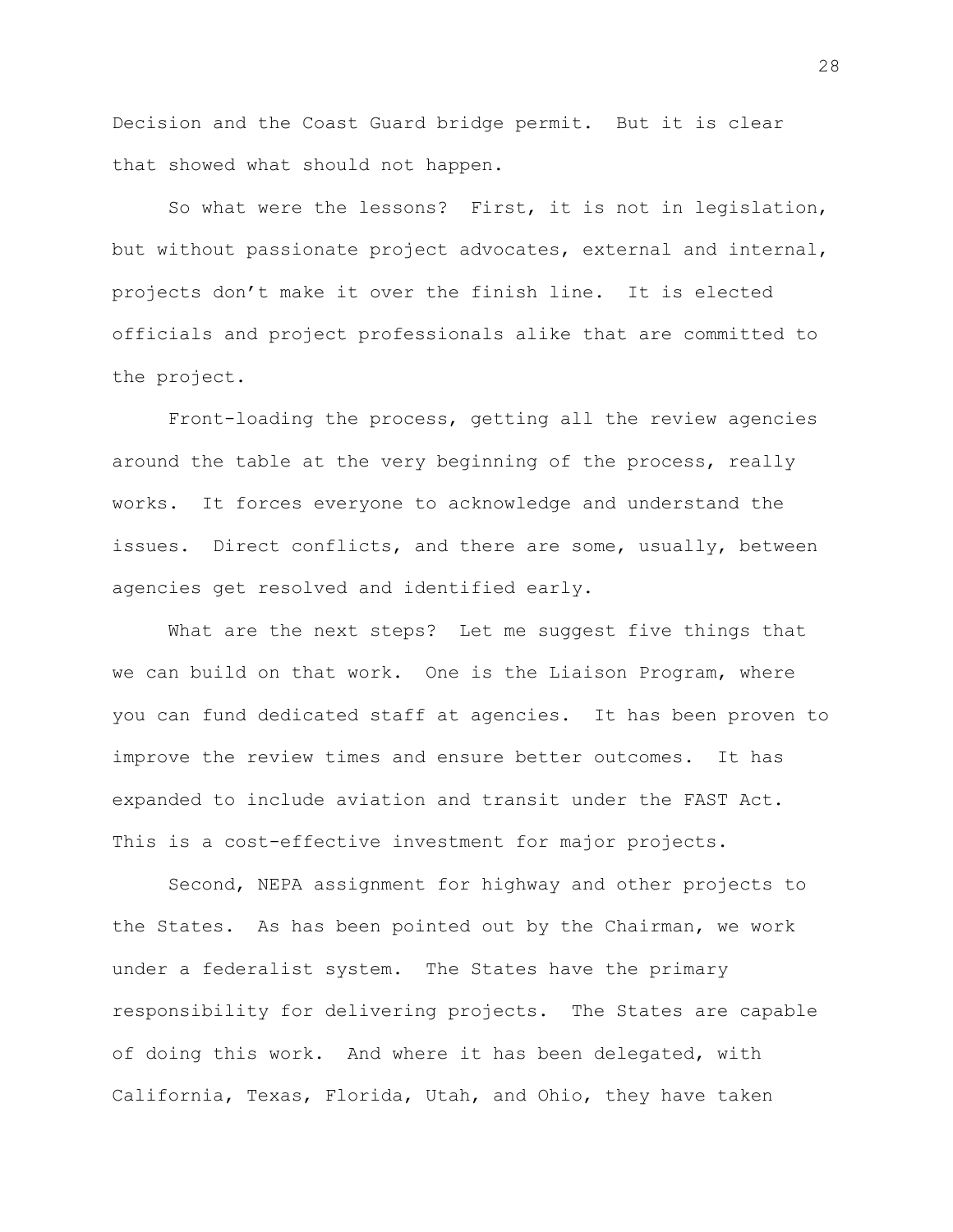advantage of it. Texas reports a 25 percent reduction in approval times for major projects. Ohio reports an approximately 20 percent time savings in delivering their overall program.

The third essential element for major projects is to get the project on the President's dashboard and use the Permitting Improvement Council to front-load the process and move it forward.

Fourth, concurrent reviews within NEPA are permitted and encouraged. They need to be the norm, as has been pointed out.

And, five, outside of the NEPA process, other permits that are typically needed, as the other witnesses have mentioned, the Corps 404 permits, Coast Guard bridge permits, those can run, and should run, concurrently with the NEPA process.

So what remains to be done? First, we should do no harm. Any additional legislative requirements could actually slow down the process of implementation of the reforms under MAP-21 and the FAST Act. We should not permit that.

Next, reporting back to Congress and the public on review and approval times for EA and EIS projects. We pay attention to what we measure. We should measure it all.

And then, finally, the Permitting Improvement Council, which was set up in the FAST Act, every project of regional and national significance should be tracked. It is the single best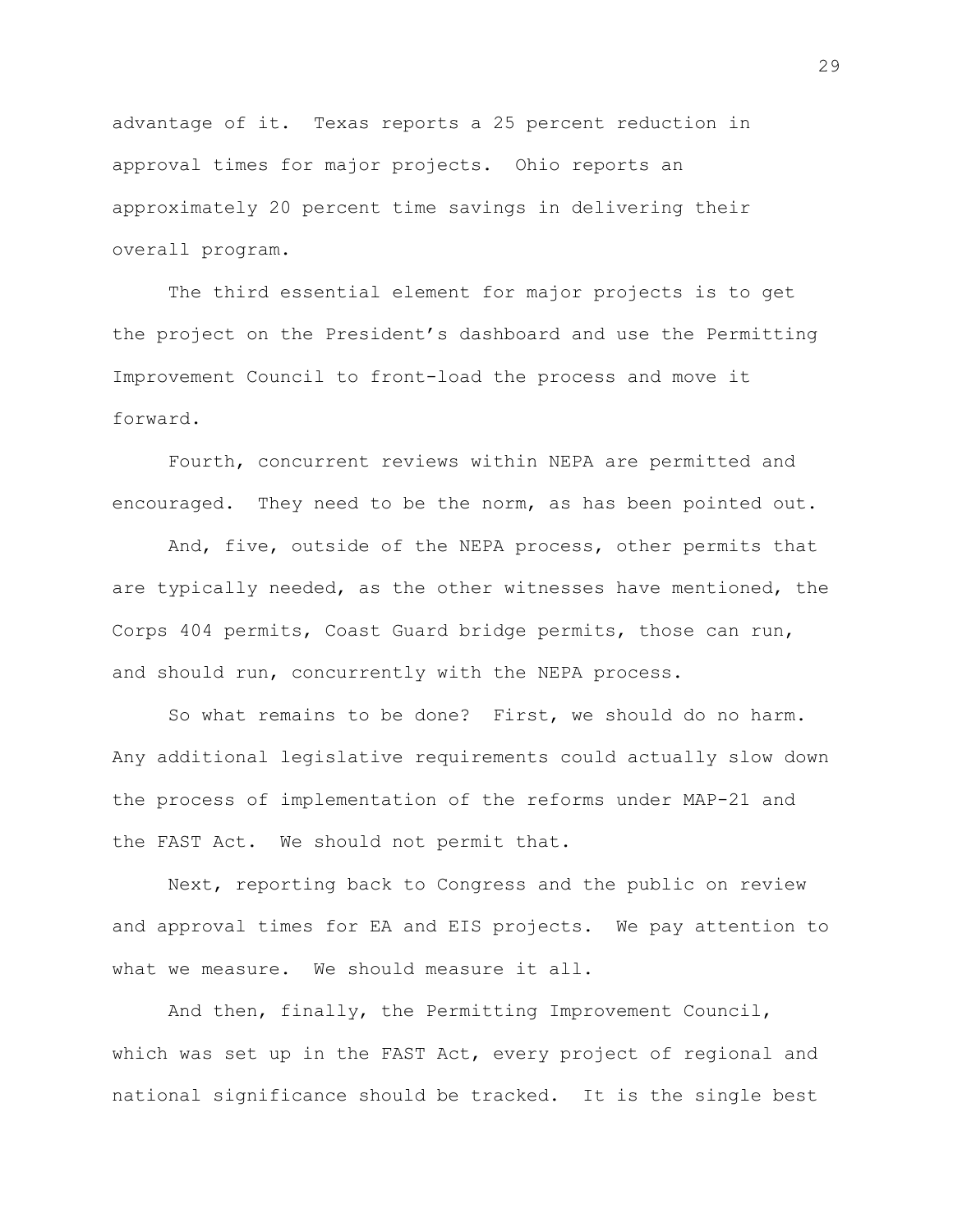interagency mechanism to engineer better project approval process. It is up to the President's direction to name the director for that. That is a critical position within the Federal Government that could do more than any other single element to improve the process.

Thank you, and I appreciate the opportunity.

[The prepared statement of Mr. Porcari follows:]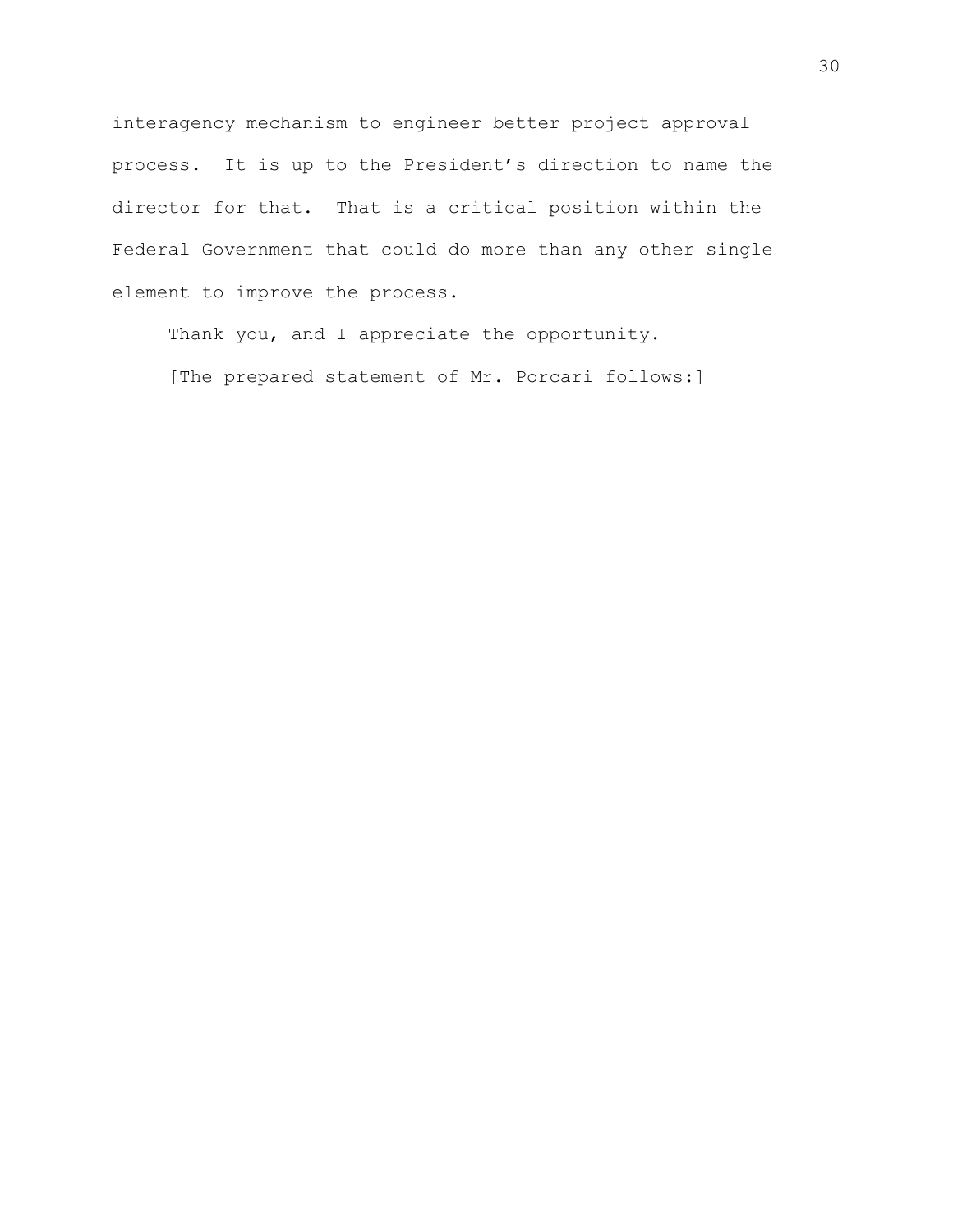Senator Barrasso. Well, thank you very much for the testimony for all of you. We look forward to having a chance to hear the answers to your questions, and I will start with Director Panos.

In your written testimony you stated that "using the current predominantly formula-based FAST Act approach to distribution would ensure both rural and urban States participate in the initiative." You went on to say it would "also help push the benefits of any new infrastructure initiative out to the public promptly."

So is it safe to say that increasing funding through this formula-based process, as opposed to establishing some new process, that is one way to expedite the delivery of additional infrastructure spending and that through the use of a formulabased funding, projects will actually therefore get built faster than they would otherwise?

Mr. Panos. Yes, Mr. Chairman. You know, we can move projects through the current program structure faster than we could through any new structure that would have to be implemented, although, of course, any streamlining reforms would be helpful. But certainly the existing process would be very effective.

Senator Barrasso. So you think this is kind of a readymade way to distribute the funds in terms of we should be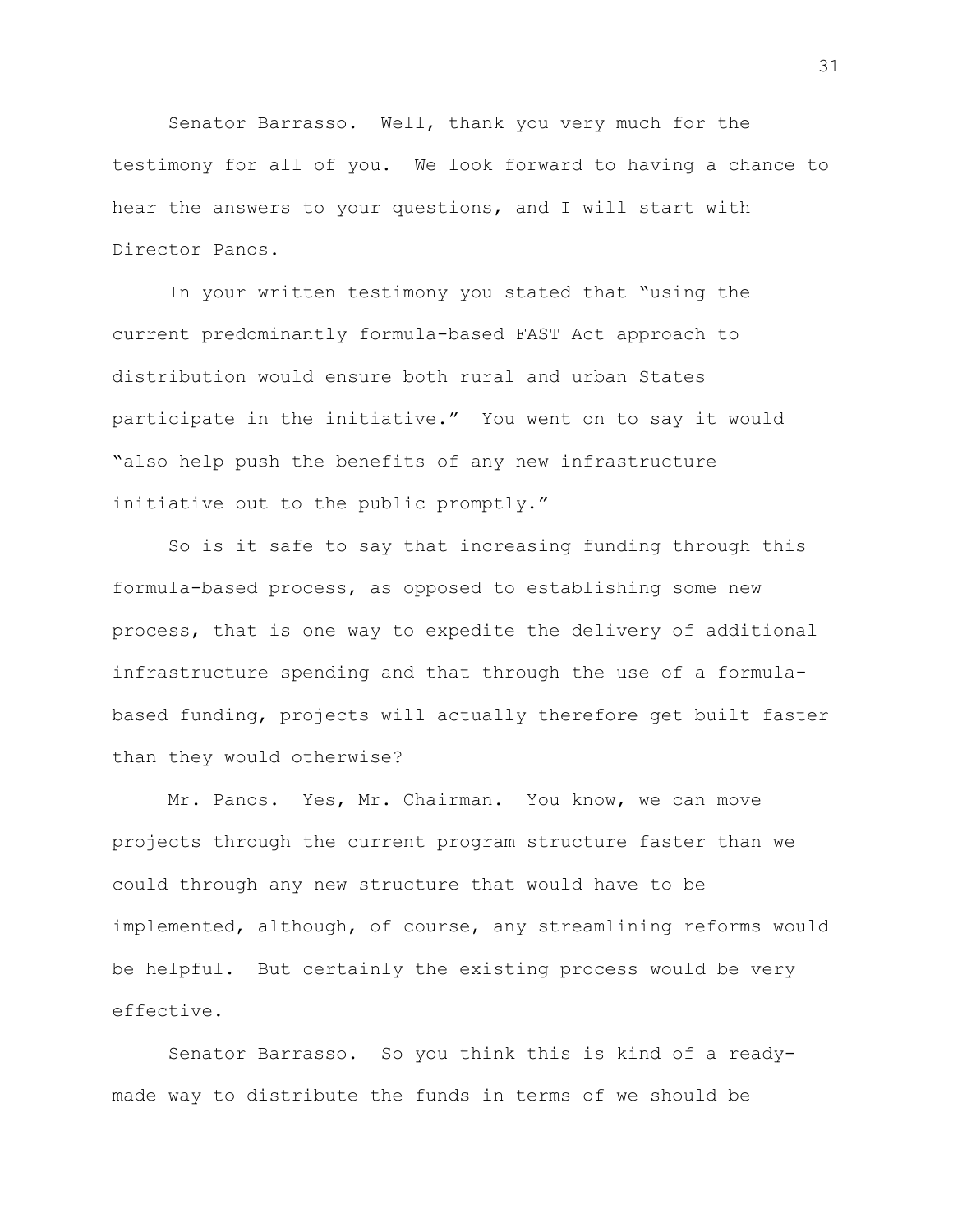considering this for any infrastructure, any comprehensive infrastructure bill?

Mr. Panos. Yes, Mr. Chairman.

Senator Barrasso. In your written and oral testimony you have laid out a series of additional targeted streamlining provisions, and you just made a comment about those. Some believe that we should wait until the streamlining provisions of the FAST Act are actually implemented before we consider any additional streamlining. Can you talk about what your response would be to that argument?

Mr. Panos. Yes, I can, Mr. Chairman. The public is eager to improve our infrastructure. An improved process would help that. So I respectfully disagree with the argument. And we have made it clear on the first page of our written statement that we can streamline requirements and processes while protecting the environment and other public interests. So we ask that our suggestions be considered on their merits. We owe it to the public to look hard for win-wins.

Further, and importantly, Mr. Chairman, some of the issues we address were not ripe during the development of past legislation. The overreaching rules to monitor traffic even on rural routes and HS routes had not been promulgated. Giving a fresh look at stewardship agreements wasn't discussed. So we simply ask for a fair consideration of our ideas on the merits.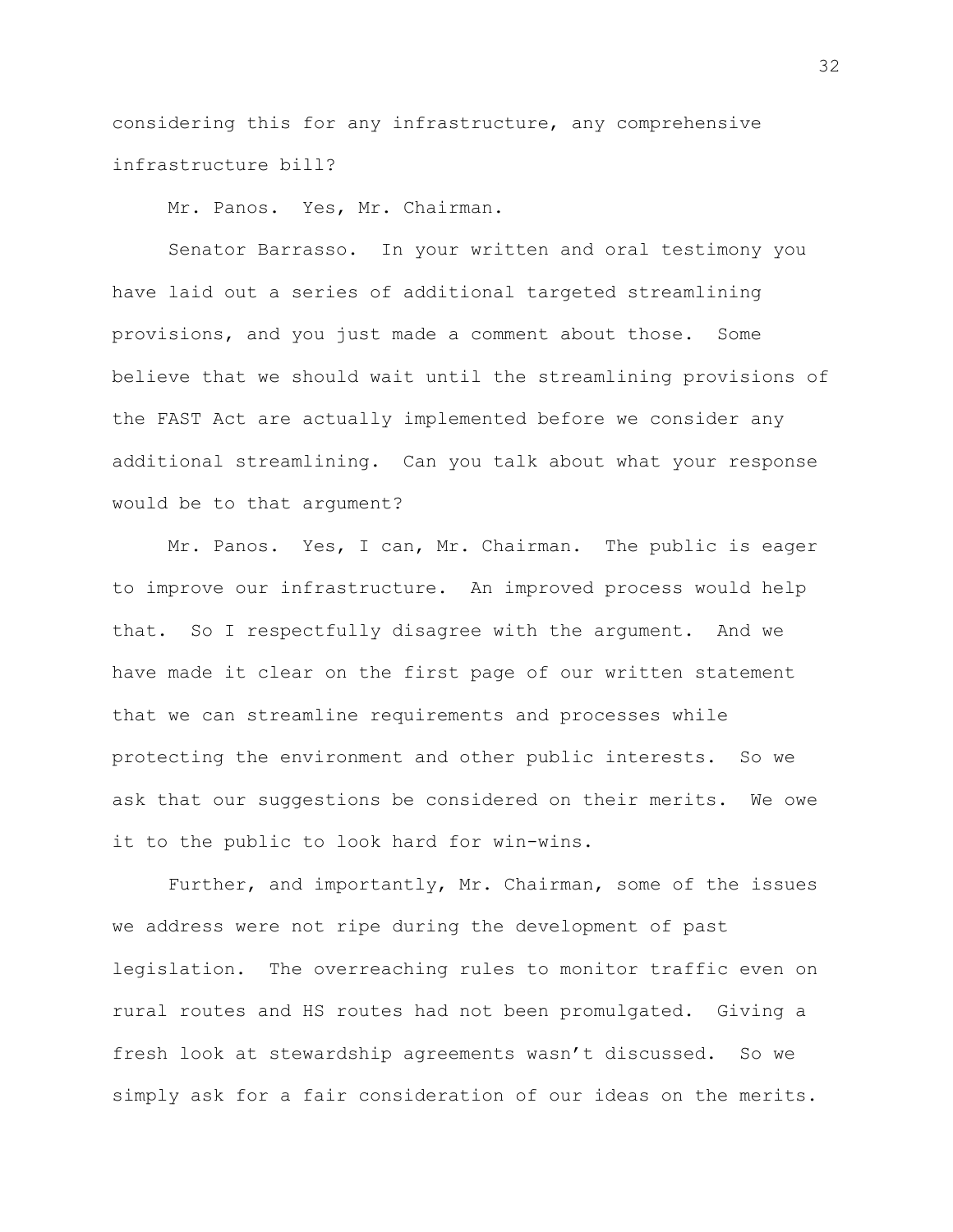Senator Barrasso. Thank you, Mr. Panos.

Ms. Pilconis, the Associated General Contractors believes that there are still some opportunities to further streamline some of the transportation projects. Now, we all support and commend the bipartisan work that occurred when we passed MAP-21 and the FAST Act, but can you elaborate a little bit on some of the limitations of these streamlining reforms?

Ms. Pilconis. Some of the limitations of the streamlining reforms that were --

Senator Barrasso. Of the streamlining reforms that are there in terms of adding some more, yes. Some of the ones that have already come forward through the MAP-21 and the FAST Act.

Ms. Pilconis. Oh, yes, of course. Well, with the reforms that have already been passed, some of the limitations really lie with the amount of exemptions that are provided within those reforms. So, for example, where there are requirements to conduct concurrent reviews, those requirements can be waived if an agency can say that it would impair their ability to conduct any analysis or meet any obligation. Under the FAST Act, they don't have to do it so long as they could say that it would impair their ability to review the project. So there are significant exceptions to the requirement to conduct concurrent reviews.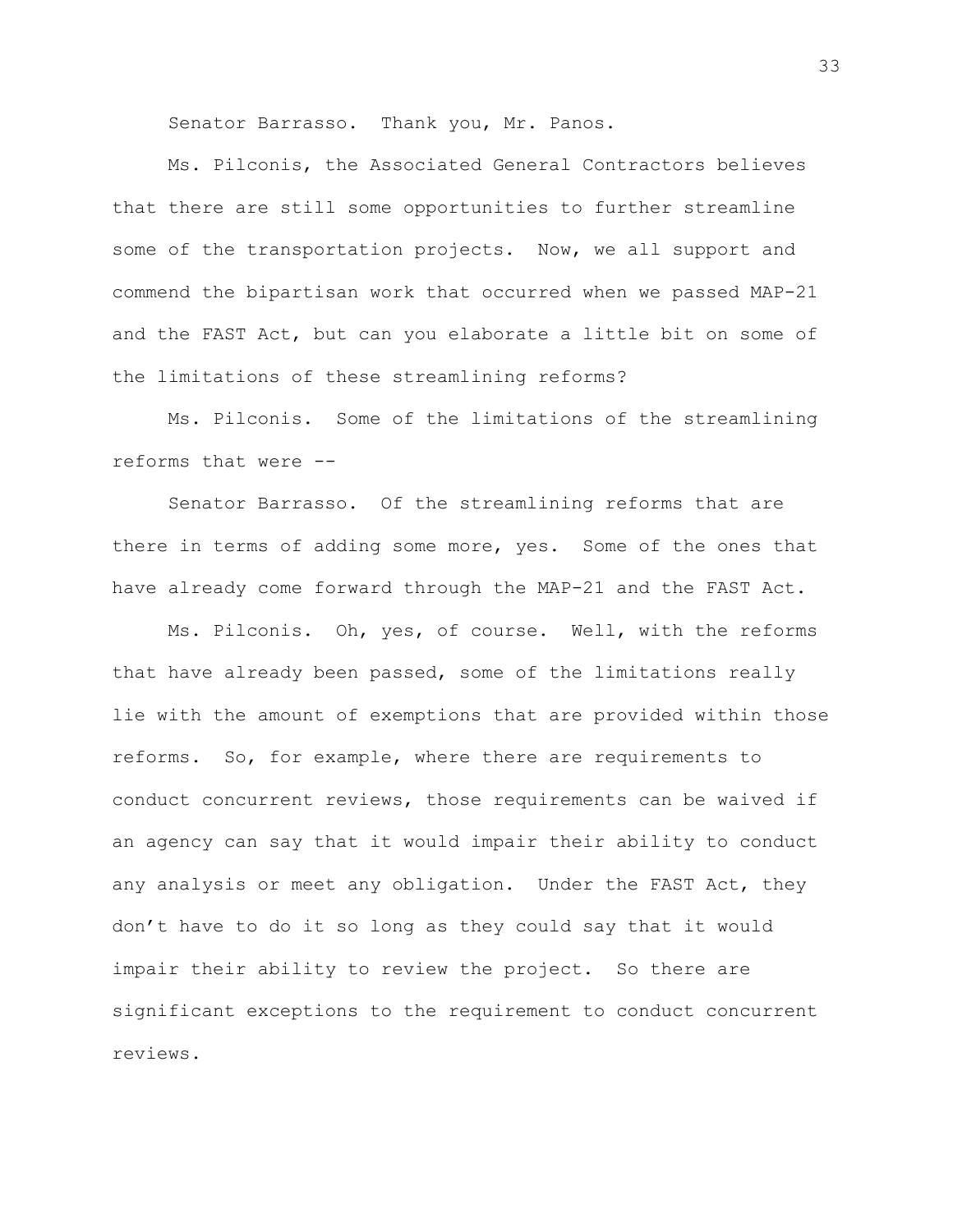Similarly, where there are deadlines within current law requiring you to complete a review within a certain amount of time, so, for example, under MAP-21, there is a 180-day deadline for permits, licenses, or other approvals. Within that 180-day deadline, the agency can say, well, I don't have all of the information that I need to say that that application is complete, or I am waiting for another entity to make a decision before I can move forward. And in that sense the agency, the deciding agency is essentially self-policing because they will say I don't have the information that I need, so I don't have to meet that deadline. And, in fact, the lead agency would then have to take the initiative to really elevate that to a level of dispute to say, no, you do have all the information that you in fact need and, really, that is just not happening.

Senator Barrasso. And then are there barriers that still exist within the construction industry that might interfere with the application of, say, new technologies to accelerate some of the project deliveries?

Ms. Pilconis. I think not barriers, but in fact there are many technologies that provide great opportunities. For example, now that we have aerial photography, drones, GIS data, LIDAR data. In fact, there are so many ways that we are collecting information that can be used in centralized databases and accessed via the Internet so that we are not repeating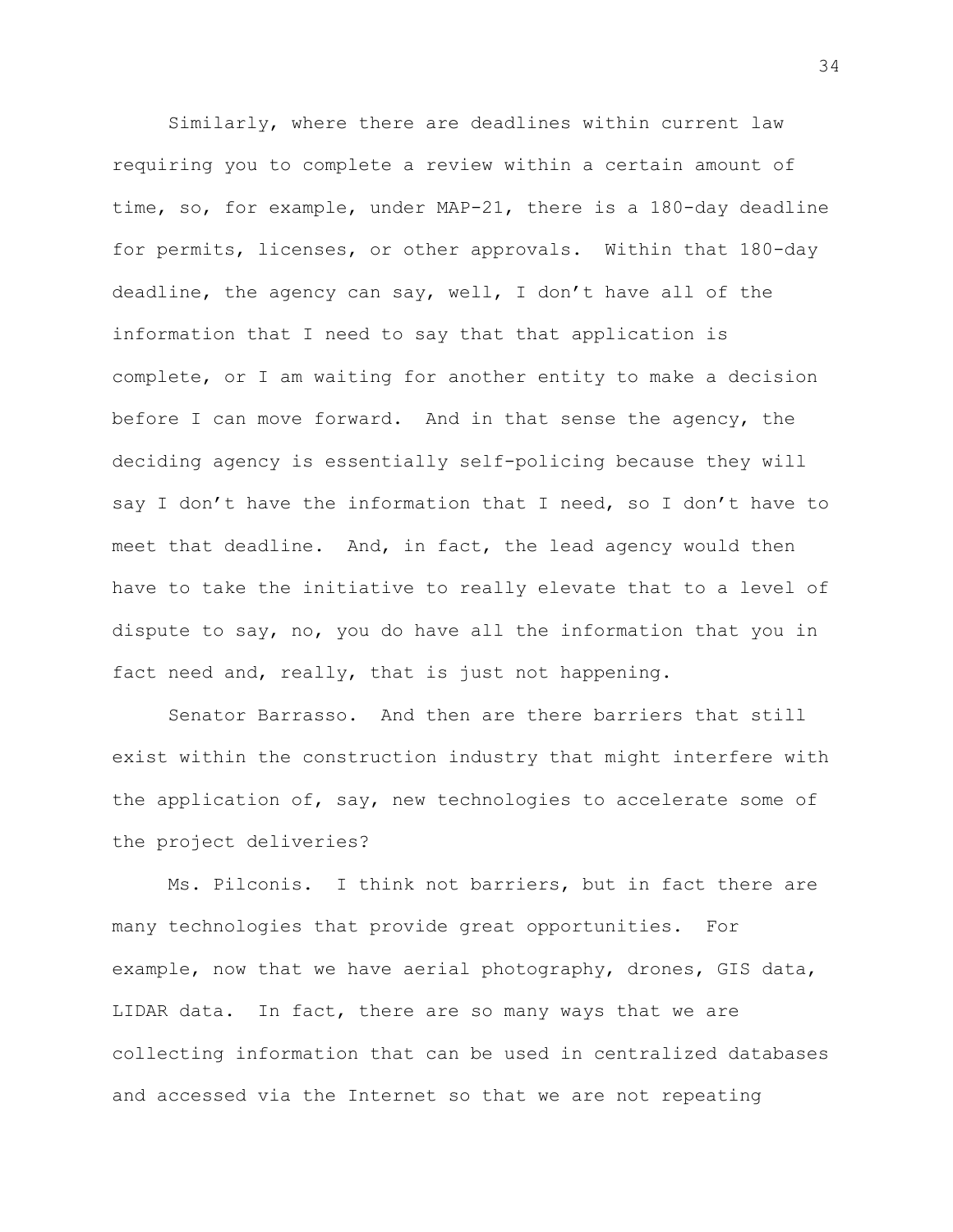processes, so that when you need to conduct a review in a situation where it is a similar project or a similar set of circumstances or similar ecological or natural or resource concerns, you can pull from information that has already been collected, that is logged and categorized, and apply it rather than redoing it.

Senator Barrasso. My final question, Mr. Panos, my perception is that you have identified a number of ways that we can reduce bureaucracy. But there doesn't seem to be anything that you have promoted or talked about that actually reduces environmental protection. Am I correct that you are continuing to protect the environment?

Mr. Panos. Yes. I mean, we have focused on improving the process, Mr. Chairman. In addition, we have addressed some areas that are not part of the environmental review process. We cut back on some non-productive data collection requirements and other requirements. That would enable us to put effort and resources into infrastructure, including safety projects.

Senator Barrasso. Thank you. Thank you very much.

Senator Carper.

Senator Carper. Thanks again.

Our appreciation to all of you for being here and for helping us with this. This is a great panel and I want us to use this opportunity to try to develop some consensus, to see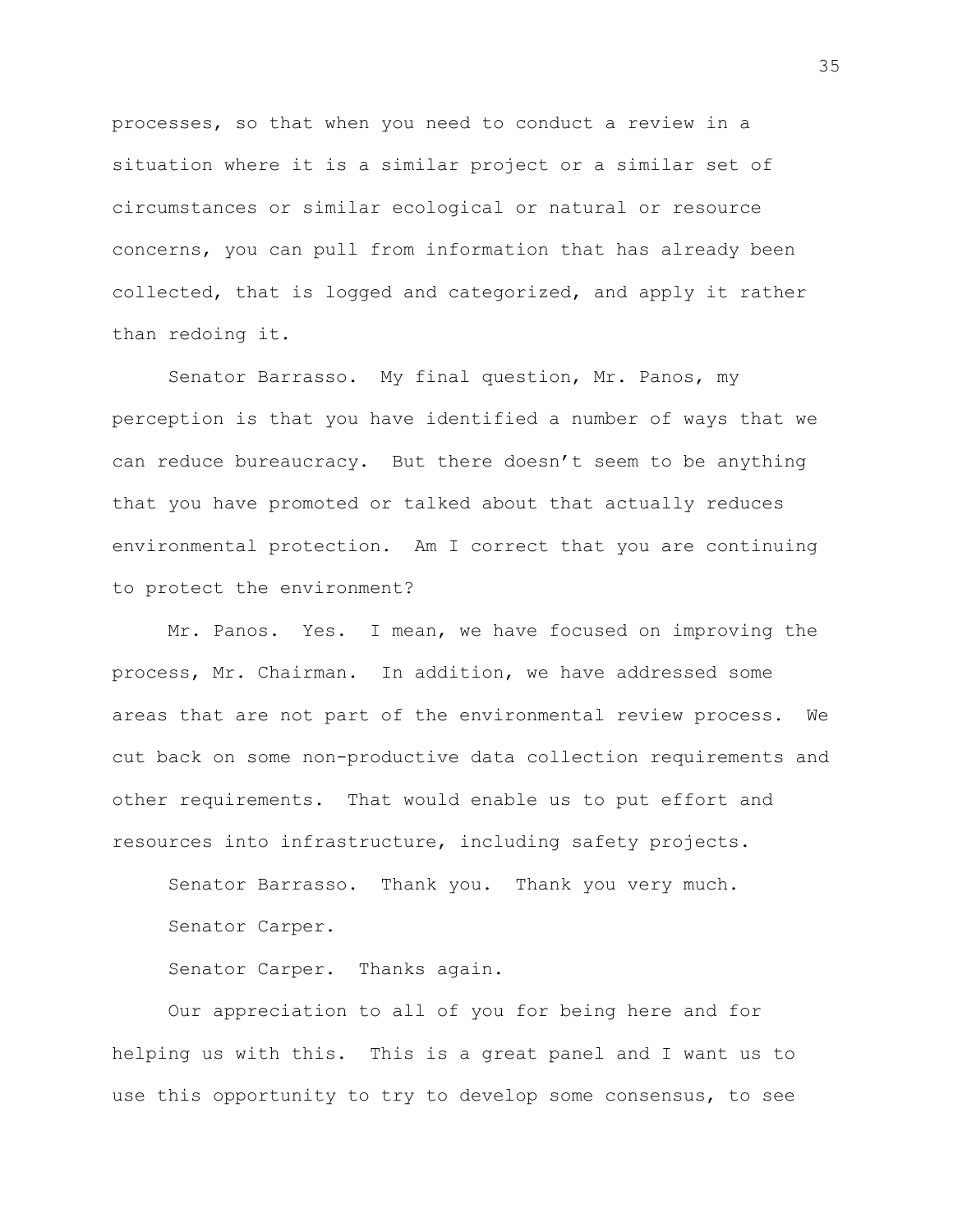where you agree, because to the extent that this panel can agree, it is enormously helpful to us as we go forward.

So let me start out with John. We went down a whole list of items. You gave us five at the end of your testimony.

Did he say anything, Leah, that you actually agreed with in those five comments? And you may want to refresh your memory, and ours as well. Did he say anything in those last five? He said there are five things you ought to do.

Ms. Pilconis. Things that were sticking out to me were comments that he was making related to the items that are in the FAST Act that are requiring early coordination. There is a large amount in the FAST Act that is dealing with the Federal Permitting Improvement Council that is requiring early consultation, coordinated project planning, the dashboard, laying out your timetables. These things are really going to be very effective at bringing the parties together very early on in the process, getting everybody in the same room and on the same page.

And that is one of the reasons why AGC is suggesting that so much is happening during the NEPA process; it is the umbrella process where all of the other environmental statutes are being brought together, all of the other agencies that have any jurisdiction over the process. And in great part because of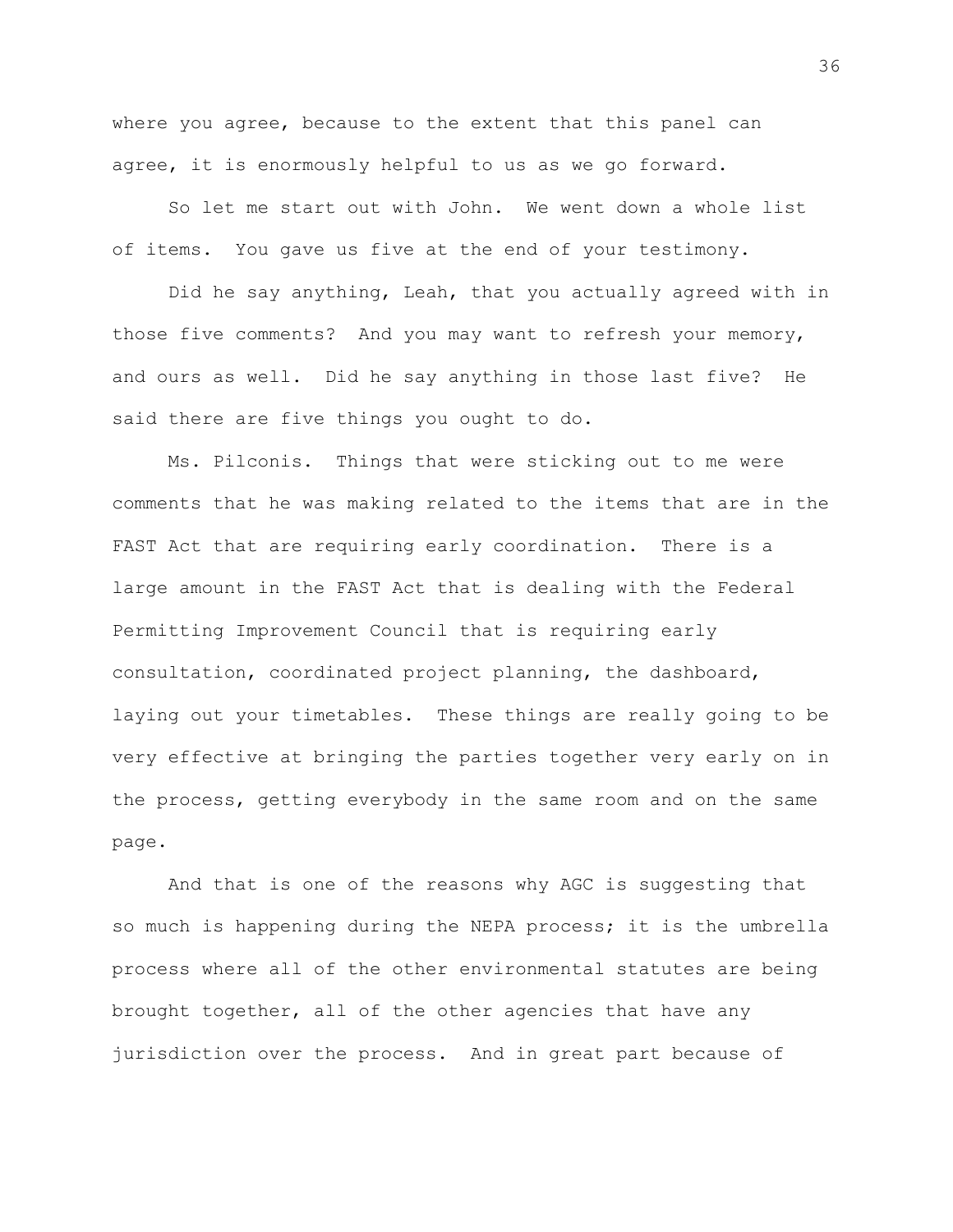FAST Act, reforms are going to be brought to the table to engage in discussion and set some timelines.

So the information that is generated during that time, the data that is collected, the surveys that are done, the mitigation plans that are written into the final environmental impact statement, that should be used to meet the permitting obligations. So that will be helpful.

Senator Carper. Good.

I am going to turn the tables. Leah went through a whole list of things in about half of her statement, just one after the other that we ought to do, could do to help expedite the processes and maybe get better results for less money. Just thinking back to some of the things that she mentioned, anything there that you find had special value?

Mr. Porcari. Great question, Senator. If I may, first, Director Panos pointed out that the vast majority of projects are proceeding under categorical exclusion, and we shouldn't forget 95 percent or so, there are more CATEX categories in broadening that can help those projects. But for the major projects, which are the visible ones, the 5 percent or so, the type of process that Leah described, where you are front-loading it, where the collaboration among the agencies is required in the beginning so that you don't have conflicts down the road, or the aha moments late in the process where you essentially have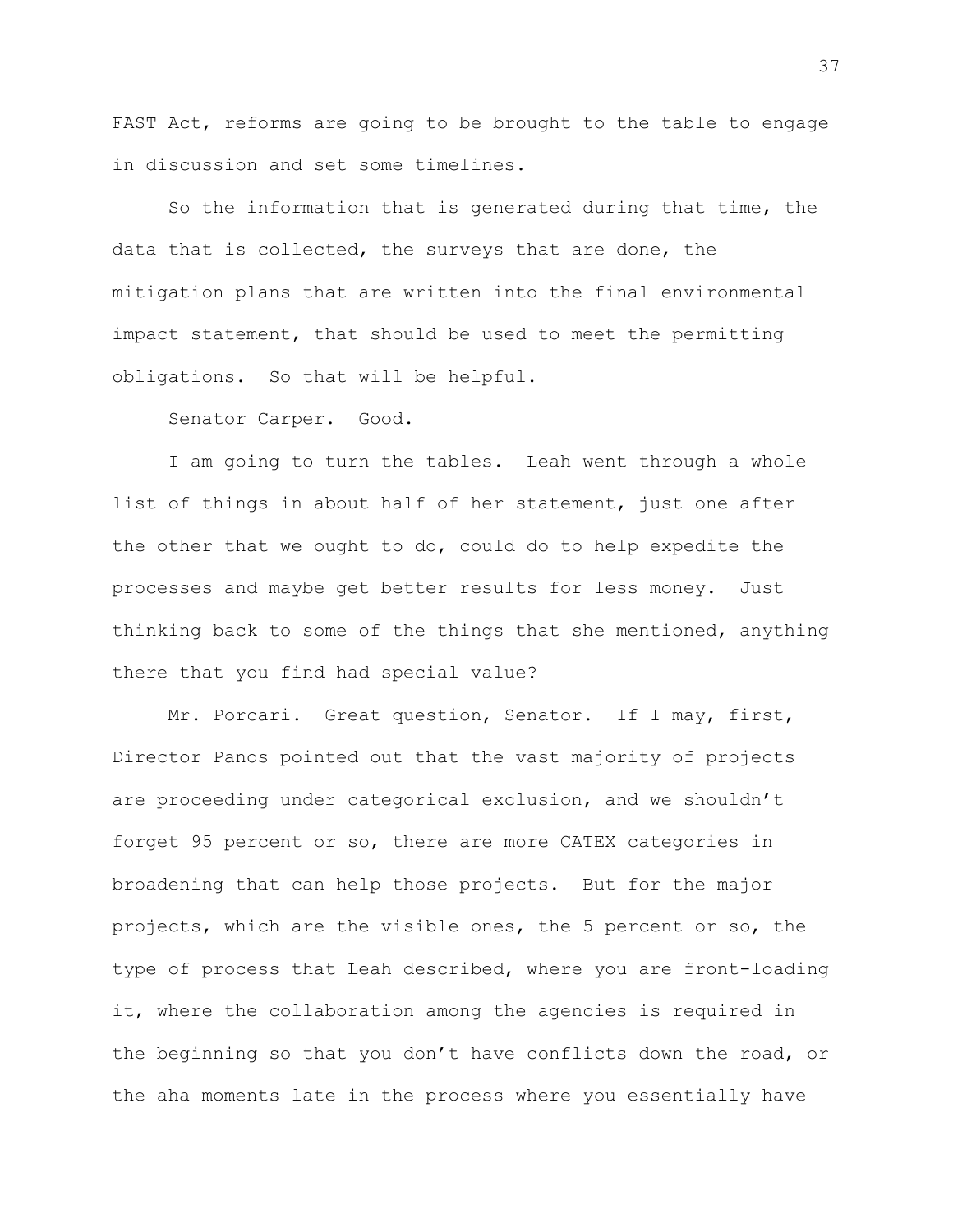to start over, that is both common sense. It is encouraged in the FAST Act and it is something I think we all agree, when it happens in practice, you get great results, for example, with the Tappan Zee Bridge.

Senator Carper. All right.

Mr. Panos, great to see you again. Elaine Chao is our Secretary of Transportation. I think she will be a good one. She was quoted as saying, the other day, the problem is not the money, with respect to actually moving projects along, transportation projects along. The problem is not the money. I had a delightful meeting with her about a week ago and we talked about how money could help solve some of the problems.

Do you agree the problem is not the money?

Mr. Panos. Senator, I do agree that the problem is both money and process. We have to have both in parallel. As we deploy the money, we need --

Senator Carper. Good. That is all you need to say.

Leah, do you agree with that? Is it both? Can we walk and chew gum at the same time? Is money part of the problem, as well as the process?

Ms. Pilconis. Yes, absolutely.

Senator Carper. And John?

Mr. Porcari. It absolutely is. And if I may give a project example, the Gateway Project, multibillion dollar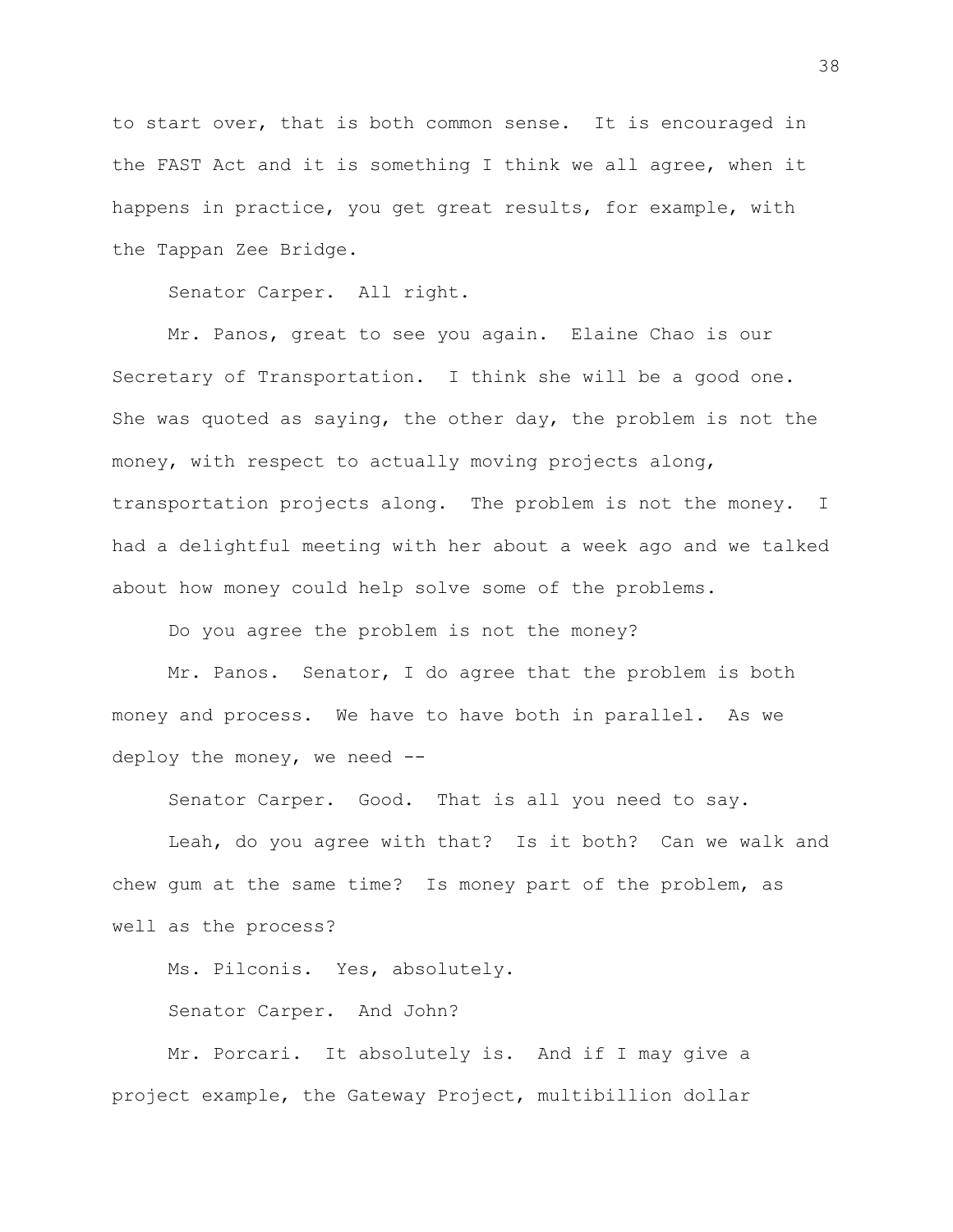project tunnel under the Hudson River. We have a 24-month EIS process. It is half the usual time. It is the money part that is going to hold up the replacement of that 106-year-old tunnel.

Senator Carper. I just say to my colleagues I think we are spending about, I want to say, roughly \$56 billion a year out of Federal dollars for roads, highways, bridges projects, something like that. I think the revenues that are coming in are about \$36 billion a year. And somewhere those lines cross and we run out of money again, and we need to be serious about all these huge backlogs of projects we have across the Country. We have to be serious about doing something about it. Streamlining, fine. We have done some. Is there more that we can do? If we use common sense, I am sure there is. But we need the money.

It was the Beatles who used to sing the best things are free, but you can give them to the birds and bees; I want money. We need some revenue. And the idea of the users paying for this stuff, user fee approach I think is certainly a good way to go. We have always done that. Those who use roads, highways, bridges pay for them; businesses, people. I think that is still a pretty good approach.

Thank you all so much.

With apologies to McCartney and Lennon. Senator Inhofe. [Presiding.] Thank you, Senator Carper.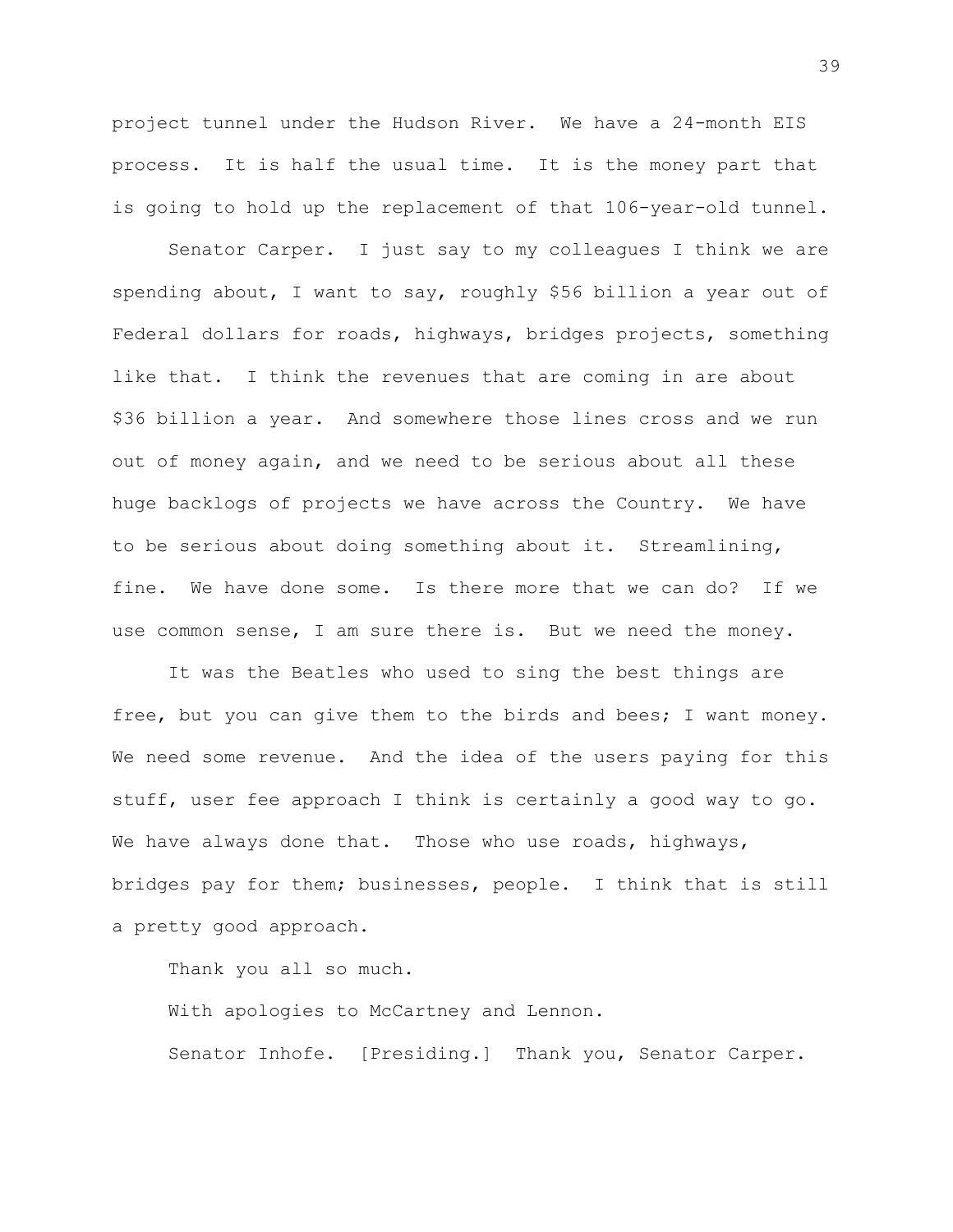First of all, I ask unanimous consent that included in the record a letter from ARTBA, the American Road and Transportation Builders Association. It is very revealing. It is a statement concerning streamlining.

Without objection, that will be part of the record. [The referenced information follows:]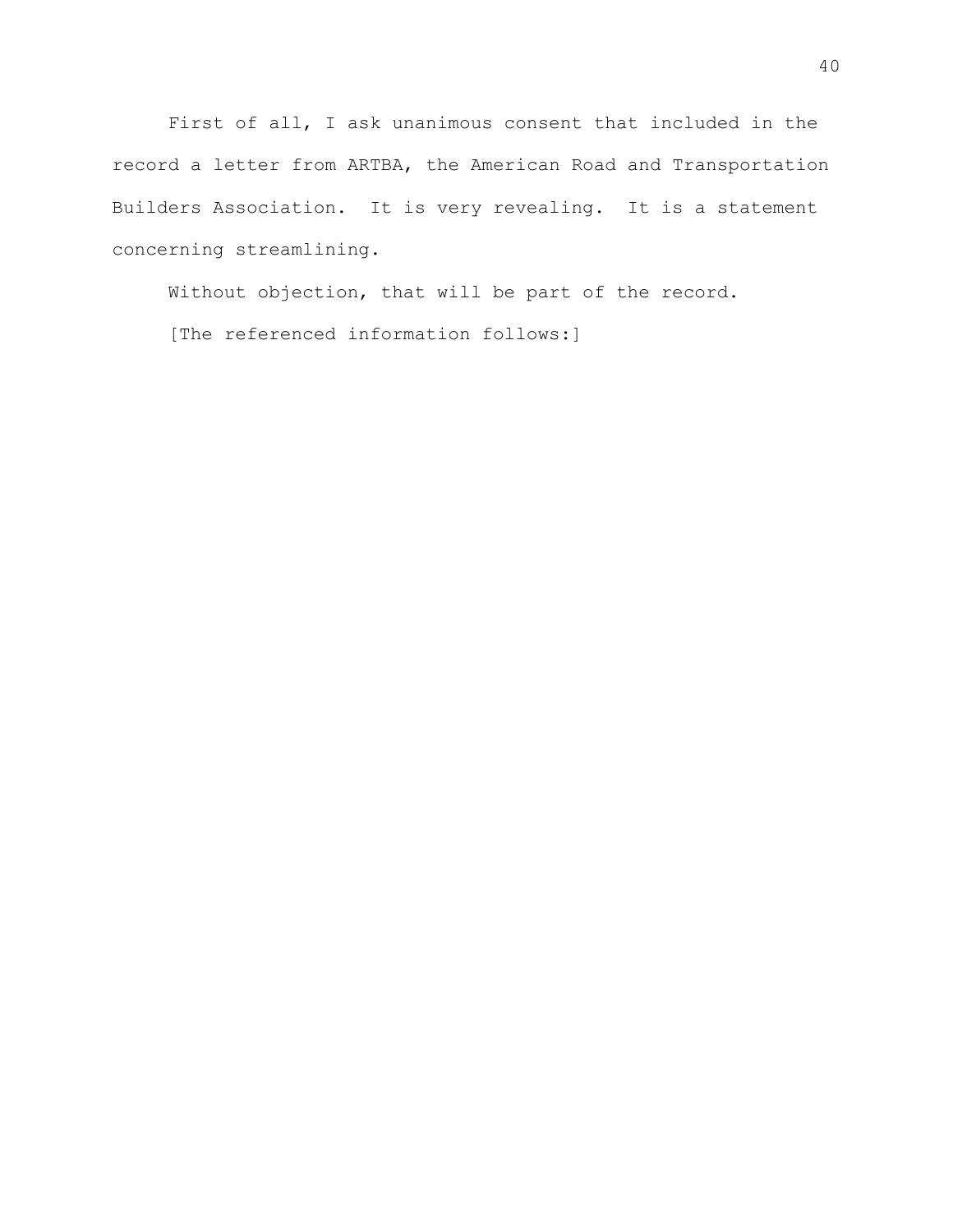Mr. Carper. Mr. Chairman, could I make just a quick unanimous consent request? I am sorry I didn't do this before. I would ask unanimous consent to submit three items for the record: CRS Report by CRS Report, testimony from Earth Justice and other groups, and USDOT OIG's report that I mentioned in my opening statement.

Senator Inhofe. Without objection, they will be made a part of the record.

[The referenced information follows:]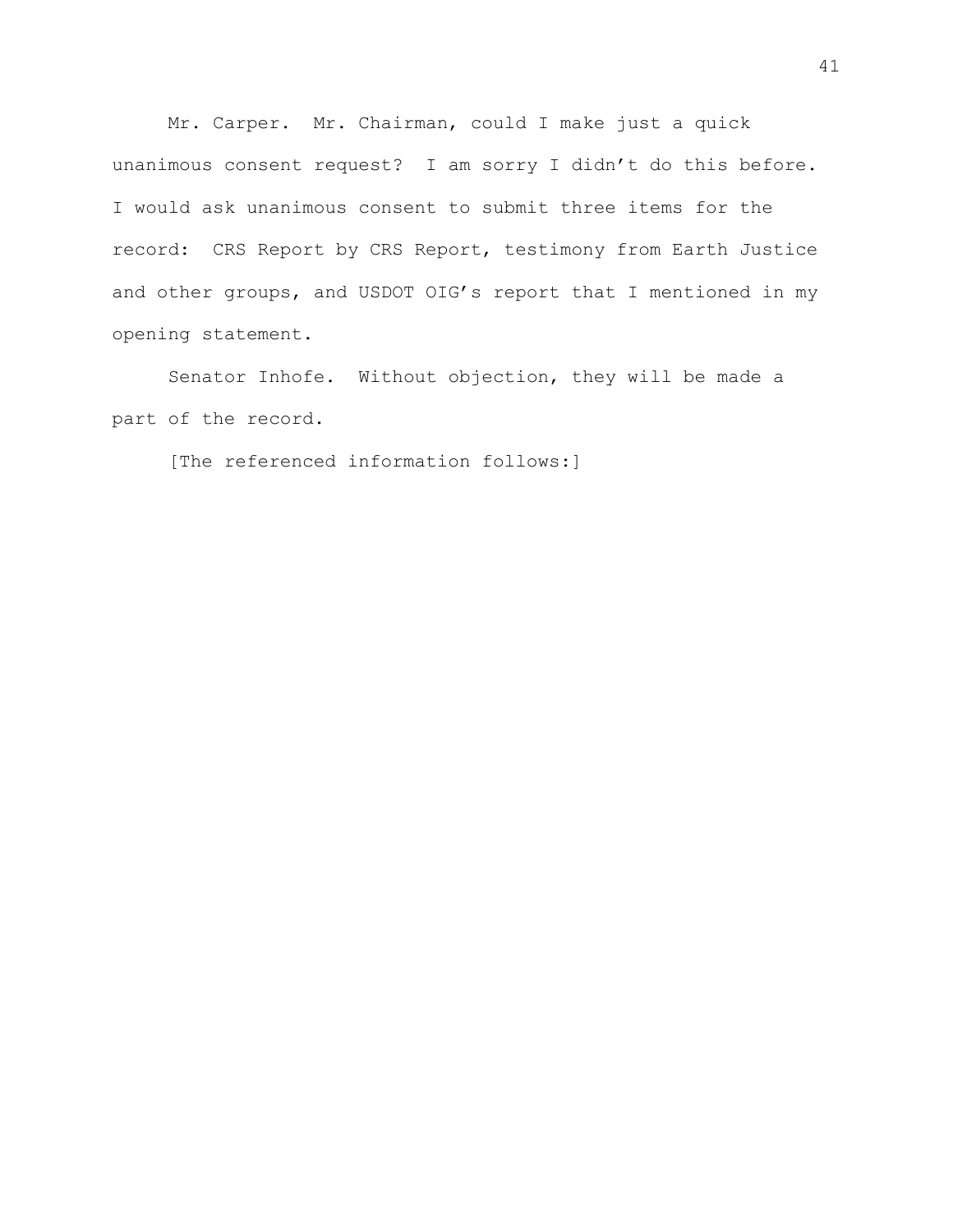Senator Inhofe. First of all, Director Panos, nice to have you back.

Mr. Panos. Thank you.

Senator Inhofe. Your testimony is always revealing. You know, there has been a lot of talk about the FAST Act and the things that we have done in this Committee.

Let me just commend the Democrats and the Republicans, both, on the Committee that we have done things other committees don't do. We not only did the FAST Act, we did the Water Act, we did the Chemical Act. So we are kind of the Committee that gets things done and works together. And I see this as no exception.

When you were talking about your categorical exclusions, the discussion came up, I think it was with the Chairman asking the questions, with the question as to why should we do anything more until we have completed the exclusion process that is already in place. My feeling, and the feeling of people from Oklahoma, Mr. Panos, is that we need to be doing both at the same time. If you sit around and wait, that is just going to stall the things that we should be doing in order to streamline these projects. Somehow, I have always associated streamlining with how many more miles can we get out of a project, or how many more miles and more bridges can we get.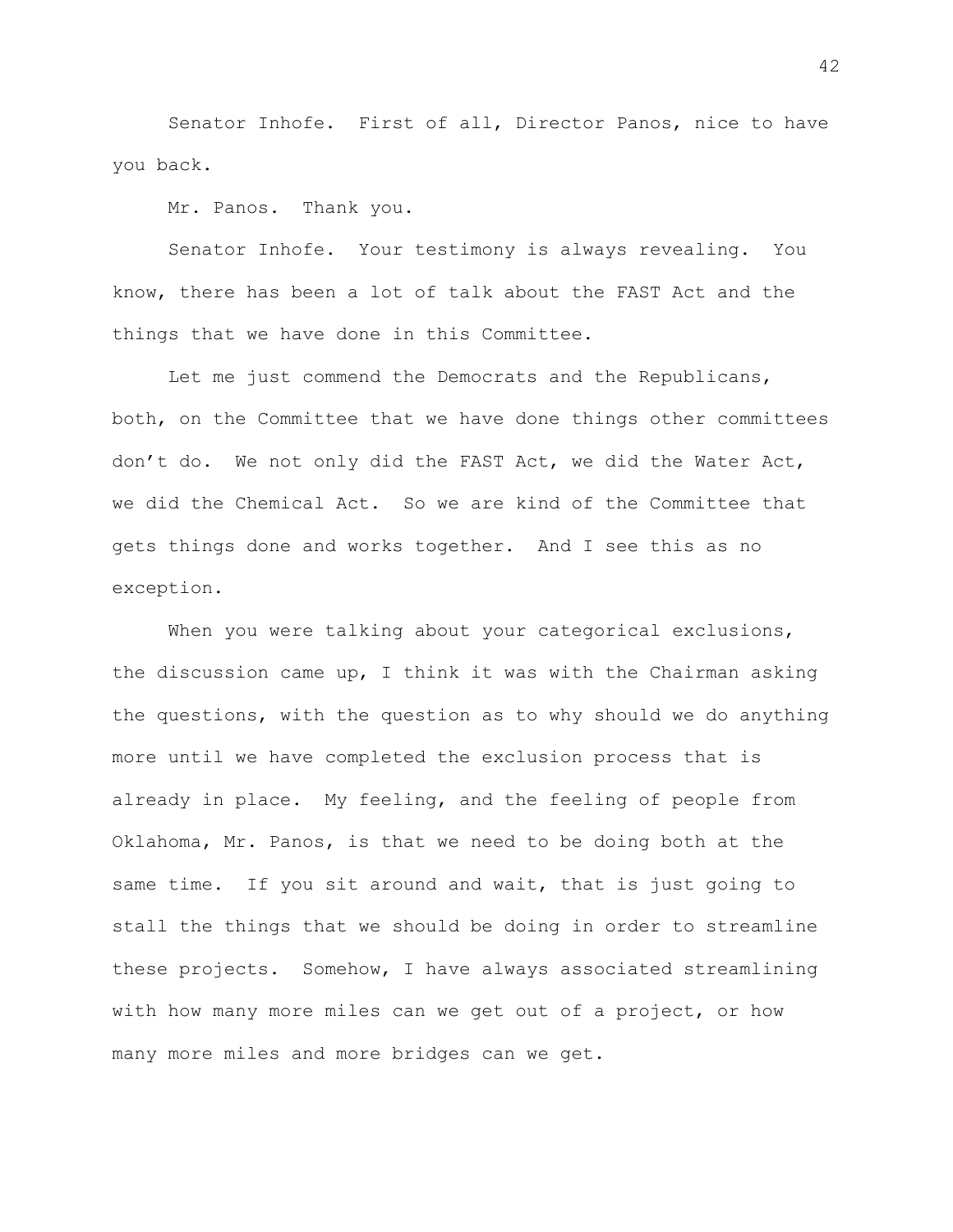So I would ask you do you agree with the concept that we need to be doing all at the same time? And then, also, the kind of delays still associated with exclusion.

Mr. Panos.

Mr. Panos. Senator, I would agree that we need to do all at the same time, and our proposals really don't have potential to be negatively interactive at all with the existing streamlining that is going on. Some of the issues that we address, again, as I had stated, were not ripe during the development of past legislation; today they are, and it is about continuous improvement while some of the other streamlining is going on. So, to answer your question, I would say both.

With regards to CATEX, Senator, I would just say, as our testimony stated, there are some more categories that could be included. We use it frequently in Wyoming and other rural States, and more of CATEX would be helpful to us.

Senator Inhofe. That is very helpful.

So that everybody knows what is happening, we are in the middle of a vote right now. I am staying until the Chairman gets back, and hopefully we can get through, Senator Whitehouse, as soon as I conclude here. Or, in fact, I will even interrupt mine so you can get away, if you need to.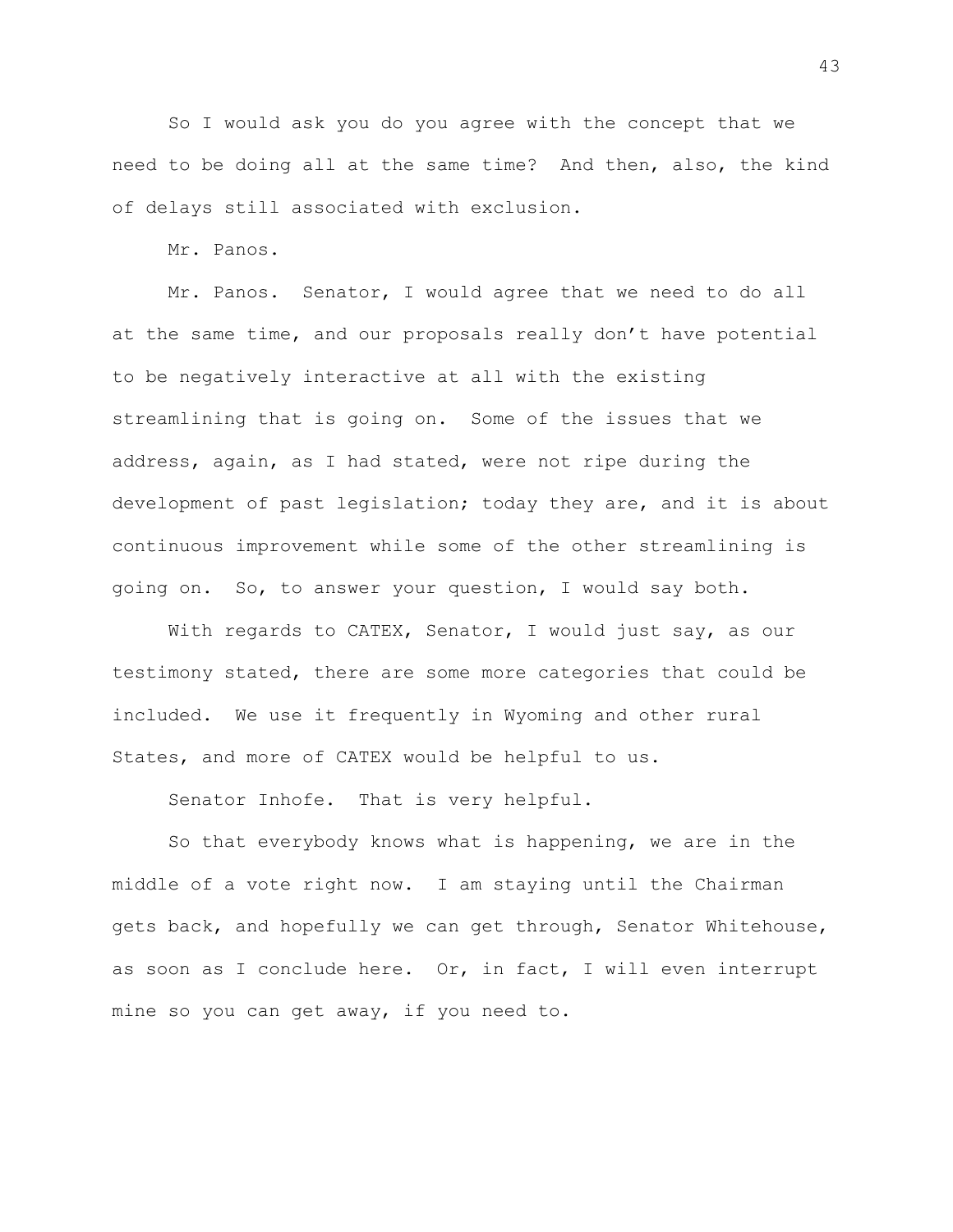Now, I want to come back to you and ask you for some specific projects that you feel would be good to be given the privileges of the exclusions that were under discussion.

Before we do that, Ms. Pilconis, you made some comments, and it hasn't been discussed yet in terms of questions, on the citizen suits, and the costs and delays that come with these, and I would like to have you kind of go over with us what types of delays are there. And then when you mentioned there are four or five suggestions that came out of the contractors, if you were to single that down to one or two suggestions, what would that be?

Ms. Pilconis. Yes, sir, thank you.

Well, the delays are extensive. I think there is a project right now that you can look at in the press, the I-70 project in Denver. It is a billion dollar project and the project hasn't gotten off the ground yet because of citizen suits, suits that are really attempting to delay or stop the project, and potentially just stall it until the 2018 election, where there may be a new governor who has a different opinion about the project.

So citizen suits are a problem where it is preventing the public from realizing the benefit, as I said, of cleaner water, safer roads and bridges, a more efficient and reliable energy system. And some of the things that we have looked at are the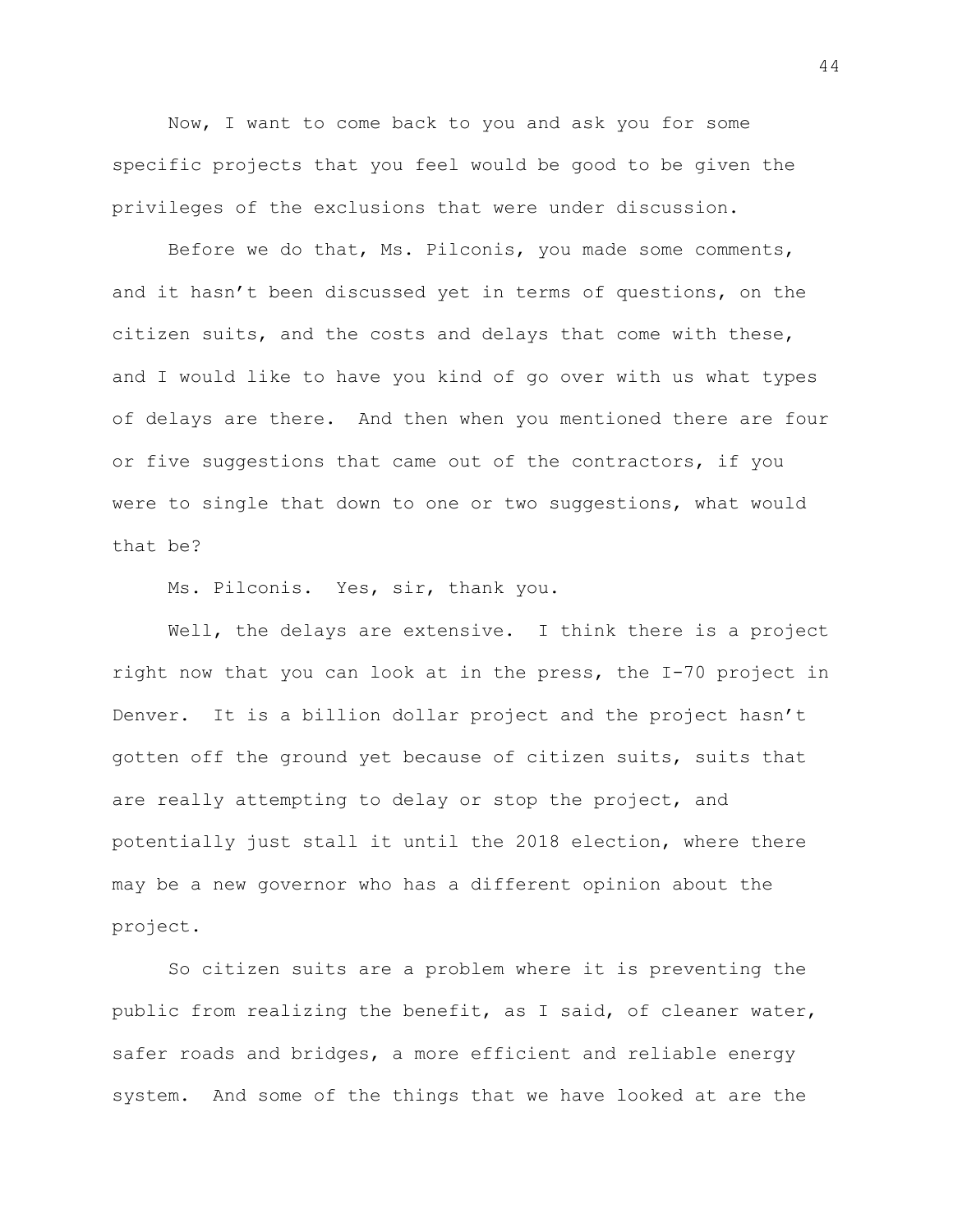positive improvements in the current streamlining reforms where it is shortening the statute of limitations. There are two different timelines under MAP-21 and FAST-41. So perhaps having a consistent timeline --

Senator Inhofe. Okay, just a minute. I am going to ask you to elaborate on that because I am staying here when everybody else is gone, so there is going to be plenty of time.

[Laughter.]

Senator Inhofe. But let's go ahead. I know that Senator Sullivan has to preside as soon as we vote, and he had one question he wanted to move in front of Senator Whitehouse.

Senator Sullivan. Thank you, Mr. Chairman. And, Senator Whitehouse, thank you.

I really appreciate the panelists. This is a really important topic. We are going to be introducing a bill called the Rebuild America Now Act, which relates directly to this infrastructure streamlining the permitting process.

Mr. Chairman, I would like to submit for the record a Wall Street Journal article on this topic from December of 2016.

Senator Inhofe. Without objection.

[The referenced information follows:]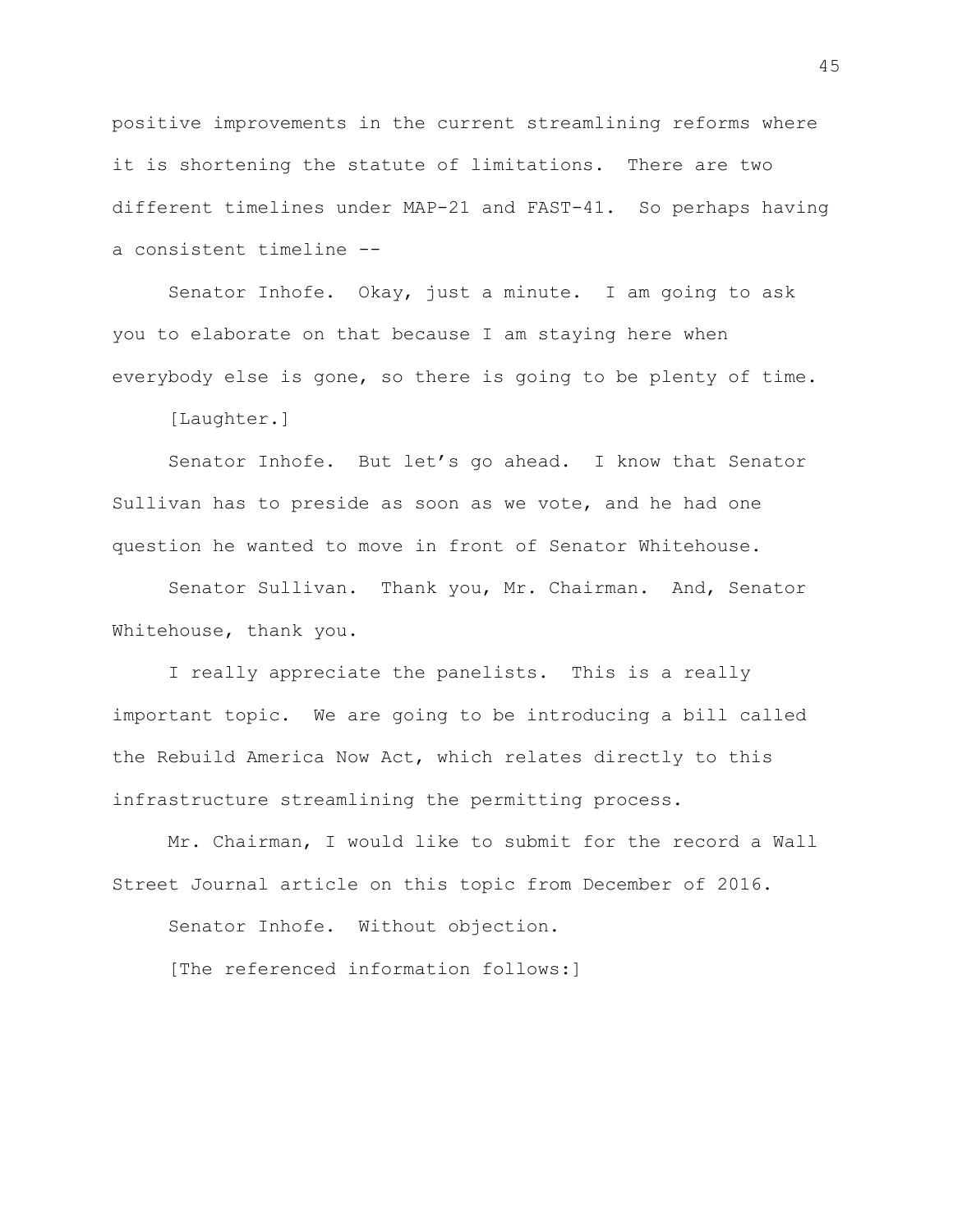Senator Sullivan. And my very quick question is I still believe that there are a whole host of things that we can do that weren't included in the FAST Act. And again, to the Chairman's credit, this is a Committee that gets things done in a bipartisan way. But I think there are a number of things, whether it is categorical exclusions, whether it is timelines, because when you look across the Country, you know, it takes, on average, 60 years to permit a bridge. It took, in Alaska, almost 20 years to permit a gold mine. The average in a GAO study from 10 years ago talked about highways taking, from beginning of planning and permitting to completion, 9 to almost 20 years.

I mean, we still have enormous problems. What would you say beyond what was in the MAP-21 and FAST Act, which is a good start, but from my perspective we need to do much, much more. And, by the way, it is not just the members here, but one of the things that we are doing with our bill right now is the vast majority of the building trades, unions that build things, see this as their highest priority. So we are hopeful to get a bipartisan bill out of the Committee.

But what would be the issues that you would focus on that aren't currently in the law?

Ms. Pilconis. I am sorry, I didn't realize that question was directed at me. Thank you. I appreciate that.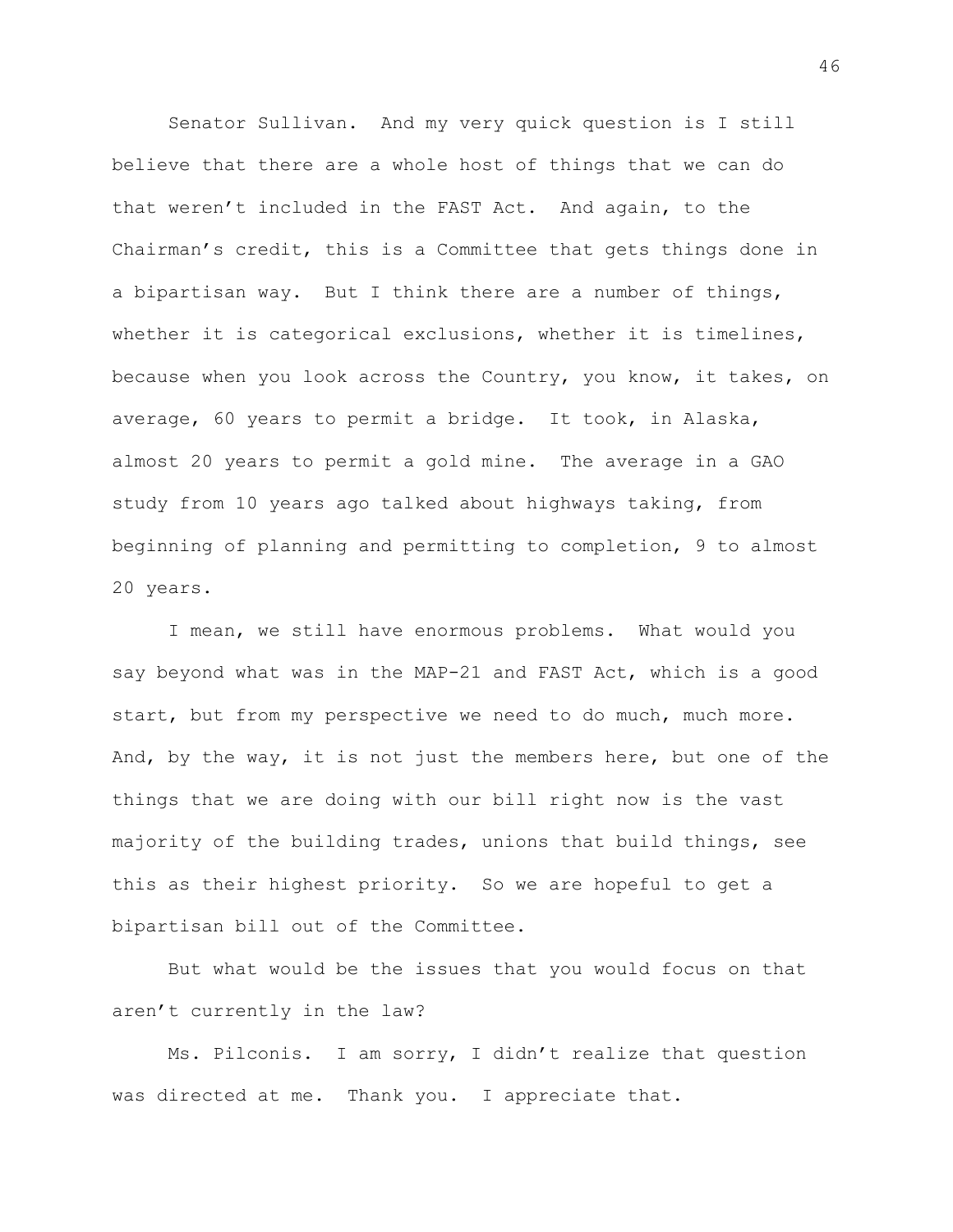We are very much focused on requiring a nationwide merger of NEPA and the 404 permit process. We are also focused on more generally requiring the monitoring, mitigation, and other environmental planning work that is generated during the NEPA process and that is included in the final environmental impact statement to satisfy the Federal environmental permitting requirements.

So if I can use the 404 permitting process as an example, we are focused in on 404 permitting and being part of the NEPA process so that when you complete NEPA, you actually have your final 404 permit approval from the Corps, because those processes are the longest, they are the most costly. With the 404 permitting, you have the most disagreements, and we have identified in our written statement that that is really where you have the most chokepoints. And I say chokepoints because with 404 permitting you are bringing in many related consultations, approvals, and certifications. So you are bringing in other agencies where you are doing a 401 water quality certification with the States, you have 408 approvals, you have endangered species consultations. Maybe you have historic properties. Maybe you have coastal zone management issues; migratory birds; wild and scenic rivers.

All of these agencies, if you are doing 404 permitting after NEPA, so it is not happening concurrently, all have to get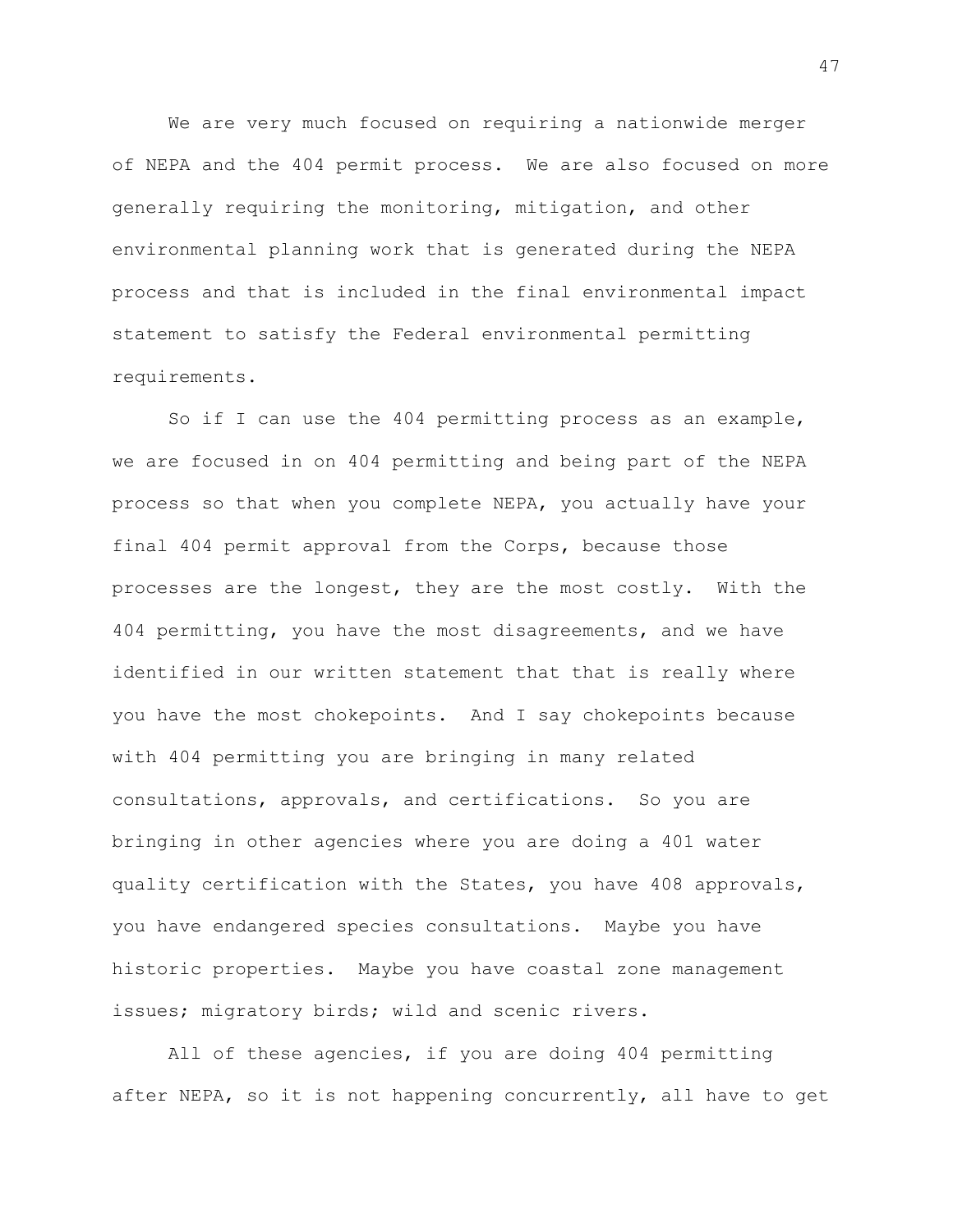together again and go through the same things that you have already discussed during NEPA. It is almost a do-over. Let's get it done during NEPA. Let's rely on the information that is collected during NEPA. And processing times are further extended by many months when the Corps will not accept the wetland delineation procedures that have come out of the NEPA process. That is creating a lot of uncertainty in the 404 process. It is increasing the cost of construction.

Senator Sullivan. Thank you. That is a great idea. We look forward to working with you on that.

And thank you again, Senator Whitehouse.

Senator Inhofe. Good.

Senator Whitehouse?

Senator Whitehouse. Thank you.

For the record, Chairman Inhofe has led us through a considerable number of bipartisan successes in this Committee, and I hope that this forum provides the opportunity for another bipartisan success in this Committee. But I do think, in order for that to happen, what needs to be clear is that we are not using the general problem of citing often controversial projects as an excuse just to attack environmental regulation.

I would like to read from a Treasury Department document. Forty proposed U.S. transportation water infrastructure projects have major economic significance, which on page 6 concludes that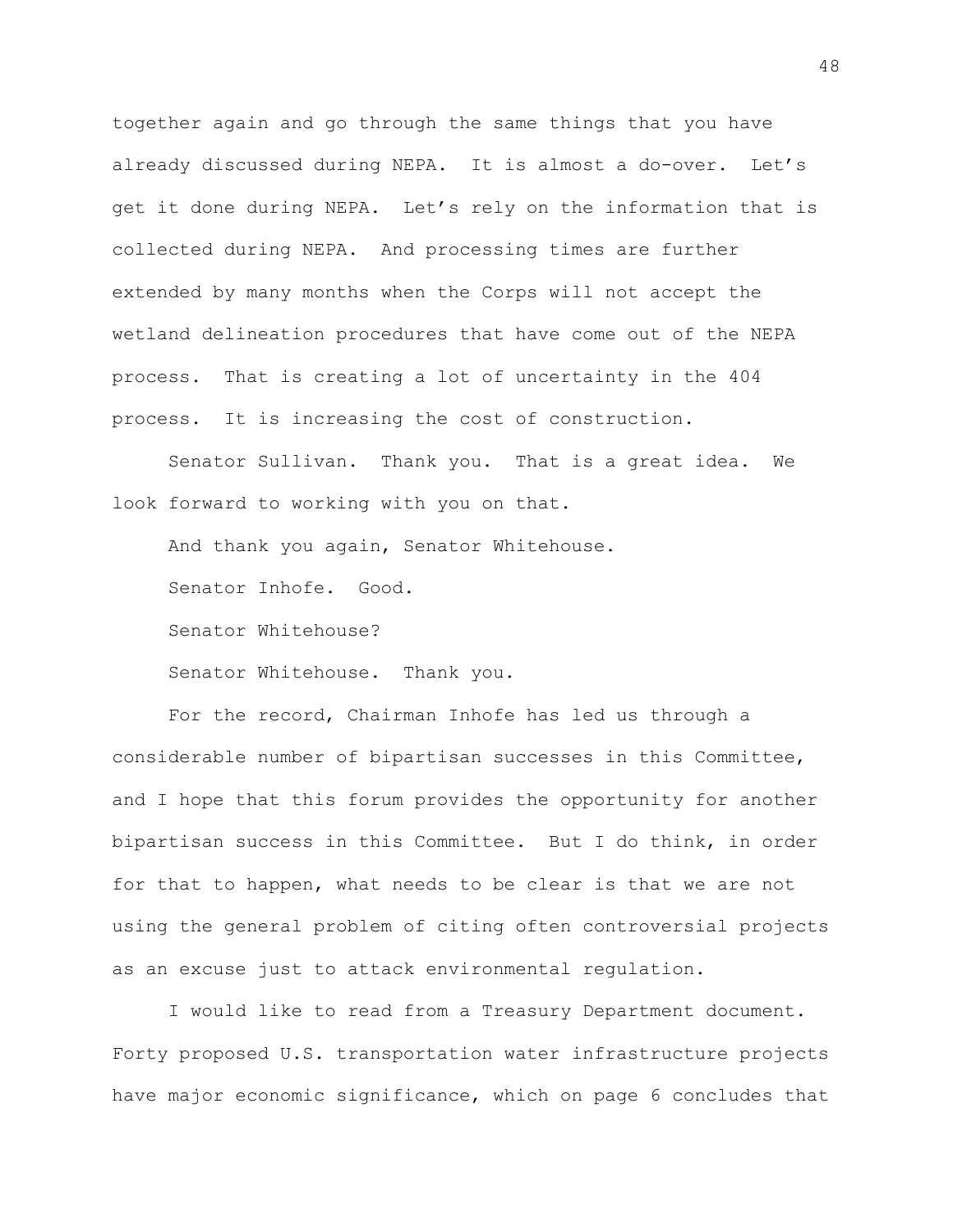these projects "face four major challenges to completion: (A) limited public resources, (B) significantly increased capital costs, (C) extended program and project review and permitting processes, and (D) lack of consensus among multiple public and private sector entities. A lack of public funding is by far the most common factor hindering the completion of transportation and water infrastructure projects."

That sentiment is echoed by the Congressional Research Report, which I would like to ask unanimous consent to put into the record, responding to the Philip Howard "Two Years, Not Ten Years" report, and saying that CRS could find no information suggesting that compliance with Federal requirements "delayed" the project, which this relates to our T. F. Green Airport in Rhode Island. Within the timeframe available, the planning and the design and the engineering phases of development can take years for large and/or complex construction projects. Factors that may play a more significant role in the development of projects identified in the Howard report are primarily the lack of funding, local opposition, and design and engineering challenges.

I would also like to add to the record the Memorandum of Understanding that was entered into between the City of Warwick and our Rhode Island Airport Authority, which relates problems like the Land Acquisition Program, the Winslow Park ballfields,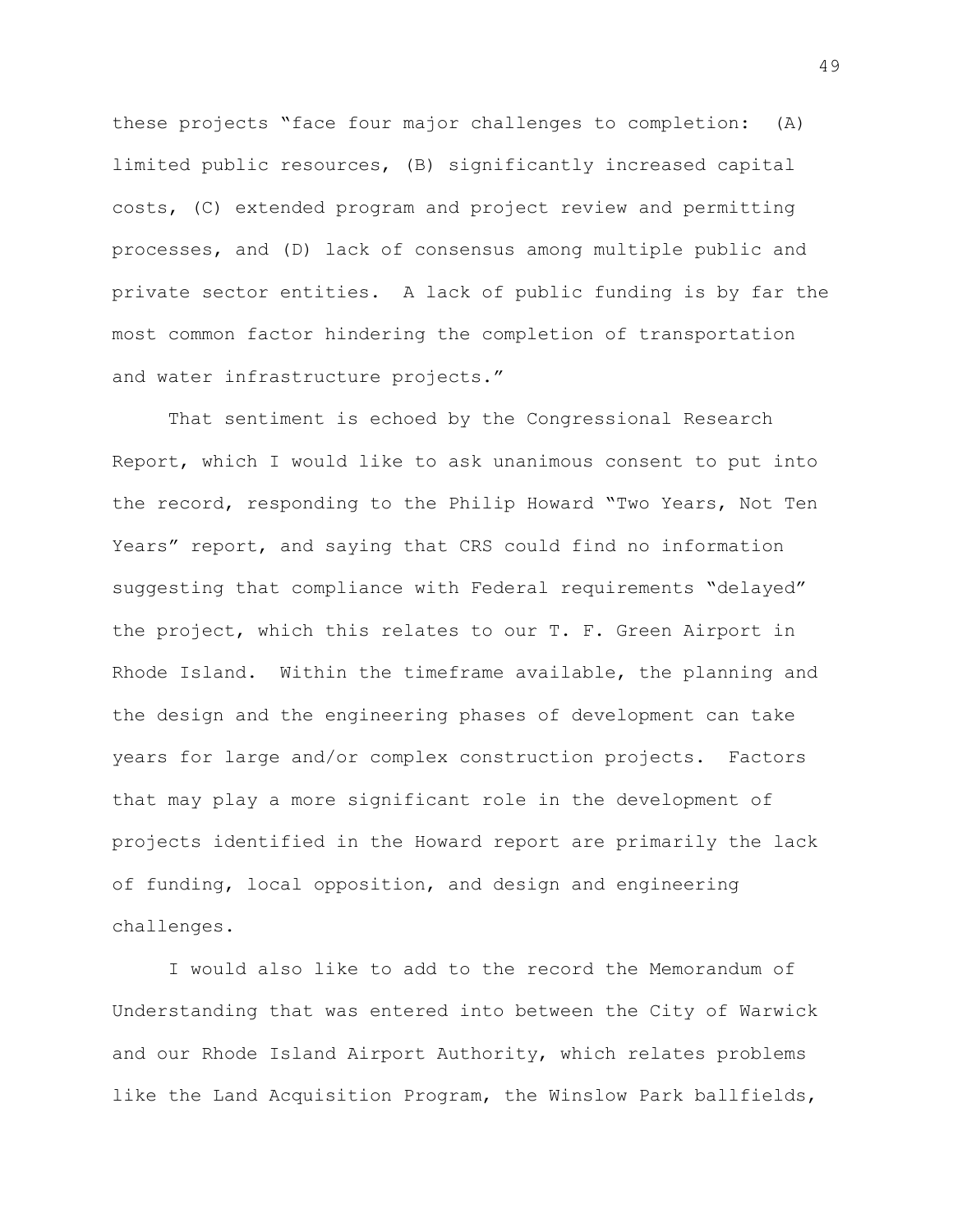the relocation of Main Avenue, historical cemeteries, community outreach, and water and air quality, and note that there is actually a pending action between the City and the Airport Authority over that project.

So we have a situation in which, very often, projects that are not thought through, are not fully engineered, or haven't been worked adequately with the local communities then take a long time, as the extension of the T. F. Green Airport runway did. But if you took out the NEPA process, you would still have all those same issues with the local community.

I will tell you, when you have an airport in a city and the City hates with the Airport Authority is doing, you have a problem on your hands. So working through to that Memorandum of Understanding was really the important solution in that, not undoing environmental regulations.

I would, on a positive note, describe one incident that took place in Rhode Island with respect to deepwater wind. Rhode Island is the first State in the Country to get steel in the water to build offshore wind facilities, and as of last week paid electrons are now flowing into the grid and Block Island is having lower cost electricity as a result of this.

Here is what we did. We had a bold State agency that decided it was going to regulate in Federal waters. Just go ahead and do it. And they put together an extremely wide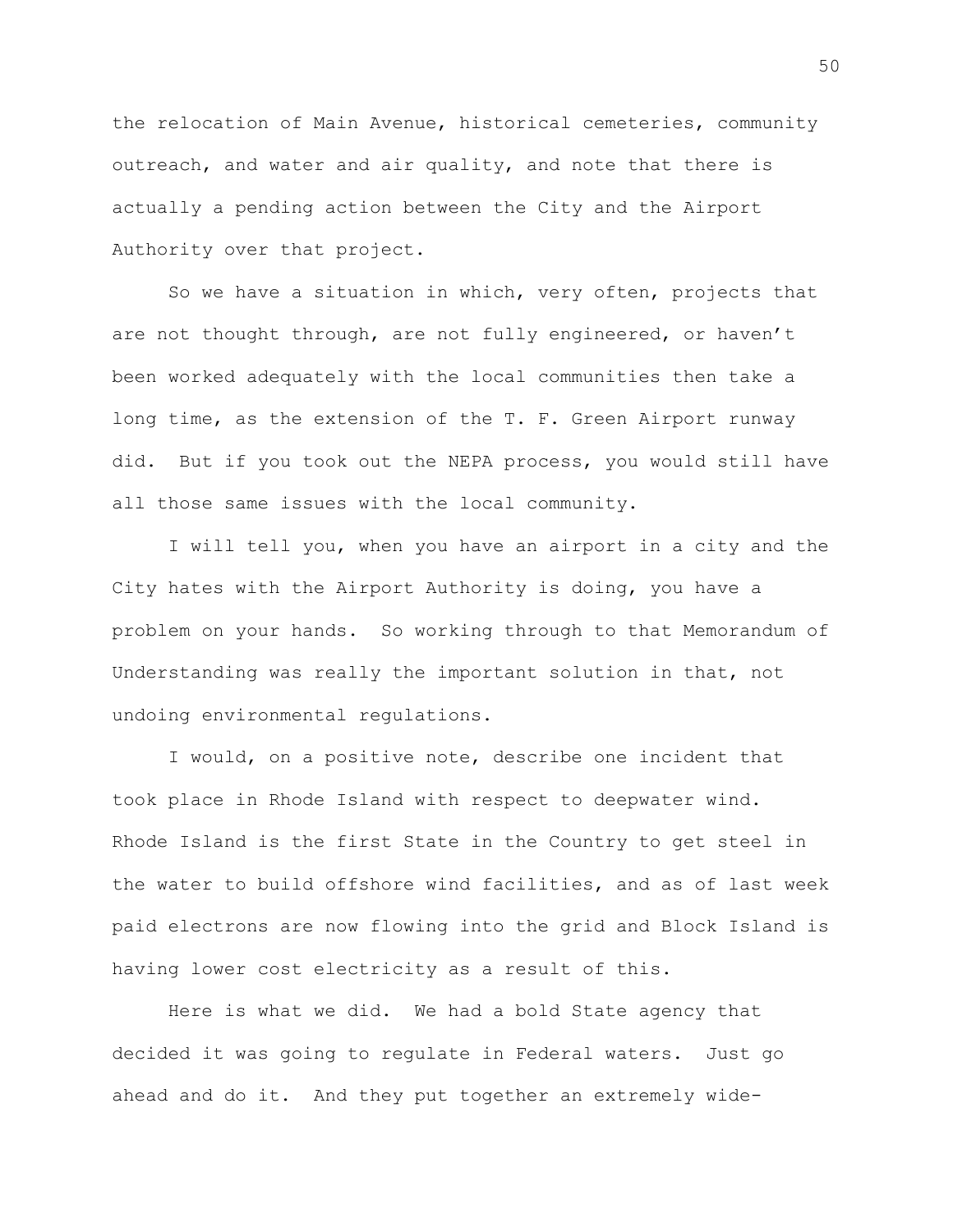ranging process in which all major stakeholders were brought to the table together. They brought in the University of Rhode Island to provide factual and scientific support for allegations or concerns that were made in that process and to run the facts down and provide the best science.

And the result was that we went quite rapidly through that process and did such a good job that when it came time for the Department of Interior to provide its review, they basically promised Senator Reed and I that they would, if they viewed the Rhode Island process as having been adequate, not require a whole second process with them. So they looked closely at the Rhode Island process; they said you guys did a great job, we are done with it, you are licensed, get going.

The result is that we have steel in the water off of Rhode Island, we have people at work, we have boats being built to service all of that, we have electrons flowing. And just one State over, in Massachusetts, you have Cape Wind that died on the regulatory cross because they were never able to organize their regulatory process well enough.

So the lesson that I have learned in the long life of looking at these things is that if you really want to move projects expeditiously forward, getting everybody in the room together, making the process itself more expeditious is the way to do it, rather than singling out the environmental aspect of a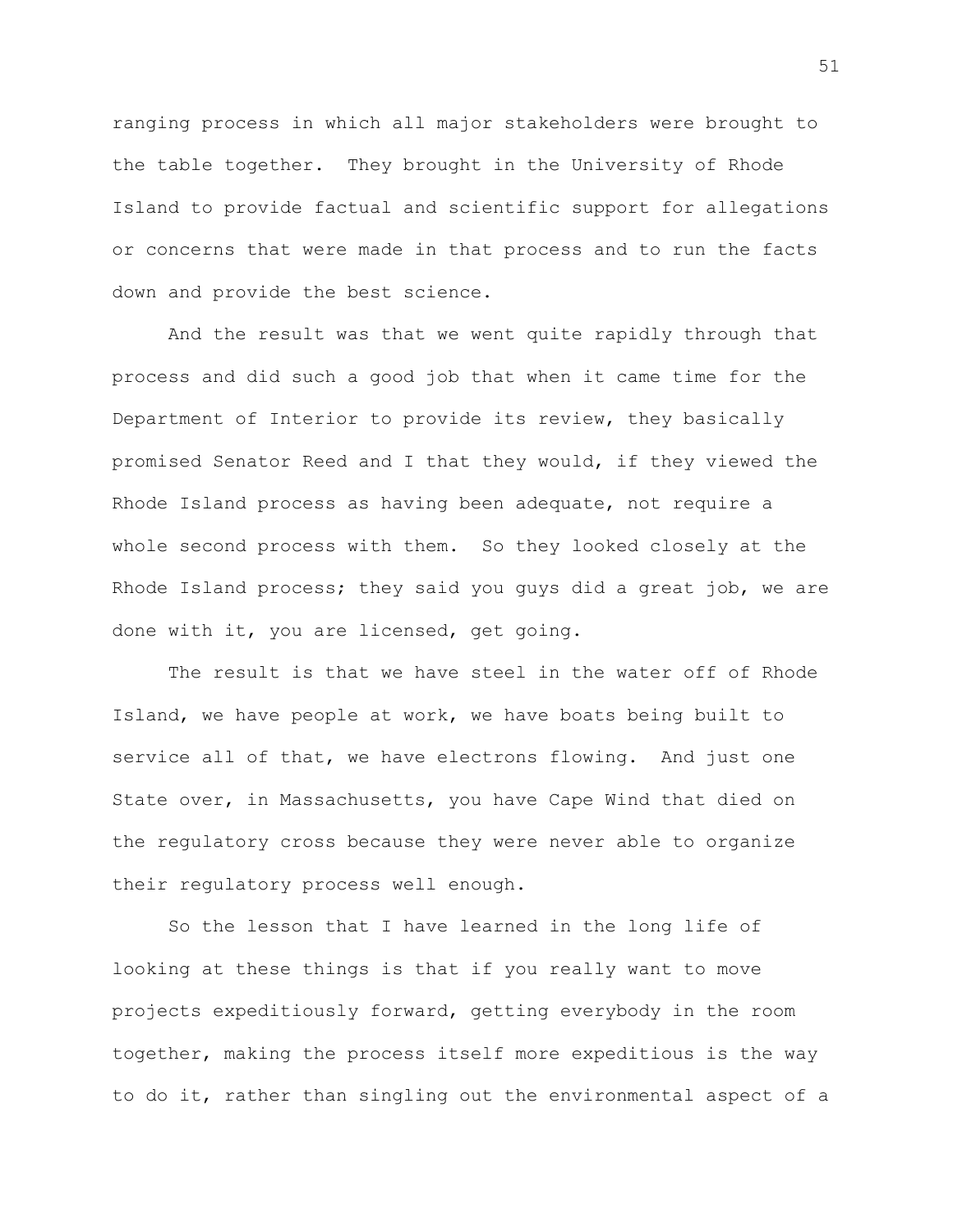process and blaming that for everybody's woes, and then trying to smash the environmental protections that are often significant, but not always significant, in these projects.

So I offer that in the spirit of a manner of going forward in bipartisan fashion.

I saw John Porcari doing a lot of nodding. Do you want to respond quickly to that?

Mr. Porcari. Senator, I think you are bringing up a very important point, which is there are a lot of other potential issues on projects that we haven't really talked about, including community issues. The same principles that we have been talking about, front-loading the process and getting the stakeholders around the table in the beginning, so everyone hears the same thing at the same time, is really important. And as you unpack these case studies, it is clear that many of the things that tripped up these projects for multiple years could have been avoided by doing it in a concurrent process with everyone around the table.

Thank you.

Senator Whitehouse. Thank you, Chairman.

Senator Barrasso. [Presiding.] Thank you very much, Senator Whitehouse.

Senator Rounds. Senator Rounds. Thank you, Mr. Chairman.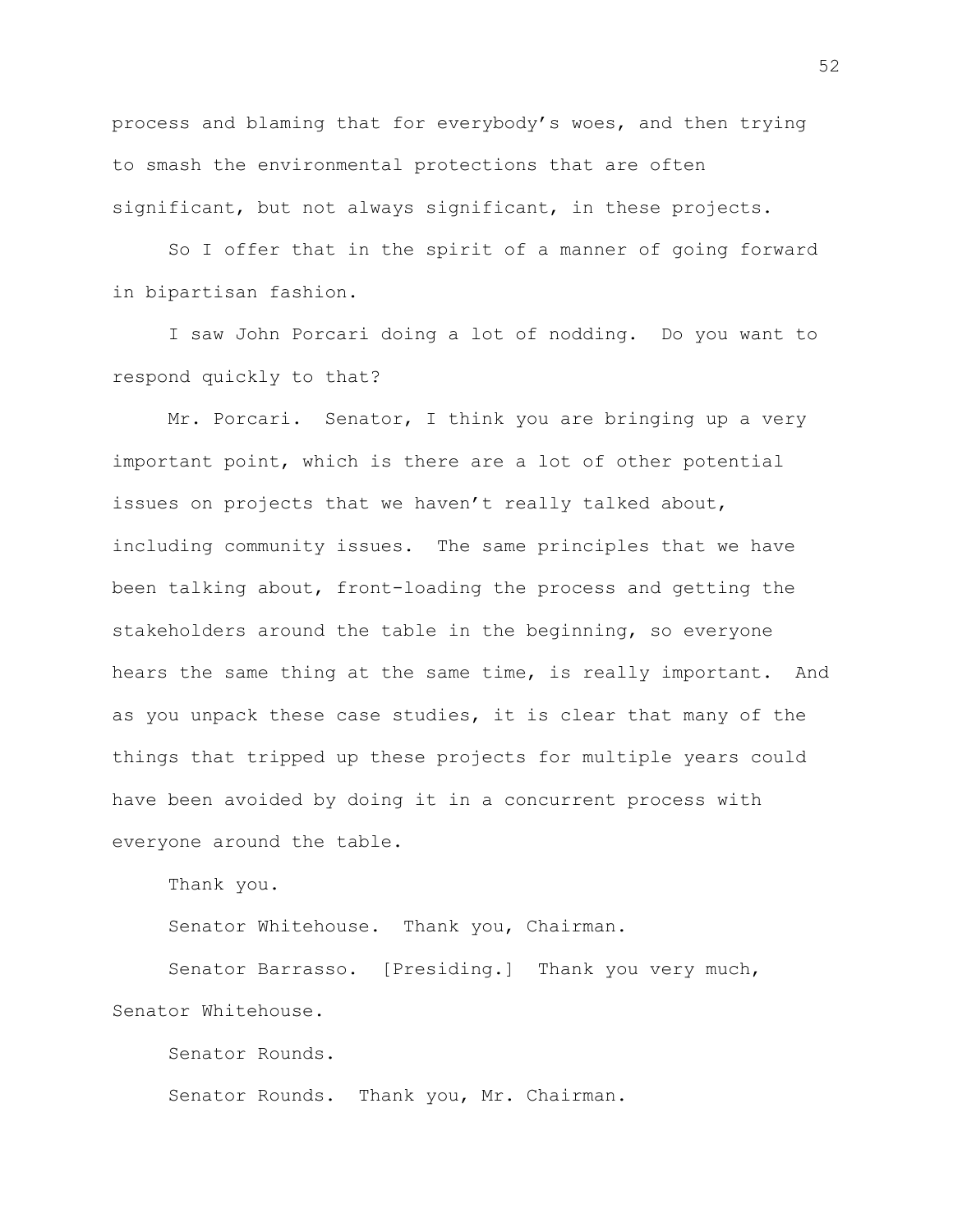Director Panos, in your written testimony you cite concerns with subjecting rural States to the same rules as more densely populated States. Can you explain to the Committee how these requirements impact a rural State like Wyoming or South Dakota's ability to complete transportation and infrastructure projects in a timely fashion?

Mr. Panos. Thank you, Senator. As I stated in my oral testimony, the kind of requirements take our very limited resources in rural States away from doing transportation projects, and specifically some safety projects. We simply don't have enough people to do all of the things that are being required by some of these additional requirements like the ones that I cited, the congestion studying the data points for the congestion study.

Again, as I stated in my oral testimony, we simply don't have urban congestion in Wyoming, and so to go out and spend a number of hours looking at dirt roads and looking at very rural highways that have very, very few cars on them, I have traveled once on a road, a two-lane road, an NHS road in Wyoming for four hours and did not see another car.

Senator Rounds. More goats than cars?

Mr. Panos. More antelope than cars, yes, Senator. So we just don't have the same situation.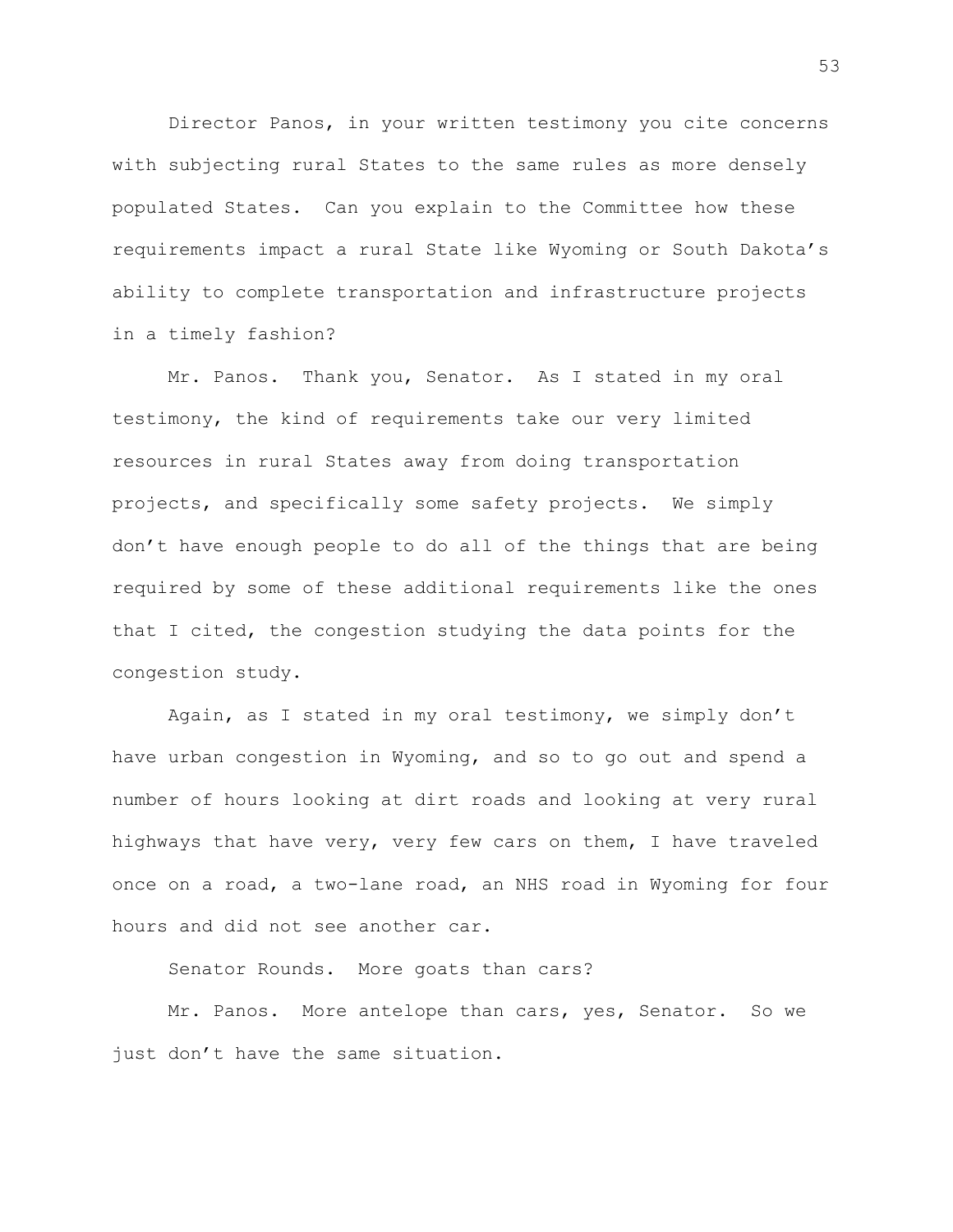And I guess the point is that there are differences among the States. And I want to commend the Congress and commend, frankly, the U.S. Department of Transportation and this Committee for making steps towards those goals. But we are not done. There is more to do relative to not just environmental process improvement and streamlining, but non-environmental process review and streamlining like some of those that we had suggested earlier.

Senator Rounds. I am going to follow that up a little bit on something that I think was important you talked about earlier. Can you explain how State stewardship and oversight agreements are turning into Federal regulations instead of oversight? In other words, what can be done to strengthen what should be an equal partnership between USDOT and State DOTs to streamline the process and make it a substantive partnership rather than a back doorway to impose additional Federal regulations?

Mr. Panos. Senator, we believe that the stewardship agreements have been an excellent start for us to work in an understandable, cooperative way, very efficient way with our USDOT partners. So they are a great start. We think that there are improvements to be made because of the inconsistencies from State to State, particularly with rural States, but also that some of them have been used to deliver additional requirements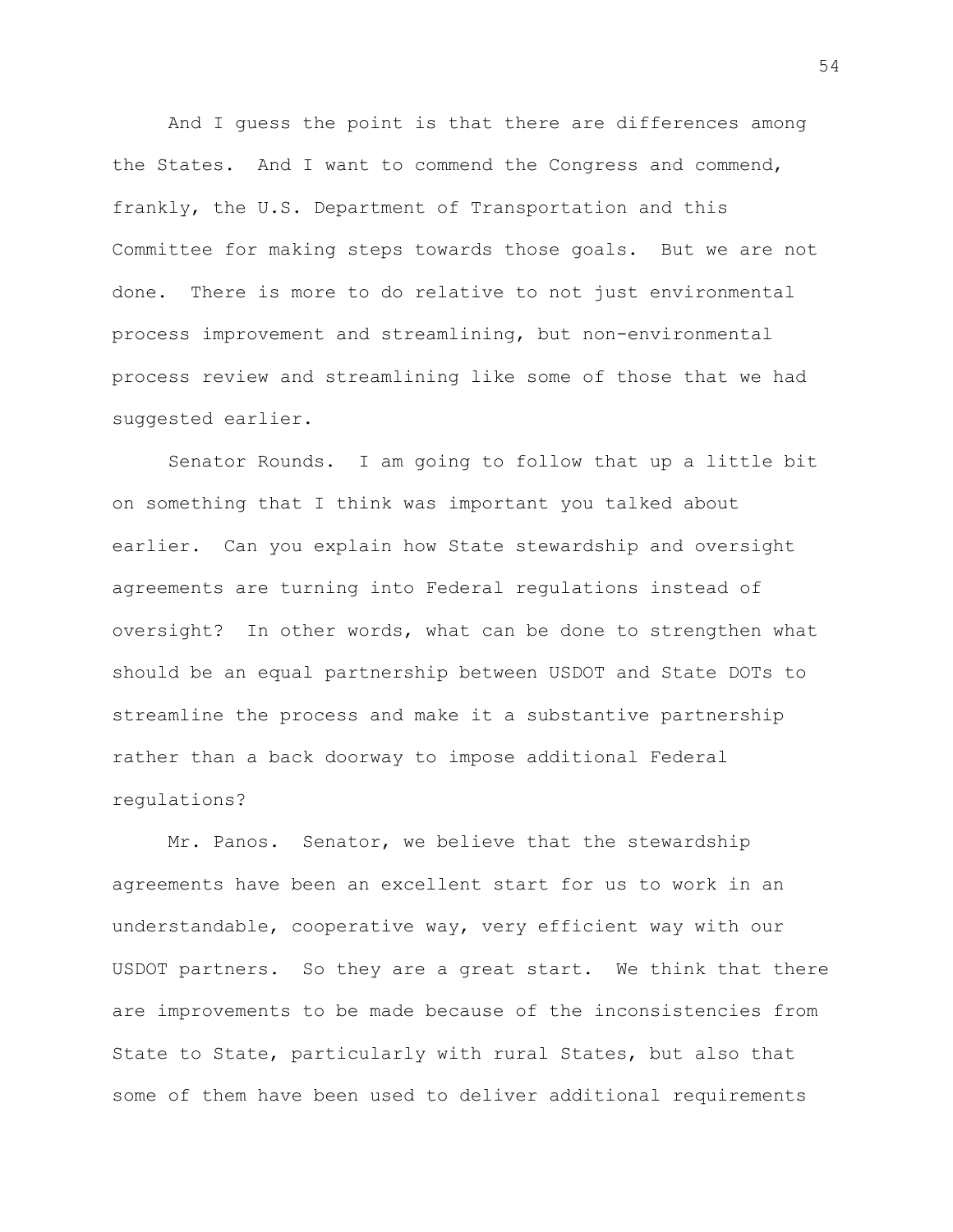that we don't find in statute. And it is these kinds of streamlining, this kind of sort of extension of the use of the stewardship agreements that we would like to just take a look at, work with the Congress and USDOT, and make some improvements to those, because it is, and can be, an extremely valuable tool for us to move projects forward, a great platform, if you will, Senator.

Senator Rounds. Before I leave this particular line, in your testimony you pointed out that requiring the concurrence of every other agency that has a meaningful role in the process extends the timeline for completion of a project. Can you discuss an experience? You have the anecdotes behind it and the reason why you share it. Tell us the experience you had with this where a project was delayed for this particular reason and suggest a solution.

Mr. Panos. Senator, we have had a project in our North Sheridan area, which is close to the Montana border, that the lead agency had established a schedule, but the U.S. Army Corps of Engineers, with their 404 permit program, did not agree with, so they extended the project. And I think I had mentioned it in my previous testimony to this Committee that we spent 10 years on a project that takes 10 months to build. We were able to resolve it and get it built, it is under construction now, but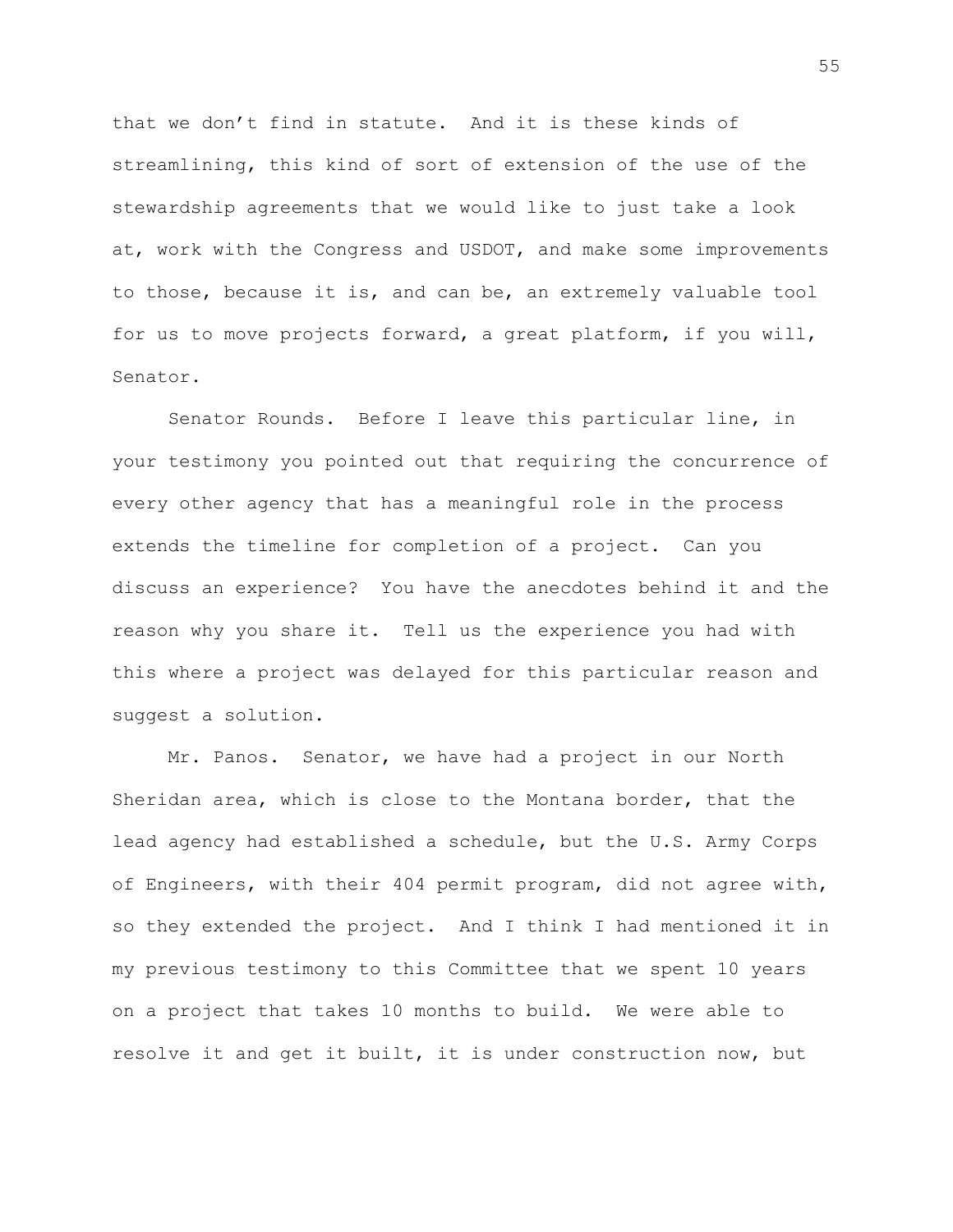it took about 10 years to get there, and it was because of this issue.

In our written and oral testimony, one of the solutions that the Committee could consider is giving the lead agency the authority to establish the schedule with consultation with some of the other agencies to ensure that that schedule meets their needs, and then deploy that schedule, and not have those other agencies have veto power, if you will, over that schedule as it moves forward. And there would be an appeal process to resolve disagreements, and that appeal process even could involve the White House at some point.

But the point is that there could be a process which could expedite these projects even further without sacrificing environmental compliance, without sacrificing public interests. So we believe that that is a possible solution and one that the Congress should look at.

Thank you, Senator. Senator Rounds. Thank you, sir. Thank you, Mr. Chairman. Senator Barrasso. Thank you, Senator Rounds. Senator Booker. Senator Booker. Mr. Chairman, I am grateful. Mr. Porcari, if you don't mind, I am going to direct my

questioning to you. First of all, I am just grateful for your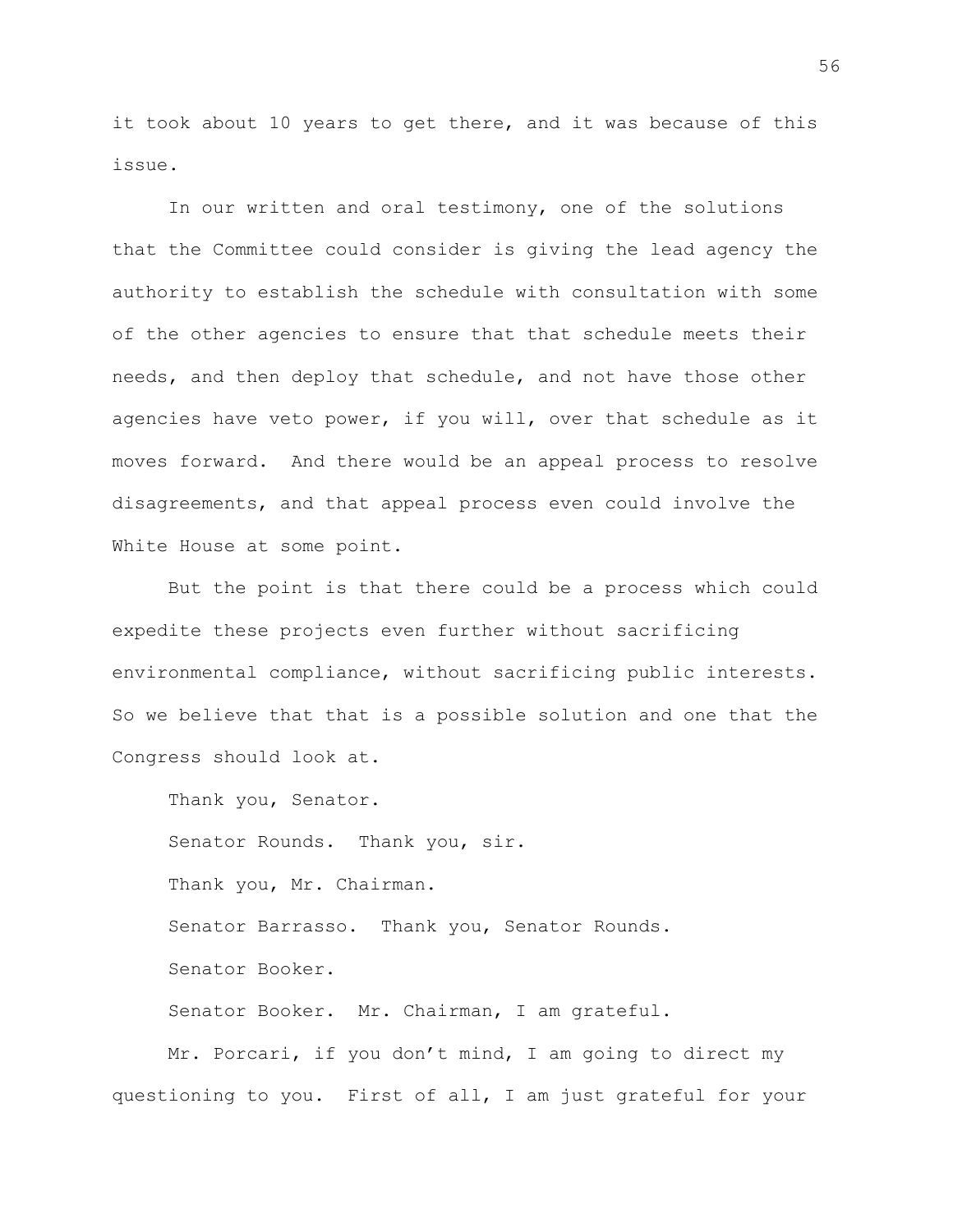leadership. You are really playing what I think is an essential role for our Country right now as Interim Director of the Gateway Development Corporation. I have become obsessed for the last three years of my life with getting this northeast corridor fixed and getting this Gateway Project done. We were able to resurrect it from something that had been killed to now something that seems to be moving forward. The previous Administration put it as part of their presidential dashboard and prioritized it.

Most people have no understanding about, number one, that northeast corridor region, one of the most economically productive regions on the planet Earth. More people travel along the northeast corridor by rail than by plane. But more than this, it is a vital artery, it is like the jugular vein in terms of the arteries of our Country. And right now it is being constricted to the point where we are seeing every week it is eroding productivity, it is undermining the well-being of New Jerseyans, as well as others, because of that clogged artery and because of the challenges.

This is a case study, in my opinion, of us going from an enlightened American age where we invested in infrastructure and knew it was essential for jobs, essential for economic productivity, to what is a nightmare era where we took the inheritance from our grandparents and trashed it, didn't invest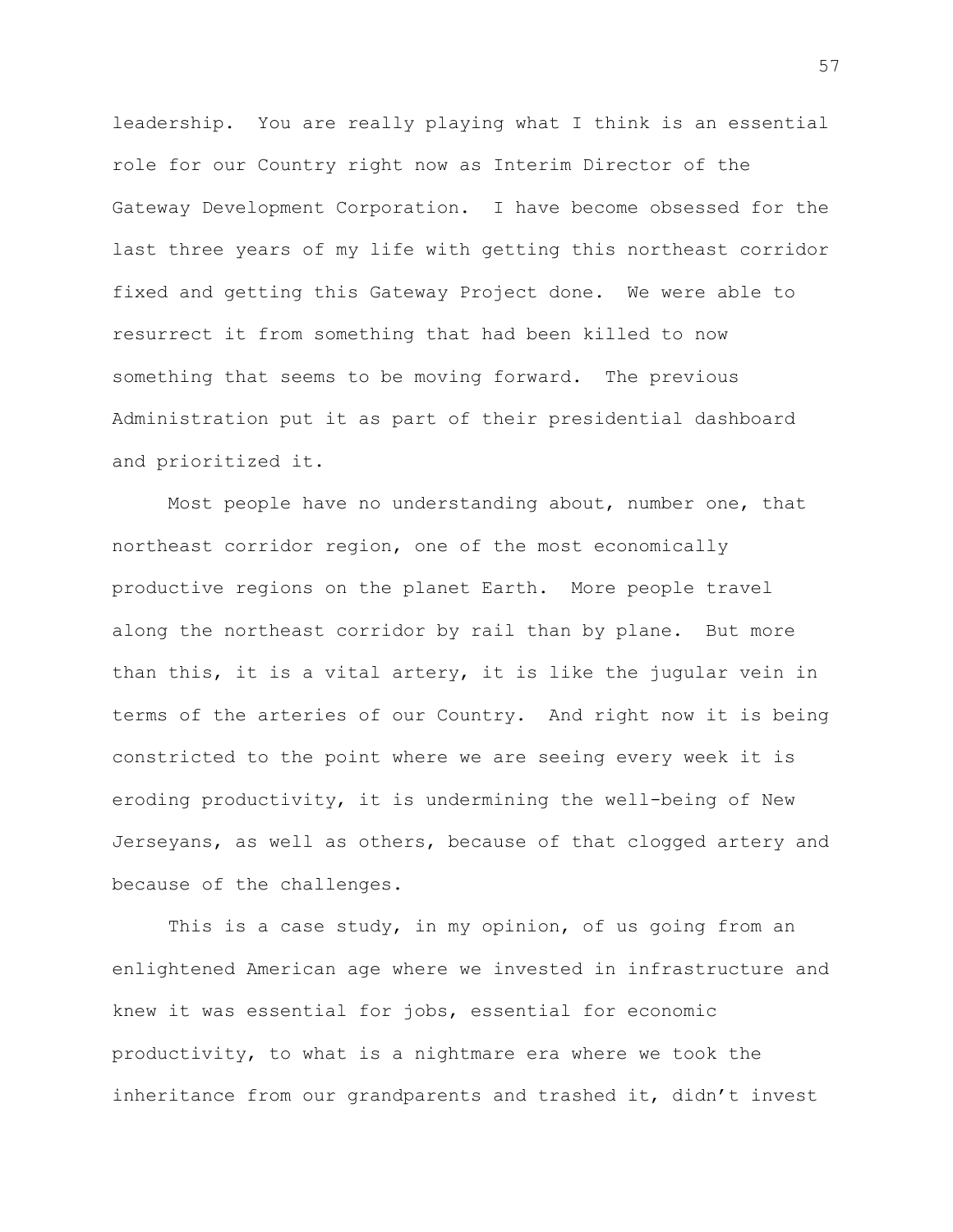it, and are now left with, in this case, from the portal bridge to those two tunnels which are just decaying, over a century old. It was actually faster to travel along the northeast in the 1960s, half an hour quicker, than it is today.

So you are right there in the center of what is perhaps, at least according to the last Administration, the number one most urgent infrastructure project in the United States of America because of all the economic activity that is essential to that. And, again, one of the biggest concerns I hear about from my residents is how the delays and the unpredictability of transit between New York and New Jersey has just undermined the quality of life for individuals, making residents of New Jersey move back into New York because of that problem.

So getting this project done is so important. That is why your leadership, to me, is so central right now.

I know you made some comments, while I was off voting, about some of the process that is going on right now, the environmental review process, and I wonder if you can just talk for a second about any of the critical lessons you have learned and how that relates to the urgency of getting this project completed.

Mr. Porcari. Thank you, Senator. I appreciate the question. As you point out, the Gateway Project is eliminating a single point of failure for 10 percent of America's gross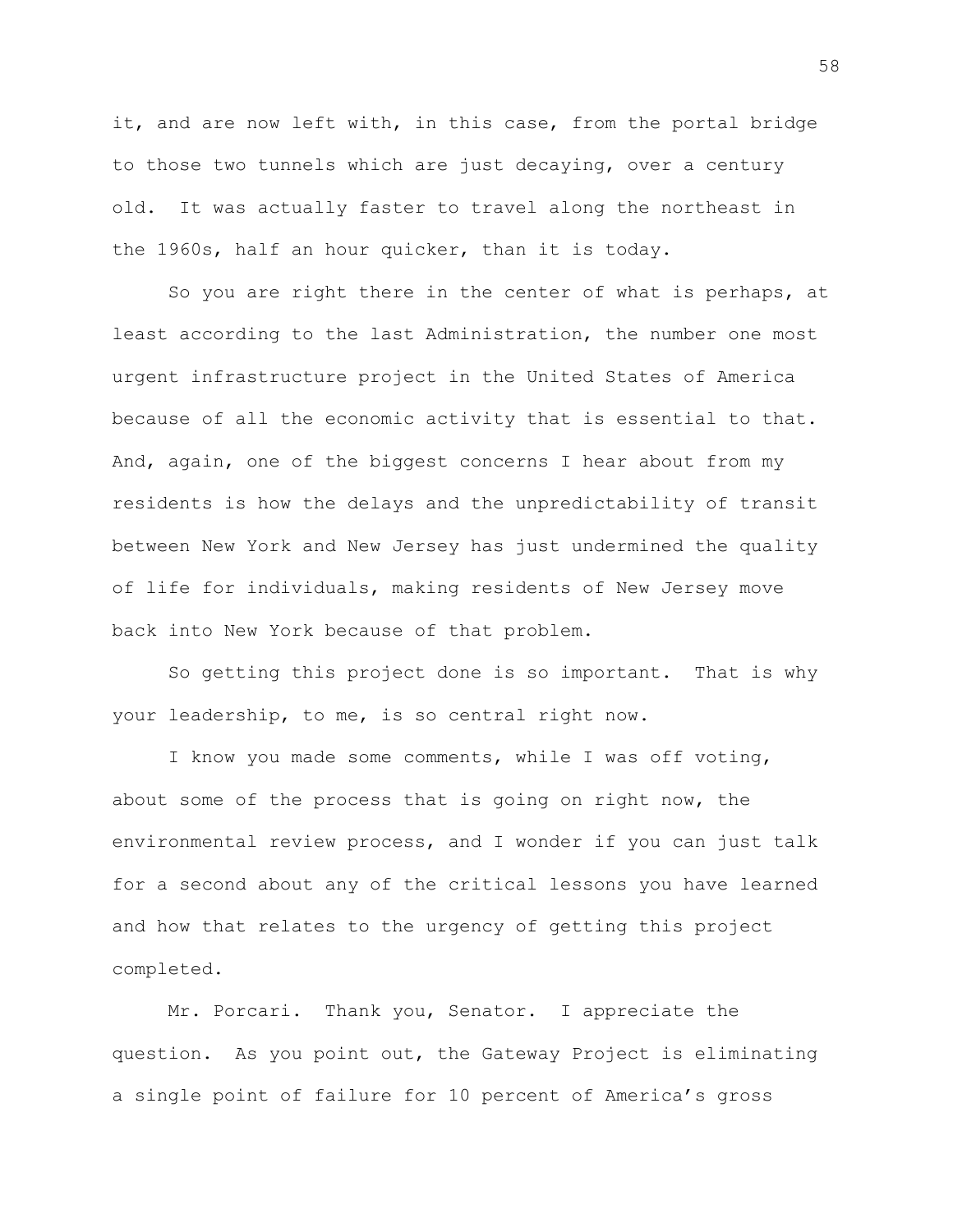domestic product, and between the Portal North Bridge, the bridge and the tunnel component, both of which are 106 years old, both of which were open to passenger service while the Titanic was under construction and the Wright Brothers were switching from the Model A to the Model B flyer, replacing those single points of failure is critical.

The first part of the project, the Portal North Bridge, is 100 percent designed, 100 percent permitted. It is ready to go subject to funding. It just missing the Federal funding component. The local funding component is in place.

The tunnel component, which by any standards is a major EIS, is on an accelerated basis. Instead of what was typically a 48-month or more process, it will be completed in 24 months or less. We will have a draft environmental impact statement in the next 60 days. One of the lessons from this is some of the very things that you have heard from the other witnesses and myself today, which is you can run the process concurrently. You have all the stakeholders in a front-loaded process around the table in the beginning, and the other associated permits, even outside of the NEPA process, whether it is the Corps 404 permit, Coast Guard bridge permit or anything else, they can today be run concurrently. They aren't always, but they can be. And that should be the norm, not the exception. And I think that is a place where we all agree.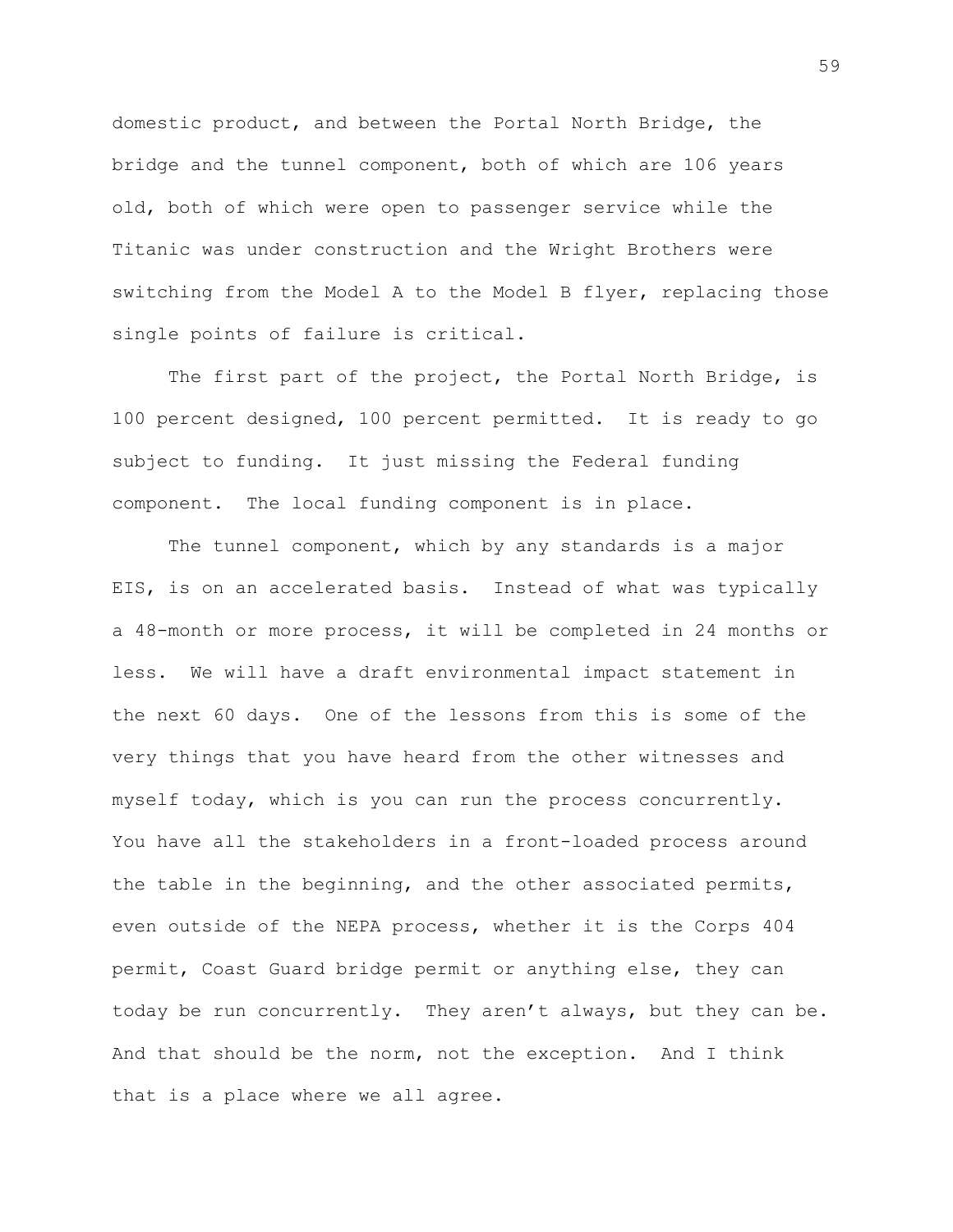So the Gateway Project shows, as well, that one of the unwritten but critical success ingredients is leadership, internally and externally. Externally, you and your fellow Senators from both New Jersey and New York, and both governors, have positioned the project so that it is ready to move forward. It would not have happened without that personal leadership.

Senator Booker. And I appreciate that, and this is something that I have invested a considerable amount of my time in in trying to get this project as expeditiously done as possible. But, critically, your leadership and that of others who have been able to shrink dramatically the usual time it gets to get reviews, everything from the early engineering specs to the environmental reviews, has been extraordinary.

I want to just conclude by saying I am really happy that Senator Wicker just walked in at this time, because it has been a bipartisan --

Senator Wicker. [Remarks made off microphone.]

[Laughter.]

Senator Barrasso. The Chairman recalls seeing you earlier, Senator Wicker.

Senator Booker. And the word around the whole Senate is that you were focusing on the issues of your great State, sir, and we understand how you are pulled in many different directions. But the enlightenment of this bipartisan coalition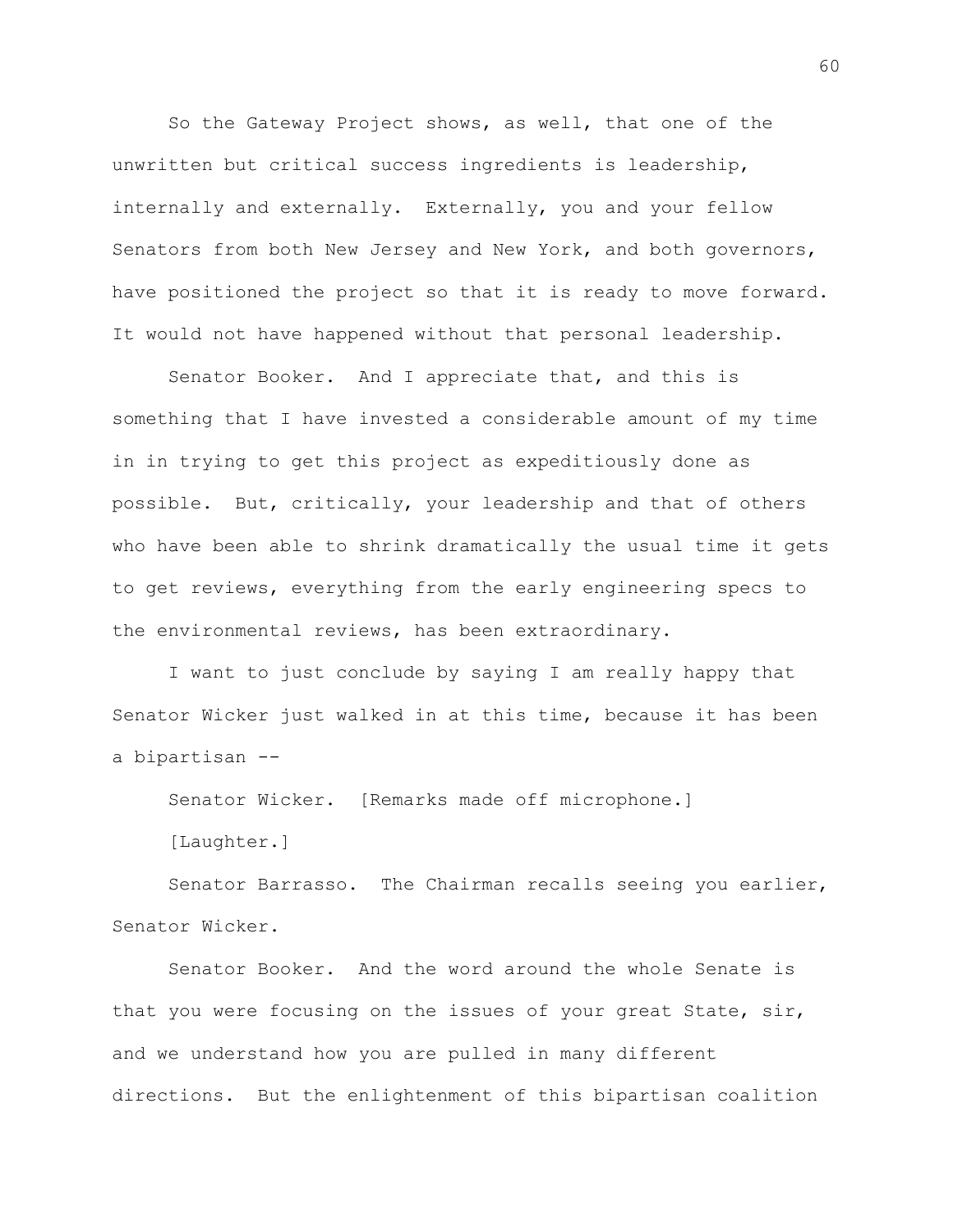to invest in rail, and you said that the issue for us right now is not the speed with which we are getting this done, it is waiting for the funding. And I was very happy, with Senator Wicker, to come up with a bipartisan compromise to fund rail not only in areas like the northeast corridor, but to understand that rail is essential for economic growth, job creation. Dollars invested in rail produce multiples of return that anyone in New York City would celebrate in terms of the financial markets.

I just want to conclude by saying that that was critical about the CR that we just did, the bipartisan compromise, and right now it is a celebration for the Gateway Project to keep the resources there, and I just want to really give credit. This is the Committee that focuses on these issues. I know the Chairman, I know leaders like Roger Wicker have shown their commitment to making strategic investments of public dollars to get a boon in job creation and economic growth, and I am grateful for my colleagues. Thank you.

Senator Barrasso. Thank you very much, Senator Booker.

I would like to next turn to Senator Wicker, who has worked closely with me on issues related to his home State of Mississippi and has continued to be focused on infrastructure needs there.

Senator Wicker.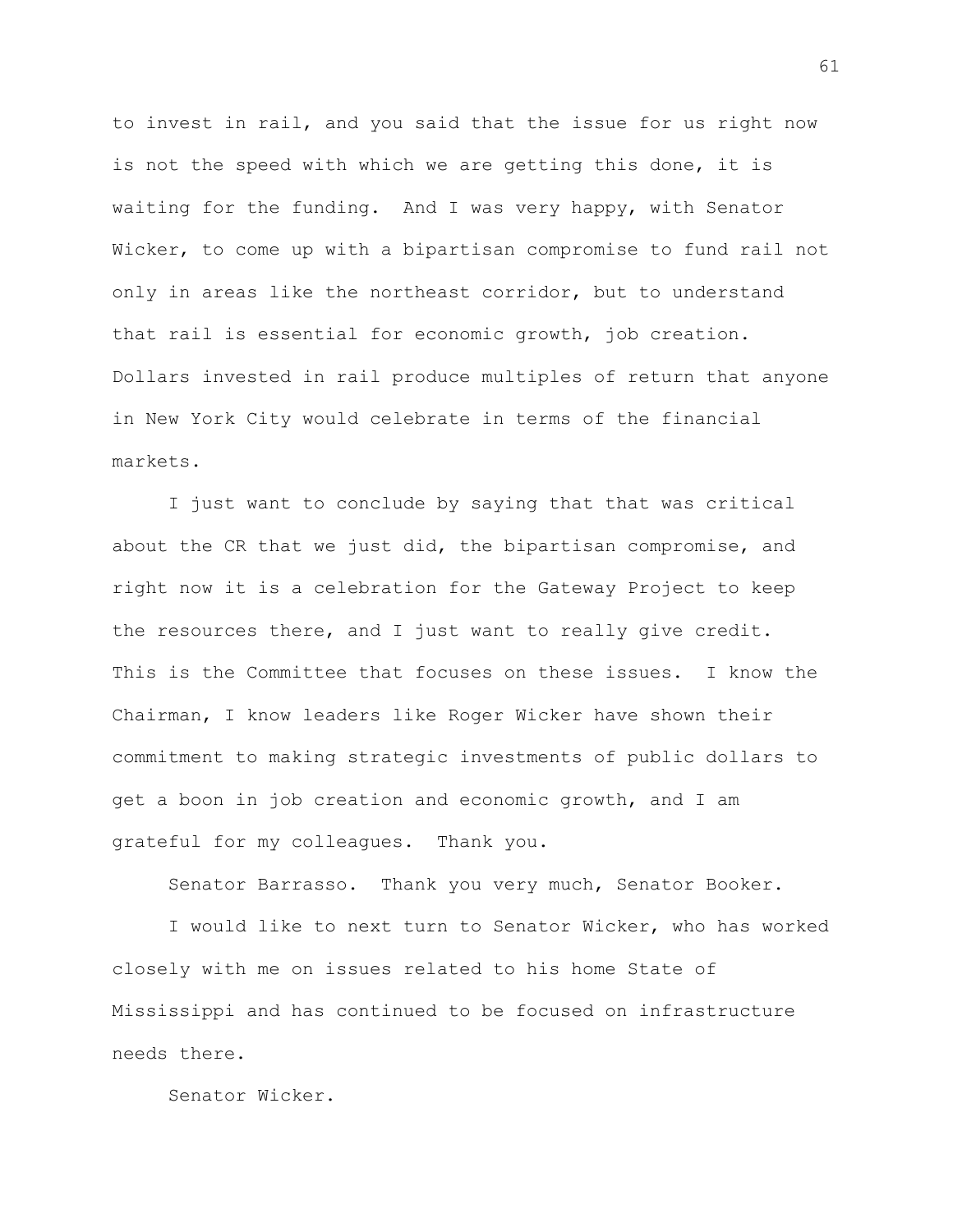Senator Wicker. Well, thank you very much. This is a typical morning where I rush from a vote, after having attended two hearings, two very important hearings on national defense and connectivity. So it is regrettable that I had to miss the testimony. But I certainly want to be here, Mr. Chairman.

And to my friend, Senator Booker, as a statement, first of all, about the importance of infrastructure and say that it seems to me that this might be one of the big areas that we would go ahead and address quickly on a bipartisan basis, because there is bipartisan support for infrastructure. Of course, we are here today talking about transportation infrastructure.

I have a couple of questions regarding challenges and roadblocks for the entire panel, and also a question about rural States like mine versus urban States like New Jersey, perhaps.

There are certainly regulatory hurdles. Can any of you talk, though, about the legal hurdles? And is there something to be said for legislation attached to any infrastructure bill about a certain timeframe in which the courts hear legitimate concerns, but it is not dragged out forever and ever?

Let me ask about that, if anybody would like to touch on that, and then I might have a moment or two to ask about the differences in getting to urban areas, where there is a lot of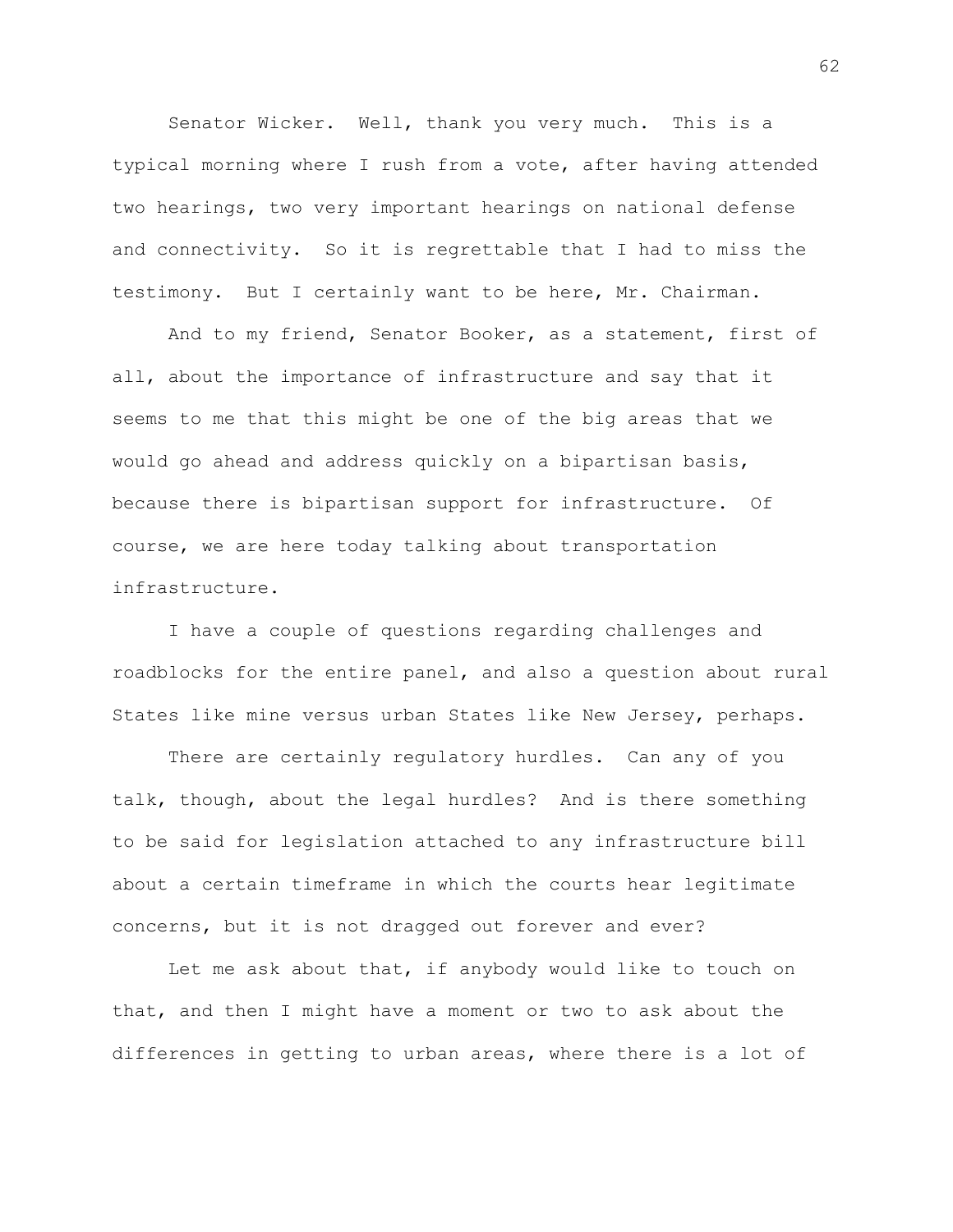toll roads, and rural areas like Mississippi where there are none.

So, Mr. Panos, were you prepared to talk about the legal challenges?

Mr. Panos. Senator, on the timing not so much, but I can talk a little bit about we were speaking earlier about the delegation to States of NEPA authority, and that some States have taken that on. Not a lot of smaller States have, and one of the reasons is a legal issue. The liability associated with taking on those responsibilities is significant for a small State, and it is a consideration for us, in addition to the capacity that we have to exercise sort of NEPA authority.

Also, we deal mostly with projects that are CEs or CATEX projects, categorically excluded projects. So we don't really have a need to do that. And, frankly, even if we had the opportunity to take on that authority, we may not do that.

So that is the only legal side.

The second part of your question, I apologize, Senator.

Senator Wicker. Well, let's let others discuss the lawsuit impediments, and then I might get back to the other about the small States versus large States.

Mr. Panos. Thank you, Senator.

Ms. Pilconis. Sure. Thank you. So there are timelines within current law, setting a statute of limitations. There are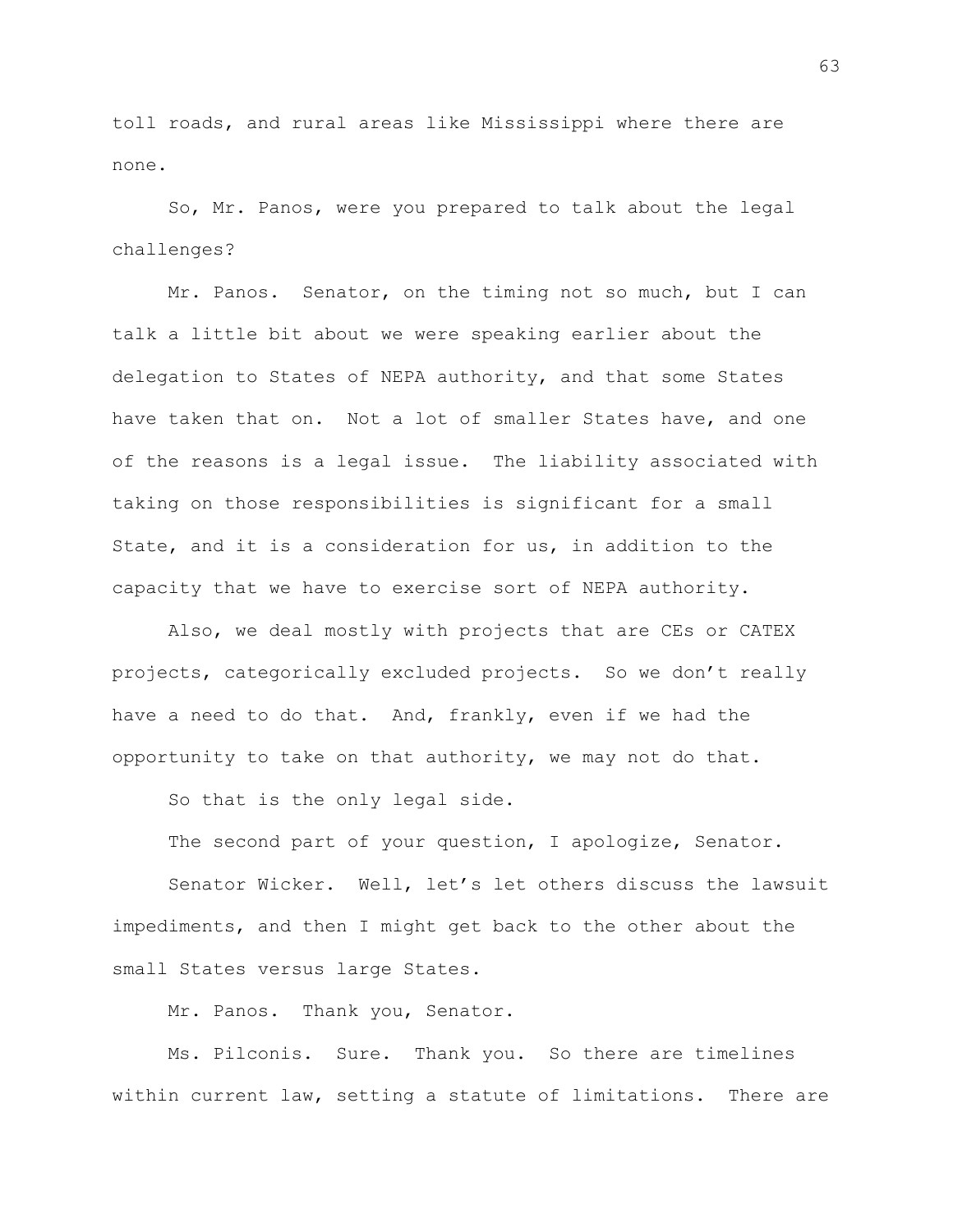different timelines in both MAP-21 and FAST-41, so there might be some merit in synchronizing the timelines. One is 150 days; one is 180 days.

Also, in FAST-41 there is a sort of get-in or get-out provision, so if you need to have been involved in commenting during the NEPA process and have commented on the issue in sufficient detail to have grounds, then, to bring a lawsuit, I think that Congress should consider making that an across-theboard requirement.

In addition, you might want to further consider and clarify the requirements for legal standing in general. AGC members have brought up the idea and suggested requiring that bonds be posted by plaintiffs seeking to block activities.

And with regard to environmental statutes, so not the procedural requirements, but actually the 20 environmental statutes that have citizen suit provisions, so those statutes obviously have resulted in hundreds and hundreds of environmental regulations that are very, very complex and difficult to understand, and have a lot of grey areas. So we would suggest that the enforcement of those very complex Federal environmental rules be enforced only by trained staff of government agencies.

Senator Wicker. Okay. Well, Mr. Chairman, if I might, since I touched on the other, and since Mr. Panos mentioned it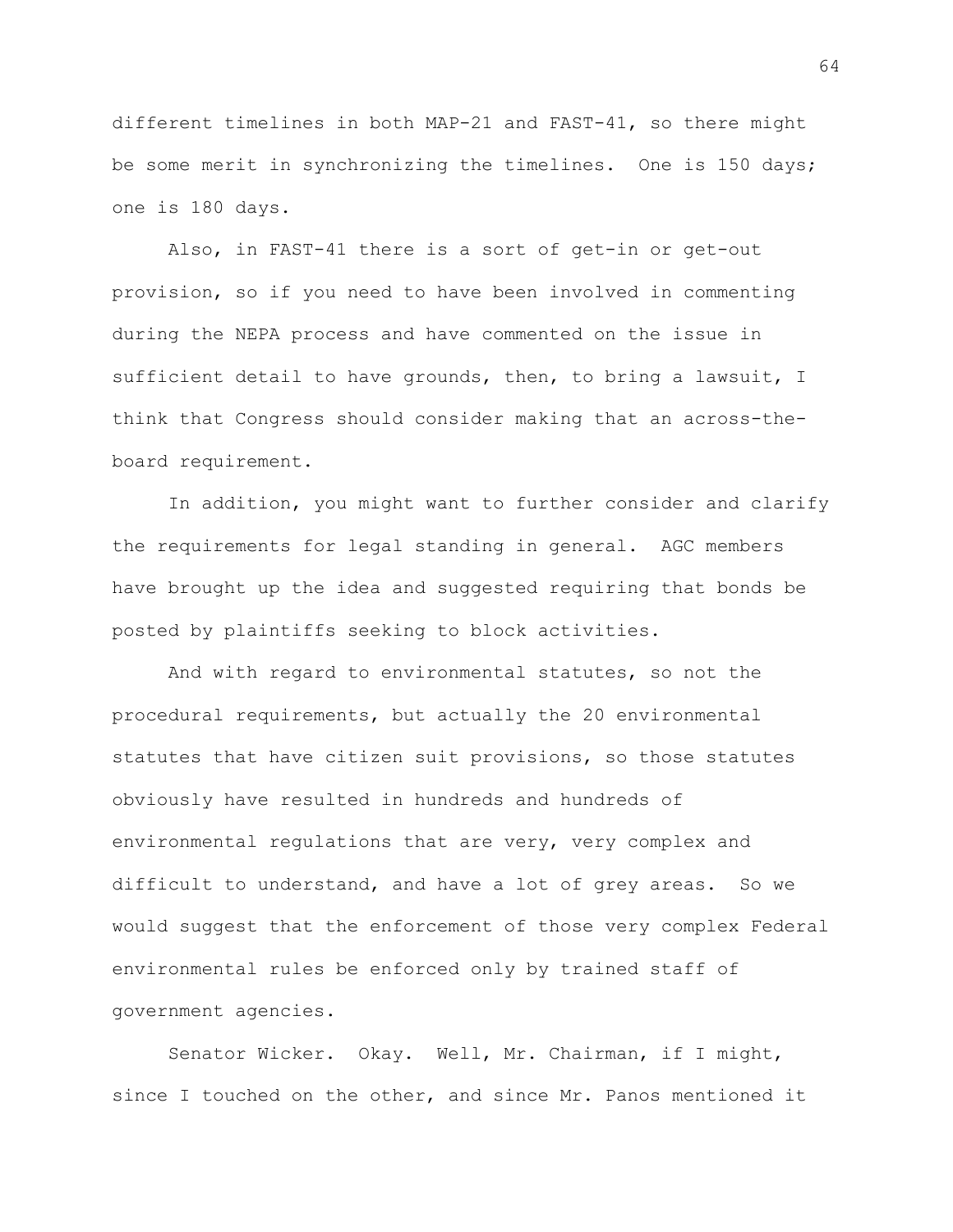in his written testimony, what I want you to do, if you don't mind, sir, is elaborate on the concern that you expressed on page 8 about public-private partnerships and approaches that work in the more densely populated States and might not work in States like Wyoming and Mississippi.

Mr. Panos. Senator, in my written testimony as well as previous testimony in front of this Committee, I talked a little bit about the application of private-public partnerships in rural States. First I would say that it depends, I think, a lot on how you define public-private partnerships. There is a lot of variation in people's perceptions about what is and what is not a public-private partnership.

In our case, I think public-private partnerships in rural States are not the solution. We don't have toll roads, as in your State. It is unlikely that we will have the kind of equity and the kind of economic value that would be attractive to a public-private partnership in some of the definitions that I have heard.

Now, we do have an opportunity to do what we will call creative contracting, and bring in private partners to help us with warranties and other kinds of things associated with projects, but certainly public-private partnerships where there is an upfront investment of capital just simply doesn't have the kind of return in rural States that it does in urban State.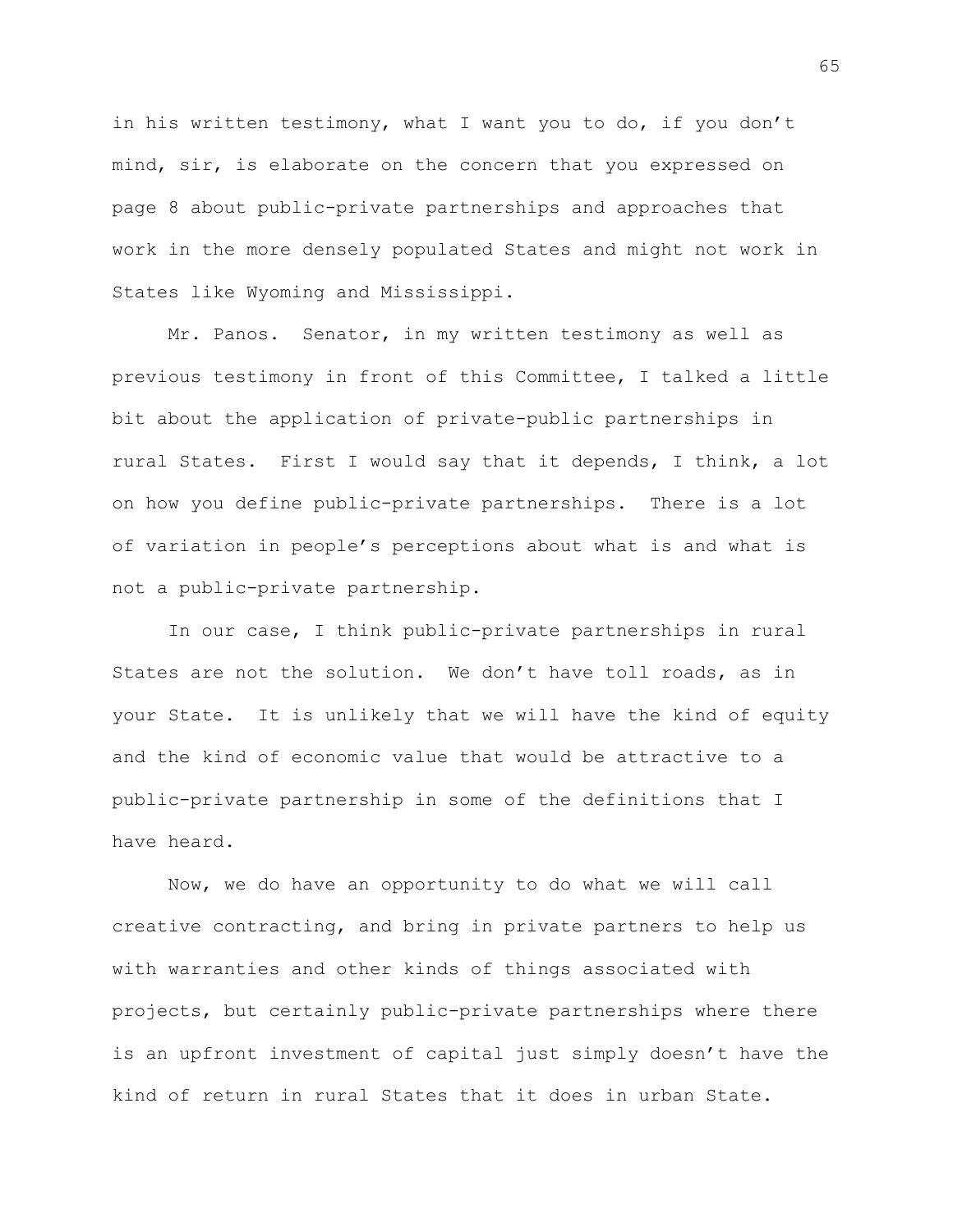Senator Wicker. Thank you very much.

And thank you for your indulgence, Mr. Chairman.

Senator Barrasso. Well, thank you very much, Senator Wicker.

And by the early bird rule, Senator Fischer is next. Senator Fischer, thanks.

Senator Fischer. Thank you, Mr. Chairman.

And thank you to our witnesses today.

Director Panos, thank you for being here again. In your written testimony you advocate for waiver authority for the Federal Highway Administration to be able to provide relief for rigid rules when unforeseen circumstances arise that can severely delay our projects. Could you elaborate on the value of these waivers and how they might facilitate greater innovation and compliance?

Mr. Panos. Senator, anything that can offer us a partnership which will perform better is a good thing. And there are times when waivers can be effective and not impact environmental compliance or environmental needs or public interests. So when those conditions occur, it would be optimal for us to have a waiver system that is regularly exercised that allows for projects to move forward, and focused on regulatory requirements, specifically focused on regulatory requirements. It would be very helpful.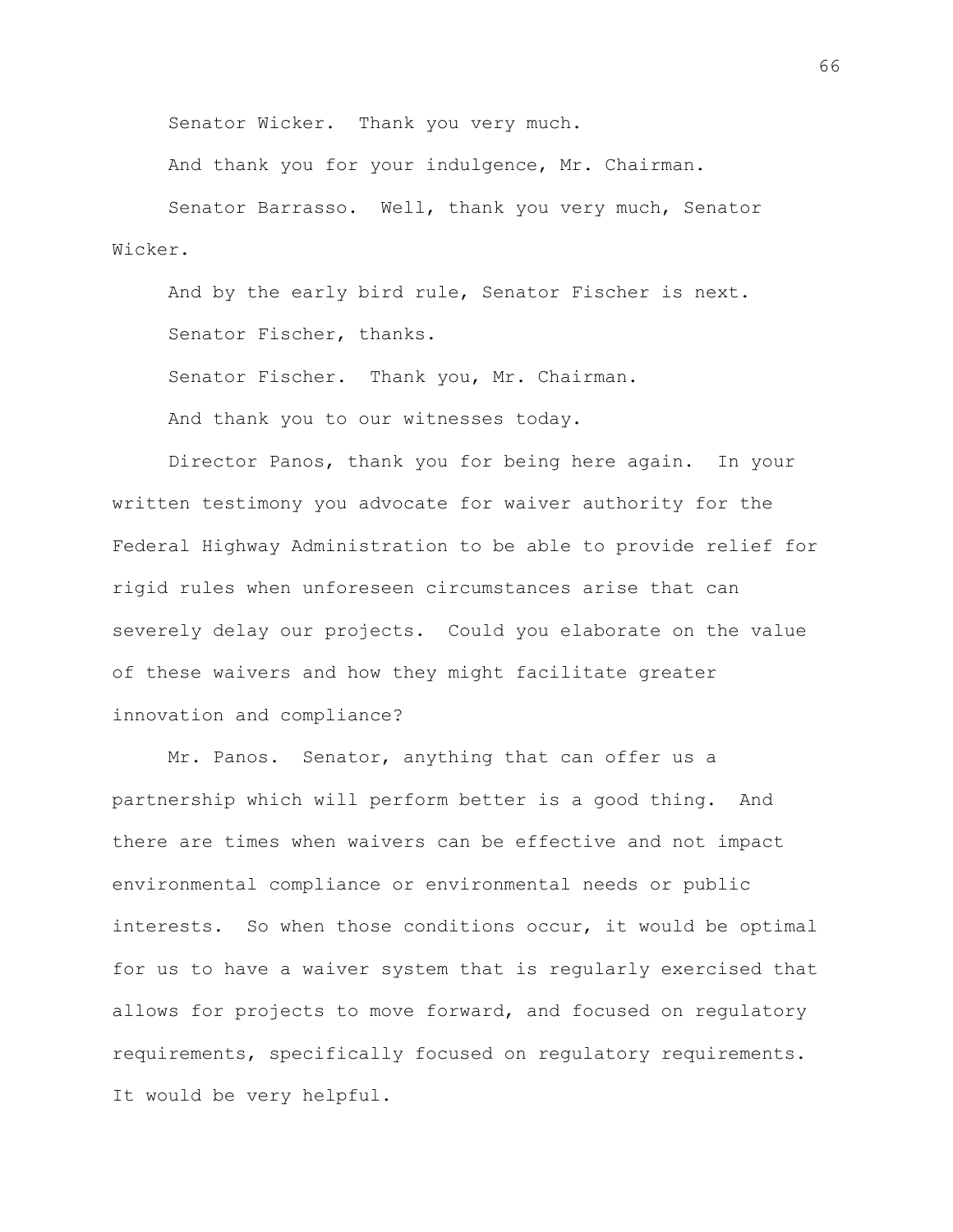Senator Fischer. Okay. Thank you.

Ms. Pilconis, in your written testimony you go into really quite extensive detail regarding NEPA process and the cumbersome permitting process, the requirements for our infrastructure projects. Certainly, each of us here wants to protect the environment and protect our precious natural resources. But, from my perspective, we now have a process in place that is not only expensive, I think it is inefficient.

Last week our Nebraska governor signed a bill into law that would allow the Nebraska Department of Roads to assume authority over the NEPA process, and we currently have several States that have that same process implemented, like Ohio and California, Florida and Utah.

From your perspective, has this been a successful endeavor, and would you recommend that more States assume that NEPA permitting process?

Ms. Pilconis. Thank you for the question. That actually is not something that we have explored in our recommendations, the State assumption of the NEPA process. What we have really been most focused on is the concurrent review and issuance of the permit during the NEPA process, so that you don't have the permitting come after the NEPA process is complete. We are not focused on excluding anything but, rather, avoiding duplication,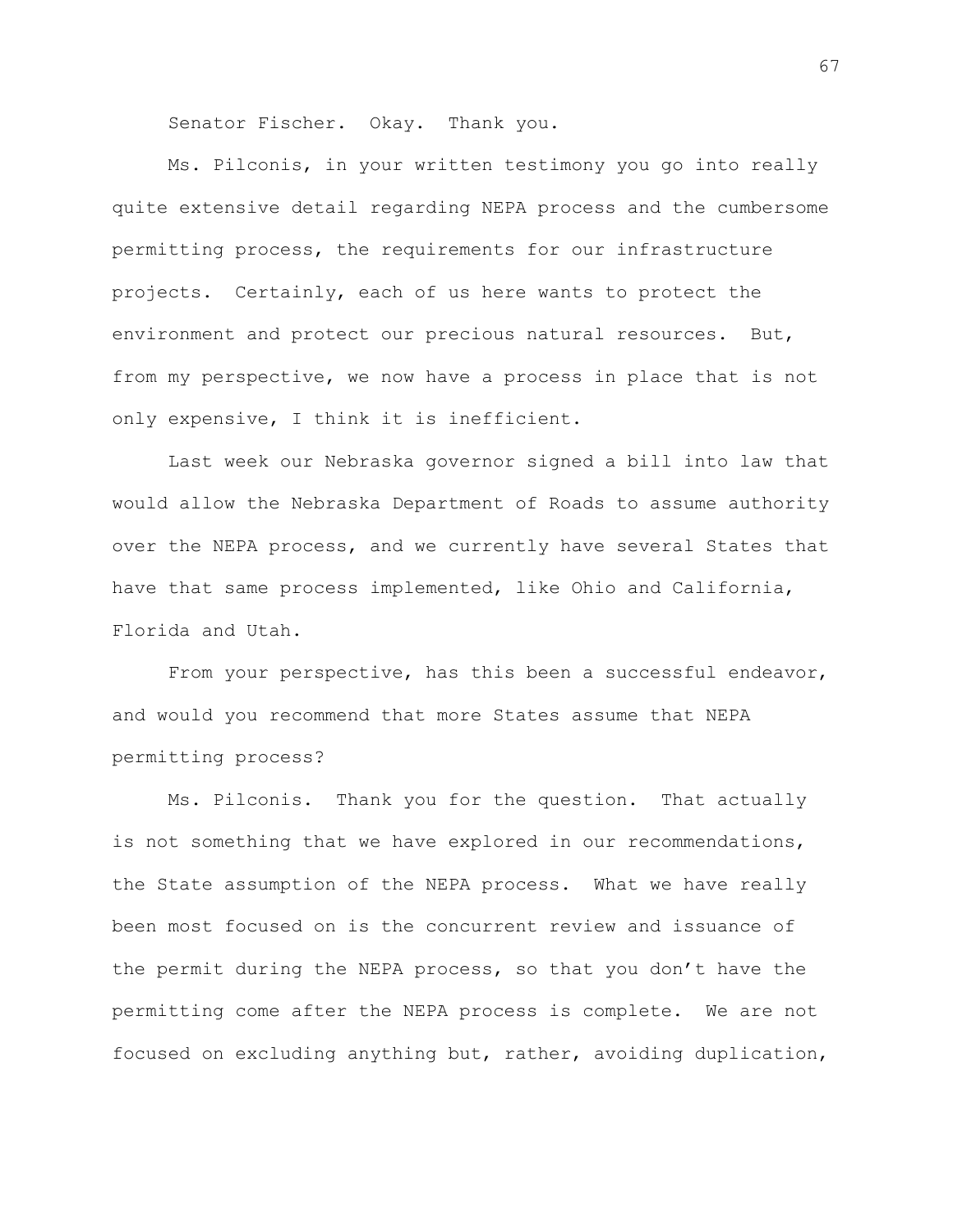so that you are not trying to complete the same consultations and reviews a second time.

Senator Fischer. Now, have you found, though, when that permitting process works together, I would assume that it works more smoothly. But do you still have a lot of back and forth? I see that. I see that, that the Federal Government comes in and requires more, and then the State has to answer. Does that help eliminate that at all? Time is money when you look at infrastructure projects.

Ms. Pilconis. So a good way to explain it, and something that I think the chart that we have prepared illustrates, is how much duplication that you have throughout the system. So within the NEPA process, it is kind of --

Senator Fischer. The famous chart.

Ms. Pilconis. Yes, the famous chart that is at the very top. So if you have any project where you are on Federal land or you have Federal funding or you need a Federal permit, you are going to be going through the NEPA process; you are going to be bringing in all of the other environmental statutes where they are having some kind of impact on the project. And all the agencies that are related to jurisdiction over those programs are all coming to the table.

So let's say you have a project where you are evaluating endangered species, historic properties, Coastal Zone Management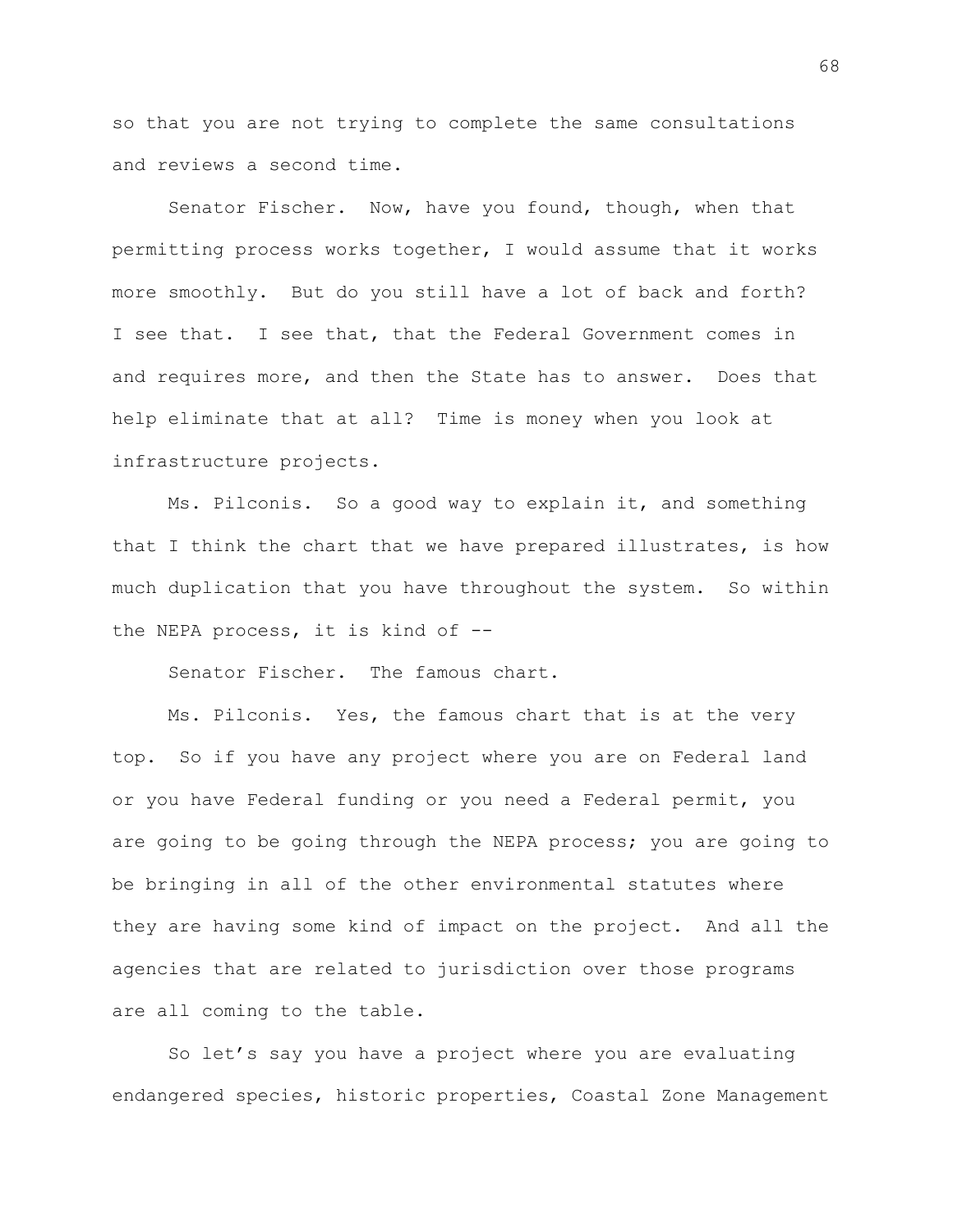Act issues. Now, those same issues, endangered species consultation, coastal zone management issues, historic properties, they are triggered again with every single Federal permit. So if you were to follow the color tracks down, if you need a 404 permit for your project and you are doing that separately, after NEPA, you again are doing endangered species consultation and those other steps. If you need a NIPT stormwater permit, again.

So the amount of time that it takes to get all those parties together and to reengage in those conversations, if you were benefitting from the streamlining provisions that we have in place, having early outreach, meetings and involvement, everybody at the table during NEPA, let's get it done, use the work product from the NEPA process and not be repeating efforts.

Senator Fischer. Well, hopefully we can achieve that and cut back on some of this duplication, because we do have limited resources when it comes to these projects and, as I said, time is money when it comes to infrastructure. And if we are going to invest in the future, we have to be able to stretch taxpayer dollars and make them really count. So thank you very much.

Senator Barrasso. Thank you, Senator Fischer.

Senator Capito.

Senator Capito. Thank you.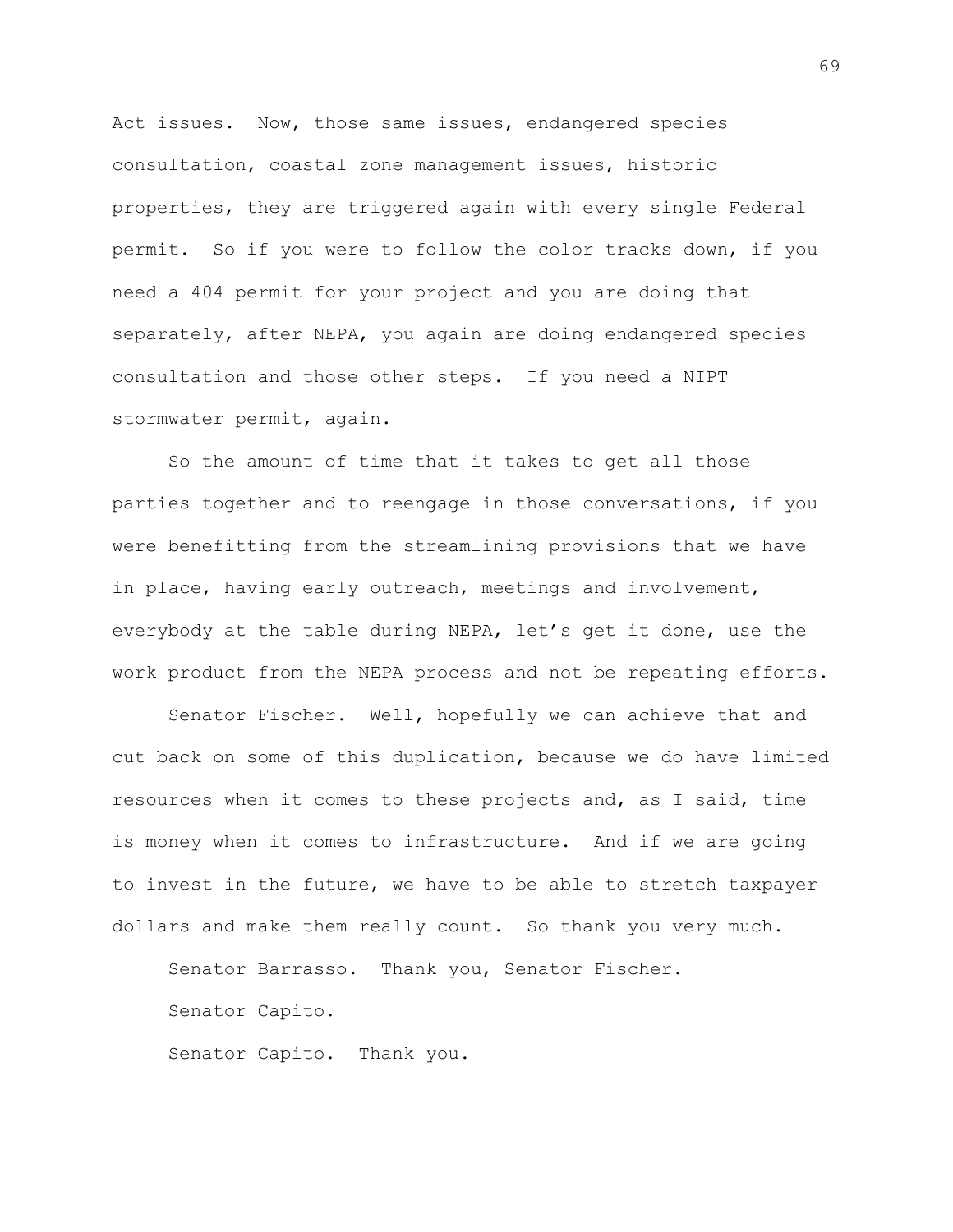I want to thank all of you and extend apologies for not being here for the beginning. We are all running between our various committees and we were over on Commerce, too.

We have spent a lot of time and I am going to jump into the public-private partnership discussion. The consensus seems to be that P3 is ideal for projects, but, as we have talked about, for rural America not quite so easy.

I would like to talk about, shortly, an example of something that is most unusual, and I wanted to see if anybody had run into this kind of a case.

Last week I participated in a stakeholder meeting with Congressman Evan Jenkins from West Virginia to discuss a project called the King Coal Highway. To make a long story short, a coal company is seeking to operate on a stretch of land that would become part of the highway. The State and local governments are working with the private sector to have, with the relevant 404 permitting, terms requiring it as the land is returned, which they are required to return the land after mining activity, that it would become flattened and it would become pavement-ready, which, in a State like ours, is pretty difficult sometimes for the State Department of Transportation to lay down a stretch of highway.

This would all of the stakeholders to coordinate -- this has been going on for years, years, and it has been stonewalled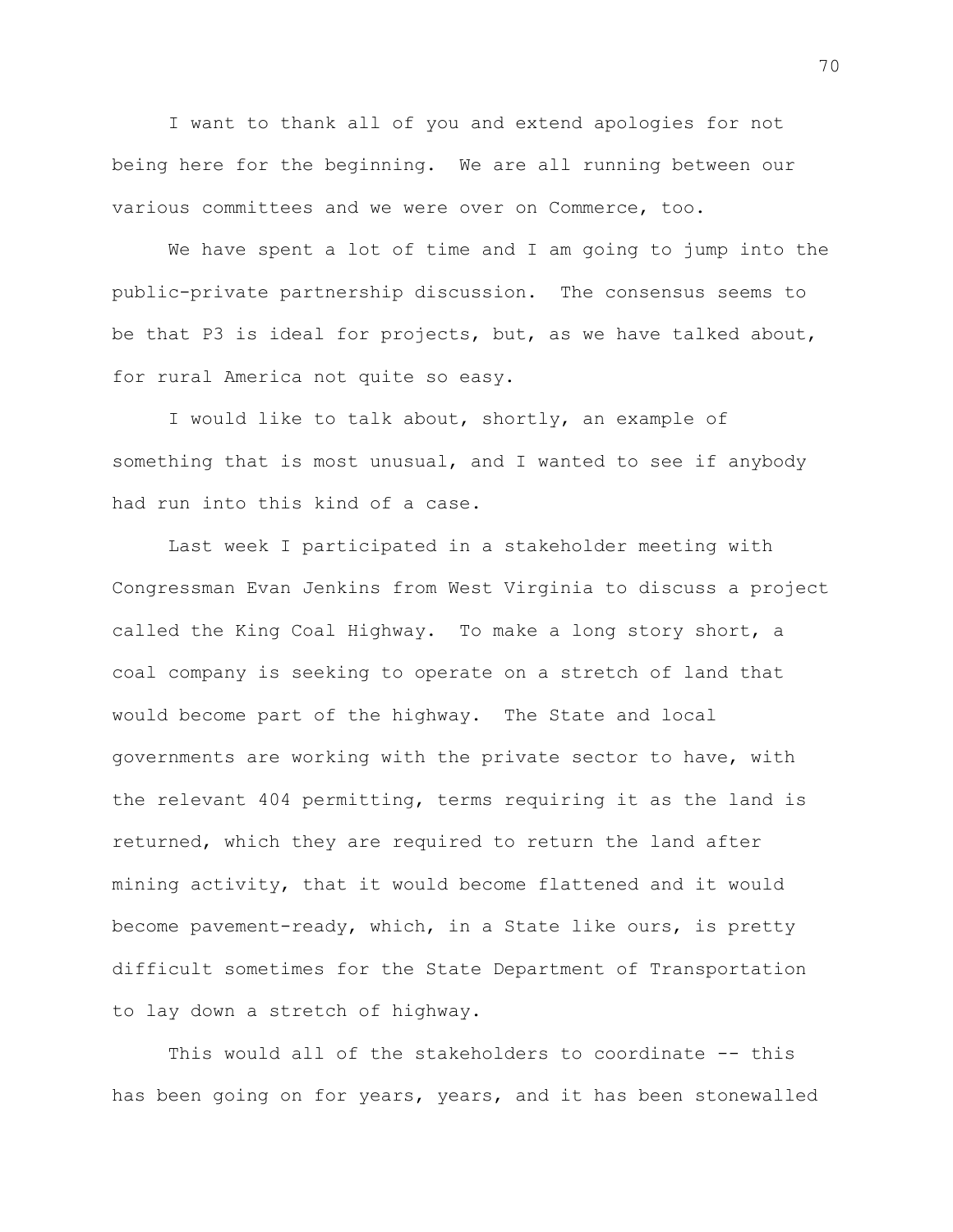and we are back at it again. But it would cut construction costs for the State to the tune of about \$110 million.

So I am curious to know, Mr. Panos, have you run into any kind of unusual P3 projects that are sort of nonconventional like this in your State?

Mr. Panos. Senator, I can actually give you two examples that are, as you have described, nonconventional P3 projects. One is exactly or very much like what you just talked about, the replacement of a road by a coal mine associated with their work. They needed to get to an area where there was a State highway, and we simply negotiated with them over a period of time to replace that State highway with another State highway, frankly, an upgraded one, and they did that. And then we turned over --

Senator Capito. Was that just a State-to-State transaction? Were there Federal --

Mr. Panos. It was a Federal-State-county-city interaction. Senator Capito. Okay.

Mr. Panos. But it was recent, in the last year. We have, like your State and like your example, have done it very frequently.

Another example of a nontraditional, I guess you would say, and it is not really a P3, it is more of, again, this idea of creative contracting.

Senator Capito. Right.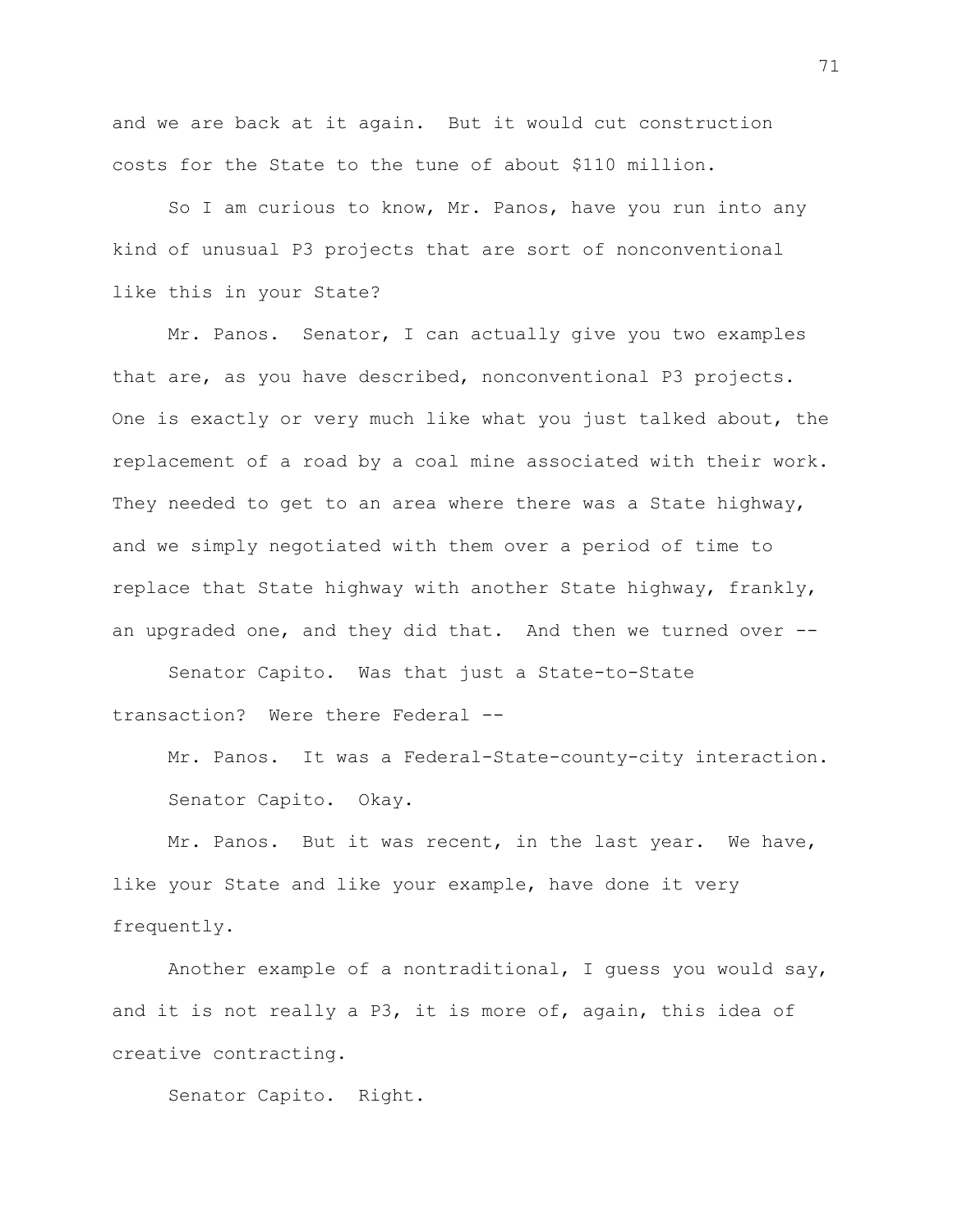Mr. Panos. We have one of the largest snow fence inventories in the United States, I think the largest snow fence inventory in the United States. A private sector company actually, once we model where the snow fences need to be, they install, maintain those snow fences at no cost to us. The return to them is that they use the wood in the furniture-making market and in the flooring market and things like that; it is aged barn wood, as you can imagine. So that is a creative contracting, but not a P3. This isn't something that they put the upfront capital into; we do, did, and now they are just replacing it as we go forward. So it is a little untraditional, but can be looked at that.

And those are two examples, Senator.

Senator Capito. Very interesting. The first one sounds like it has a lot of similarities for what we have been trying to accomplish in a very expensive place to build a road. It would be a great way to open that up for economic development.

I was just in Commerce Committee and we were talking about deployment of broadband. And according to the 2016 FCC Broadband Progress Report, my State is the 48th best connected. I am wondering how does that sound? It sounds good, but it is not good. And Wyoming is number 44, because of lack of population density, large area of difficult terrain, all the different areas.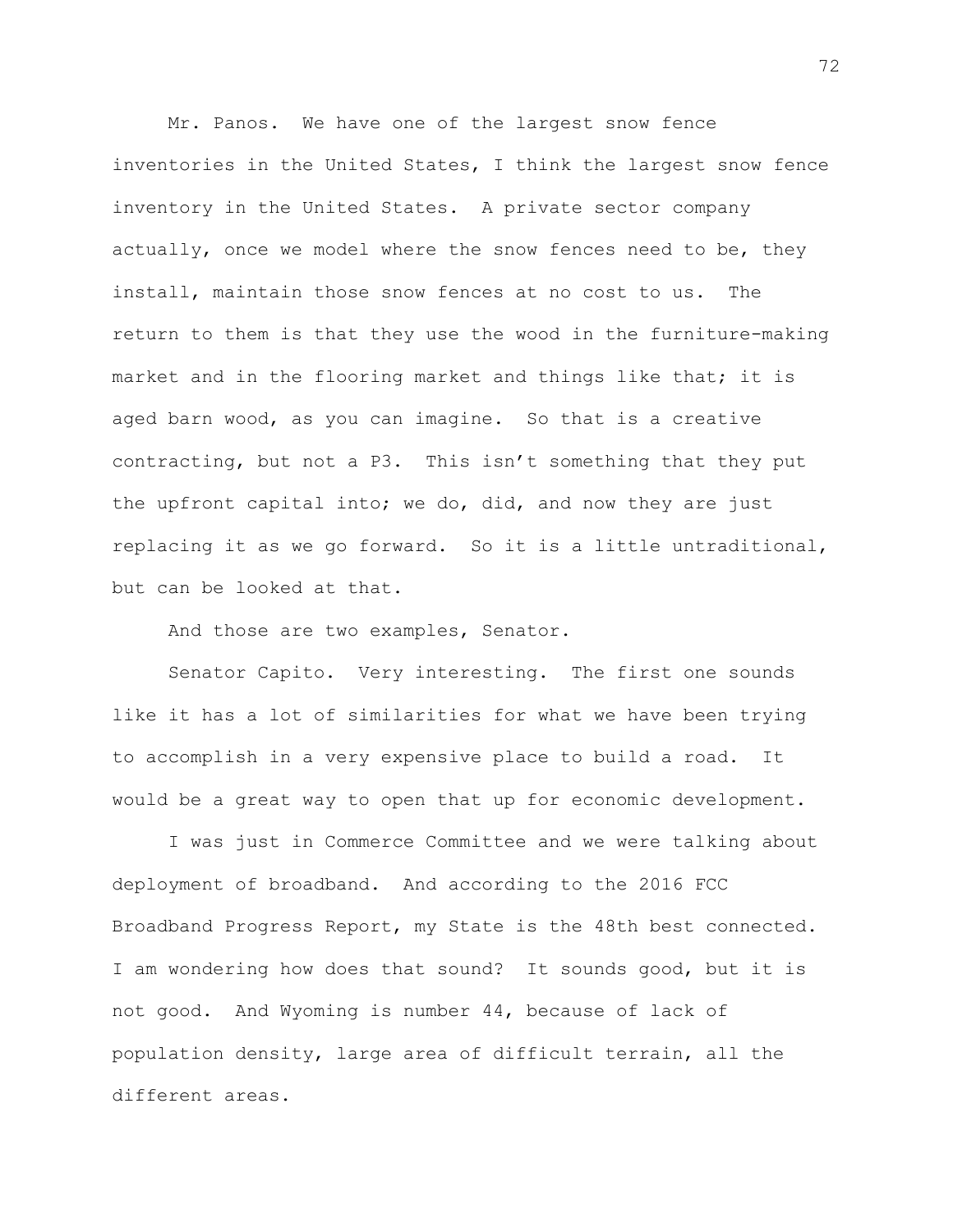Senator Hatch has introduced a bill called Highway Rightsof-Way Permitting Efficiency Act, which is cosponsored by me, Senator Ernst is on the bill, Senator Fischer, that will allow the secretaries of Interior and Agriculture to enter into Memoranda of Understanding with the States to allow them to approve broadband deployment through Federal lands and to make the ease of laying that cable through our States. So it is almost a dig once kind of proposition, but it would really help, I think, so that we wouldn't have to have redundant permitting approvals.

I am wondering, obviously Wyoming has great need in the broadband deployment area. How does that sound to you?

Mr. Panos. Senator, it sounds excellent, and it is something that we are already deploying with some of our State rights-of-way and broadband to connect our schools, our public schools and our rural communities. So I don't know if we are ahead, but we are certainly on our way towards that goal.

Senator Capito. Thank you.

Ms. Pilconis, do you know of telecommunication infrastructures that are already being used in existing rightsof-way, this concept?

Ms. Pilconis. No, I am sorry, I am not familiar with that. Senator Capito. Okay.

All right. Well, I think my time is up.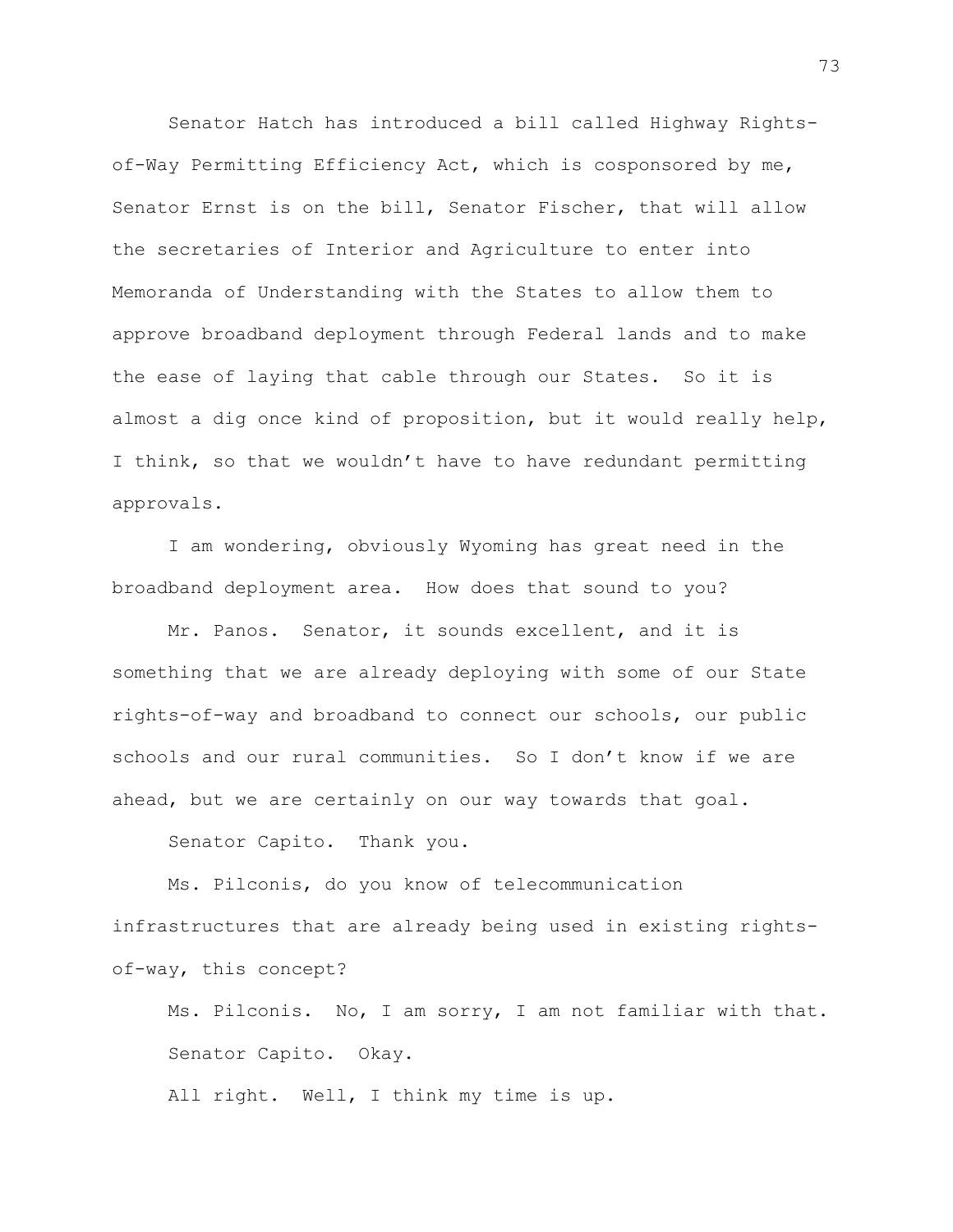Thank you, Mr. Chair.

Senator Barrasso. Thank you, Senator Capito.

Senator Ernst.

Senator Ernst. Thank you, Mr. Chair.

Ms. Pilconis, Iowa DOT works closely with the U.S. Army Corps in obtaining 404 and 408 permits, and I have been told by the folks at IDOT, or Iowa DOT, that the Section 408 permit is required prior to the issuance of a Section 404 permit, and that a streamlining effort to make the 404 and 408 permits simultaneously would be very helpful.

Can either of you comment on this, or can any of you comment on this? And, relatedly, can you also explain why AGC is so focused on the 404 permitting process just in general?

Ms. Pilconis. Sure. Thank you. The 408 approval process is currently something now that is required by law that that does come before the 404 permitting process, and that is something that our members have identified as a step that is drawing out the length of time it takes to get approval on a 404 permit. So, in fact, that is kind of an extra step in the process. It is something that we have identified in our chart that I continue to refer to.

So, within the 404 permit process we are so focused on that and the concept of merging that with the NEPA process because - and I have mentioned this already -- that is a permit that is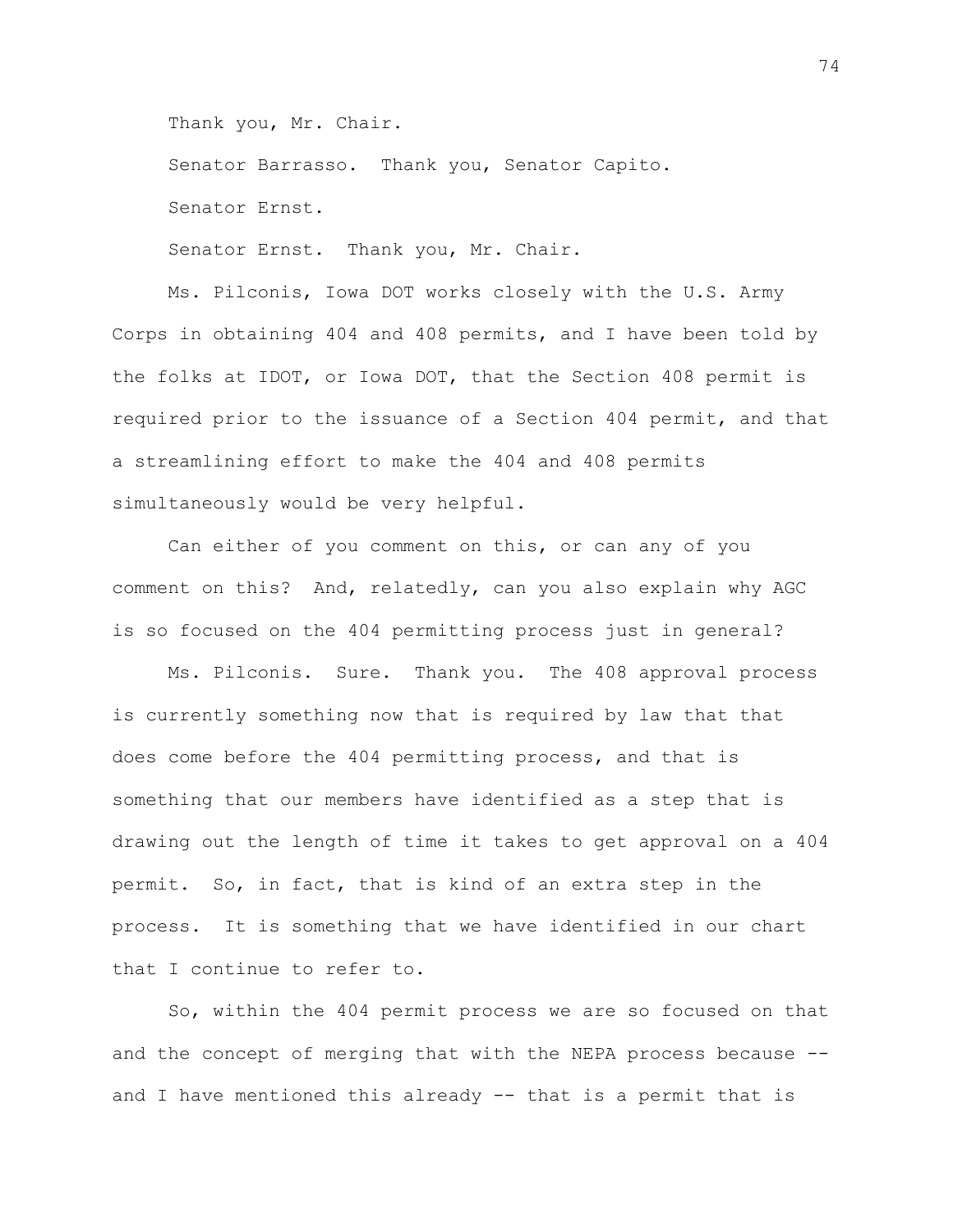one that is the longest to obtain when you are obtaining an individual permit. Data showed that it is, on average, 788 days. It is the most costly, \$270,000 per project. So if you are doing that after the EIS, you are talking about a large amount of money and a very long time.

You have the most disagreements, or as I identified in my written statement, we call them chokepoints in the process, and that is likely because of the many related consults, approvals, and certifications that go into 404 permitting. So, as you said, at the onset it is do I need a 408 approval.

But, in addition, because it is a Federal permit, it is also triggering Endangered Species Act consultation, 401 water quality certification with the State, historic properties, Coastal Zone Management Act issues.

Those same things, though, and I want to point this out, are also triggered with the 408 approval. So if you have a Federal approval or permit, there are certain things that are triggered. So that is the duplication that AGC is trying to stress. You have those same agency consultations happening at NEPA; you will have them happening with the 408, and you will have them happening with 404. Therein is the extreme duplication.

Senator Ernst. I appreciate that. And what we would like to see, of course, is a much more efficient process going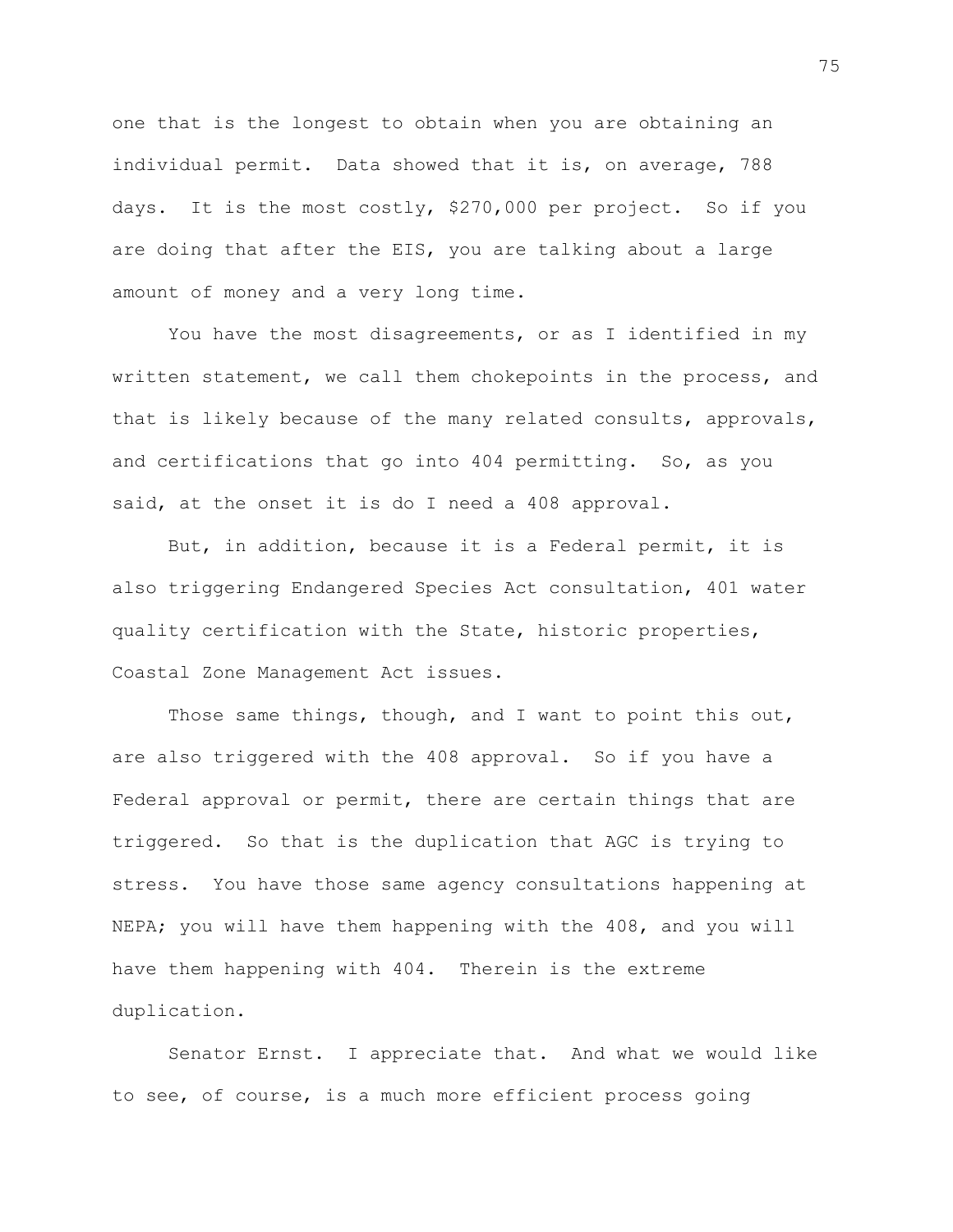through that and hopefully, then, less costly, as well, to do those projects.

Mr. Panos, Iowa is a pay-as-you-go State, pay-as-you-go funding State for major transportation investments. As you are aware, there is a fiscal constraint requirement for planning that requires indication that there is enough revenue available to construct a project in statewide metropolitan transportation improvement programs. This requirement causes Iowa significant challenges in timely development of major projects such as Mississippi River crossings and projects that would be on the shelf, ready for funding on short notice.

It is my understanding that when you are at the beginning stages of the project planning and you are a pay-as-you-go State just like Iowa, this adds additional hurdles to project development. It is kind of that chicken and egg situation, you know, which came first.

Has there been any discussion of providing reasonable flexibility with this requirement or decoupling this from NEPA approval to allow construction-ready projects to proceed through environmental reviews and continue to progress as funds become available for pay-as-you-go States like Iowa?

Mr. Panos. Senator, as in my written testimony, in fact, it is one of the suggestions that we make for improvement to the process as we move forward, and it is something that the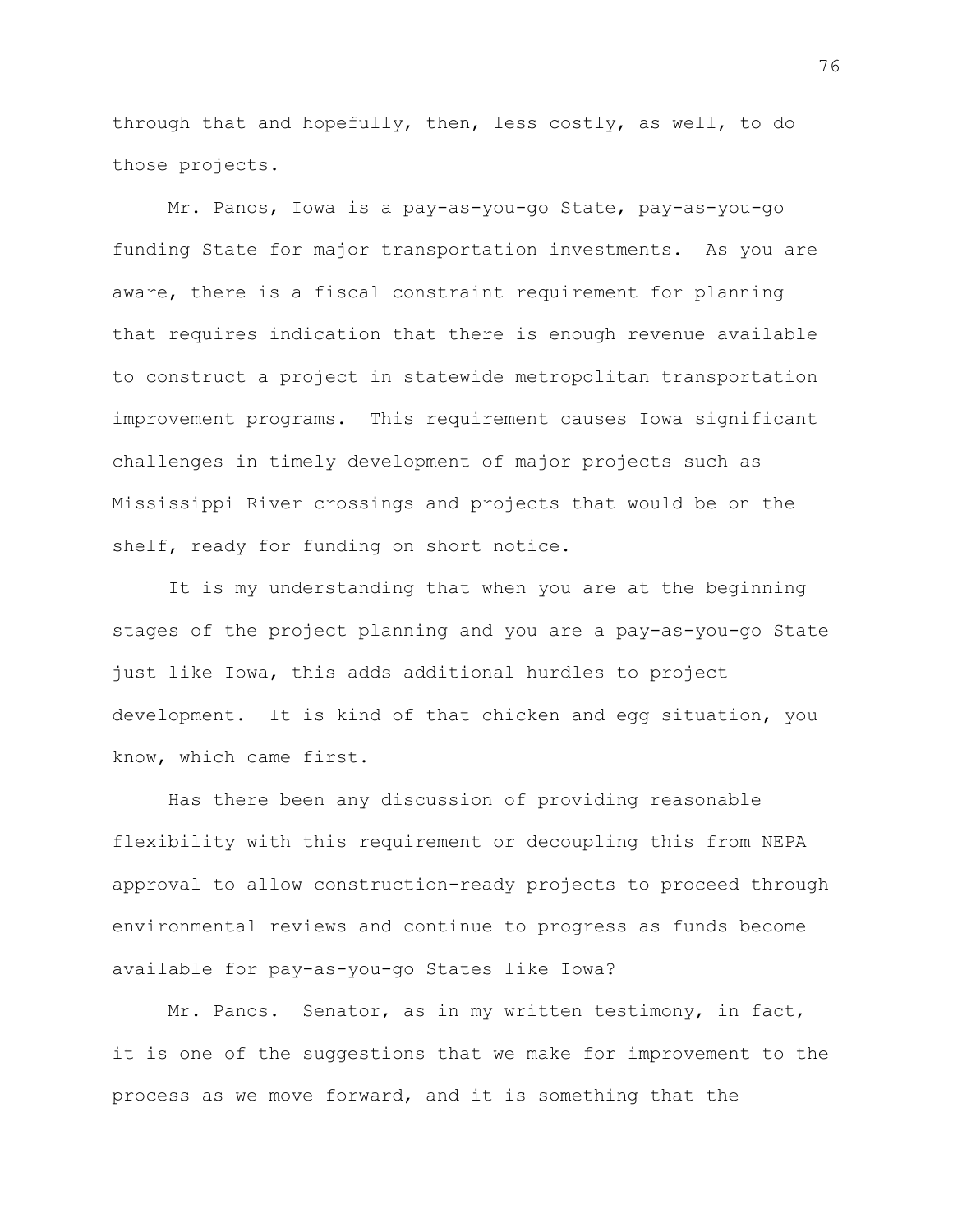Congress could consider, should consider as we move forward, is the idea of pay-as-you-go and the decoupling of it. Not completely, but there can be some flexibilities in that process.

Senator Ernst. Very good. I think we would all appreciate a little more flexibility and efficiency.

Thank you, Mr. Chair. I will yield back my time. Senator Barrasso. Thank you, Senator Ernst. Senator Carper. Thanks, Mr. Chair.

Mr. Panos, I looked back through your testimony and I read just a short paragraph. I will say it again. "To some extent, the increase in the percentage of highway projects receiving CATEX treatment"  $-$  I had to look that up, what is it, categorically excluded? -- categorically excluded treatment "results from the increasing emphasis given to preservation type projects within State DOJ budgets. That has been the case in Wyoming where, in recent years, nearly all projects have been categorically excluded under NEPA." Is that true?

Mr. Panos. That is true, Senator.

Senator Carper. And it says nearly all. I think in my testimony I said as many as 90 percent are categorically excluded from NEPA. Is it like closer to 100 percent?

Mr. Panos. I don't know the exact percentage, but it is significant, and it primarily the way we go because we are preserving our highways and not expanding them.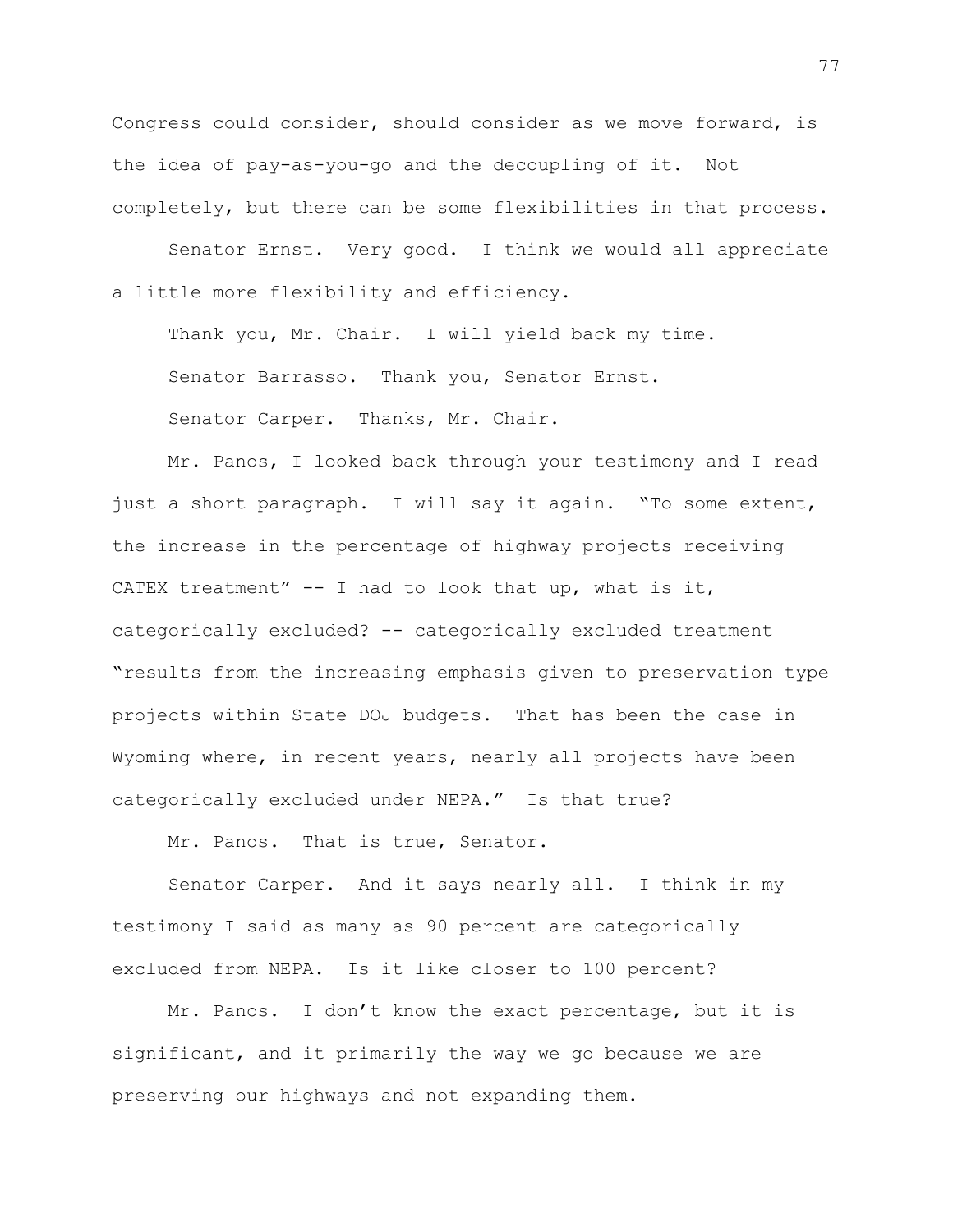Senator Carper. Okay. I am going to ask you a question for the record just to see if we can nail that down more accurately, okay? Thank you.

Let me come back to funding. We have a project in Southern Delaware. We have three counties in the county seat of Sussex County, which is in the south. Third largest county in America. The county seat is Georgetown. They have an airport just outside of Georgetown called Delaware Coastal Airport. They just renamed it Delaware Coastal. And they were trying to extend the runway length to 6,000 feet so that we can bring in bigger airplanes to undergo significant work that goes on at a company there called Aloft. And we are having a hard time getting this done expeditiously.

The county has finally actually come in. We have already extended the runway once another 500 feet. The county has said we will pay for that just to get it moving, so we said that is good. Now we have to move a road and kind of align one road with another road, better intersection. And I met with our secretary of transportation, gosh, a month ago, a terrific woman, Jennifer Cohen, and I said how are we doing on our project and when is it going to be done? I think she said in four years. I said, you have to be kidding. You have to be kidding. It has taken like a number of years already because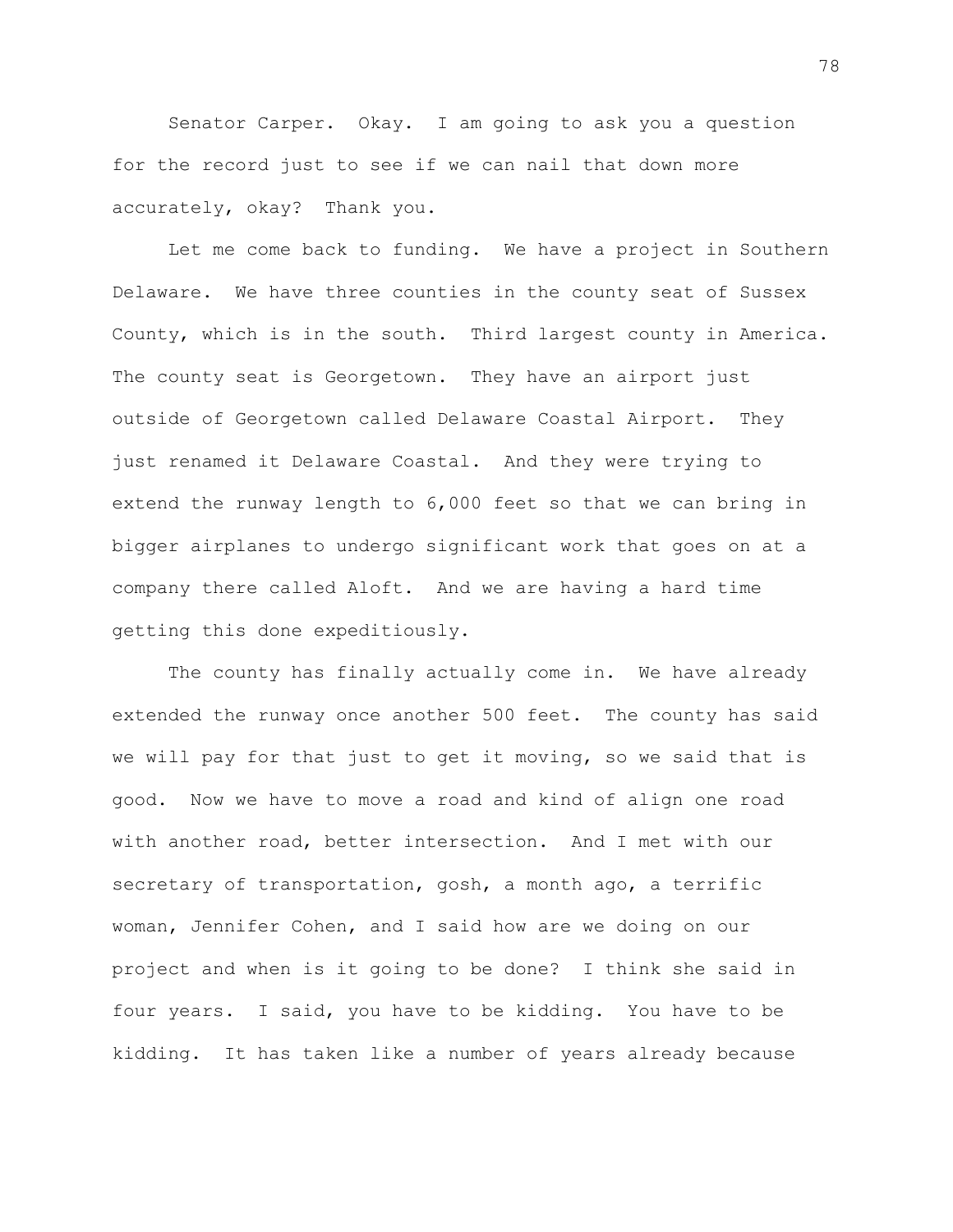they didn't have any money, or enough money to pay for it along with other projects.

We have another big project up in Wilmington. I-95 comes right by Wilmington. Northeast corridor comes right through Wilmington. Eleventh busiest train station in the Country. We have a wonderful riverfront there on the Christina River called the Riverfront, and we are trying to find a way to get ingress and egress out of the Riverfront; it is not very good coming off 95.

On the other side, to the east, we have State Route 13, which is a major north-south road, and we have gotten money to do an ingress-egress off Route 13 into the Riverfront, and it has taken 10 years, and a big part of the problem is money. Money.

If you were giving us some advice as to how to raise some money for roads, highways, bridges projects as we look forward to filling -- it is not the cupboard is bare, but there is a lot more demand, as you know, then there is money to meet the demand. But just give us a couple of good ideas.

Leah, do you want to go first, please? I think you all have been very supportive with some other ideas in the past, but give us a couple good ideas, please.

Ms. Pilconis. The funding issue is not where my expertise lies, my focus really is on the environmental issues.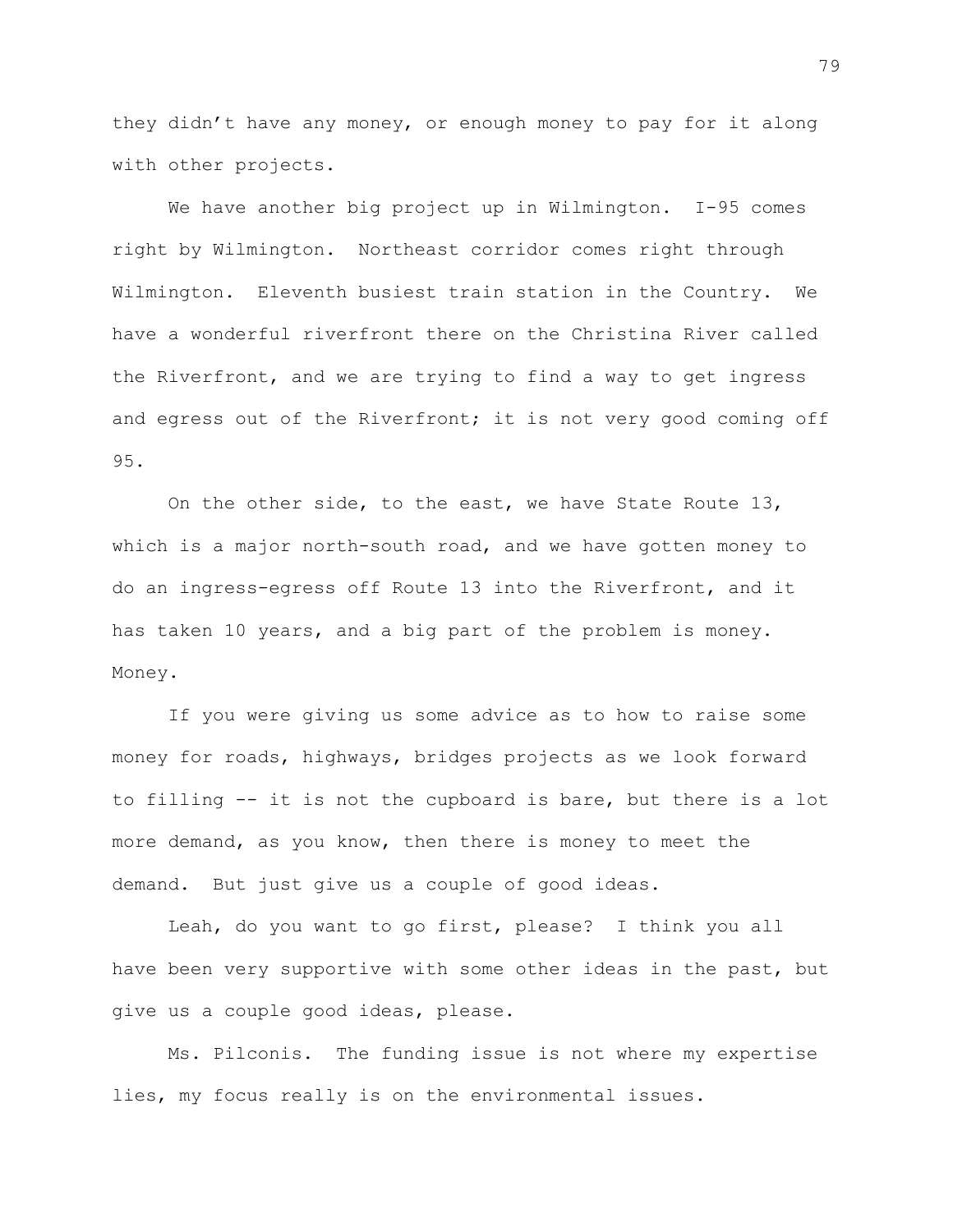Senator Carper. That is fine.

Ms. Pilconis. But AGC definitely does recognize that the primary challenge to being able to build more infrastructure, of course, is the funding. We have noted in our testimony that Congress has not raised the primary source of infrastructure funding, the Federal gas tax, since 1993.

Senator Carper. Since when?

Ms. Pilconis. 1993.

Senator Carper. That would be how many years? Twenty-four years.

[Laughter.]

Senator Carper. That would mean that the gas tax, what is it, 18 cents, is worth about less than a dime.

Ms. Pilconis. Yes, we do that calculation. Senator Carper. -- less than 15 cents. Is that right? Ms. Pilconis. Also terrible at math. Senator Barrasso. The Senator is leading the witness. [Laughter.]

Senator Carper. And you are doing a great job of following.

Ms. Pilconis. In terms of surface transportation, Congress and the Administration must restore solvency to the Highway Trust Fund. So we are pointing those things out in our statement.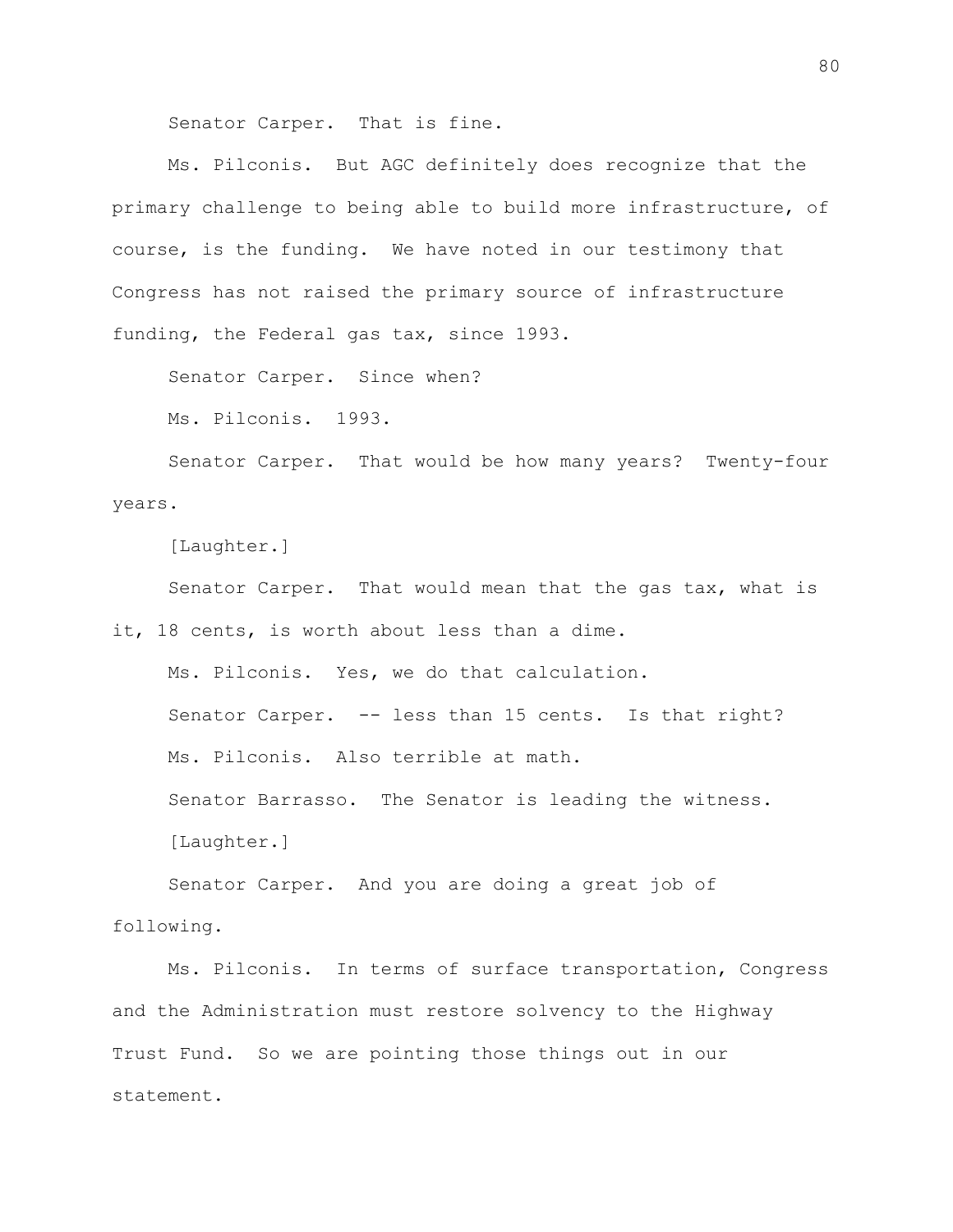Senator Carper. Thank you. For someone who is not the expert on this, AGC did great.

John, same question.

Mr. Porcari. It is an excellent question, Senator. I would first point out that local jurisdictions throughout the United States do self-help measures. Referendum and other measures have been raising revenues for important projects. So the local and State component is typically in place. The Federal Government is a less reliable partner on the funding side than it used to be, and that, in practical terms, impacts on both the kind of projects you described. Typically, the larger the project, the more the uncertainty hurts the project, and that will be, I think, even more prevalent in the future as you look at these large projects.

So as important as the discussion is today about reengineering the process, greater efficiencies, more concurrent process, all of which we support, that only helps if the money is there to actually build the project at the end of it. And in my practical experience with major projects, in particular at the State level, you are not nearly as driven to complete the environmental process and other permitting processes if you don't know the construction money is there at the other end.

Senator Carper. That is a great point. That is a great point.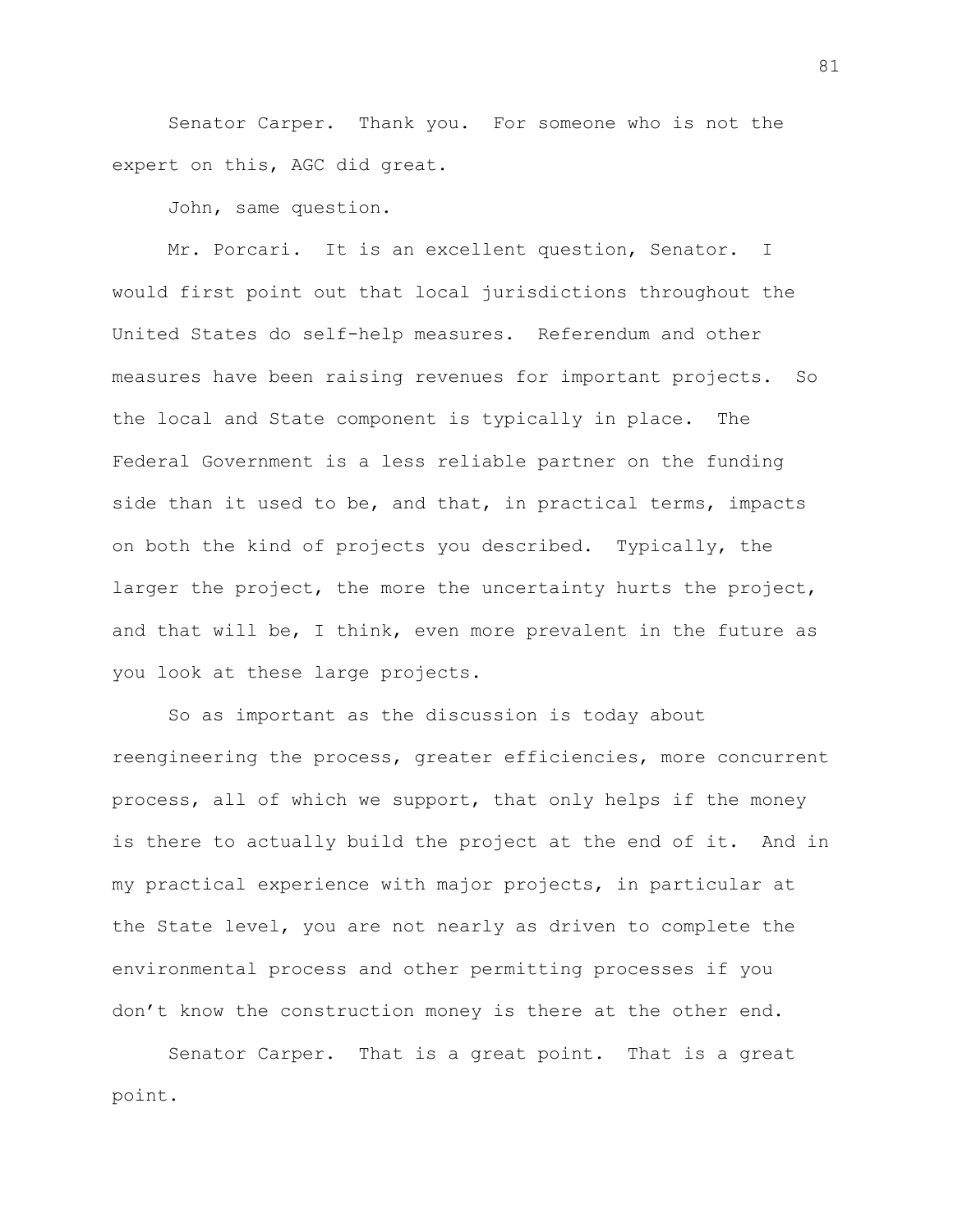Mr. Panos, Bill?

Mr. Panos. I would only say that, as has been said, fully funding the Highway Trust Fund I think is important. The idea of funding and process improvement together, links together, I think is important. But, you know, the Federal financing of transportation infrastructure is complex, and I wouldn't purport to tell you how to do it, but certainly it is going to be very important that we figure this out, because it is going to take both money and process improvements as we go forward.

Senator Carper. Good.

Later today we will have some folks in. There is a Northeast Corridor Commission that is going to be in town and they are going to spend some time with us later today and talk about the really serious need for infrastructure improvement up and down the northeast corridor. I think our freight railroads, for the most part, are in pretty good shape; you know, they largely fund themselves through their businesses.

But I think it is under the FAST Act we created an initiative that calls us to look really closely at an idea that I call vehicle miles traveled. The North American car of the year, Chevrolet Bolt, gets 240 miles per charge. Yesterday I drove a vehicle, a Honda. They have the Honda Prius. Not the Honda Prius -- oh, gosh, several models of Honda, and they have a new model they are just introducing called the Clarity, like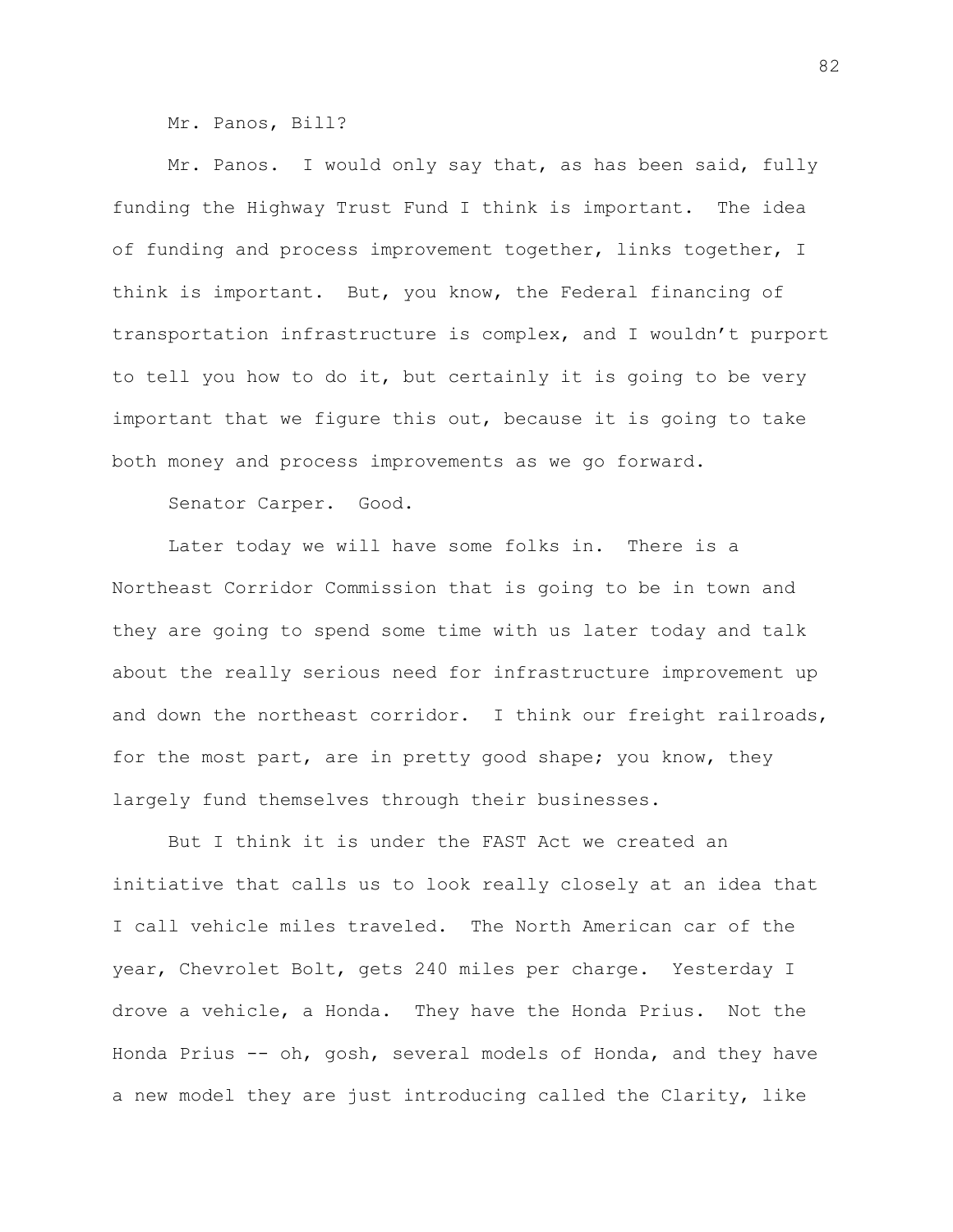the Accord and all that stuff, but it is a new model, and they come in battery, just battery; they come in fuel cells, just fuel cells, and they get something like 350 miles on a charge, fuel cells on hydrogen. And those vehicles, General Motors Bolt will not use any gas or diesel. The car I drove yesterday, fuel cells, Honda, won't use any gas or diesel. And we need to come up with ways more and more vehicles like that enter the roads to make sure that they are going to pay for these roads, highways, bridges.

So vehicle miles traveled can be a good way to do that. If we are smart enough in this Country to develop vehicles that can drive without a drive from coast to coast, we ought to be able to figure out how to do it. The smart way would be vehicle miles traveled irrespective of privacy.

Thanks, Mr. Chairman.

Senator Barrasso. Well, thank you very much for your comments.

I want to thank all of you for being here today and for your testimony.

The hearing record, of course, is going to be open for the next two weeks because other members may put in written questions. I know you had suggested that you had a written question or two.

I want to thank all of you for your time, your testimony.